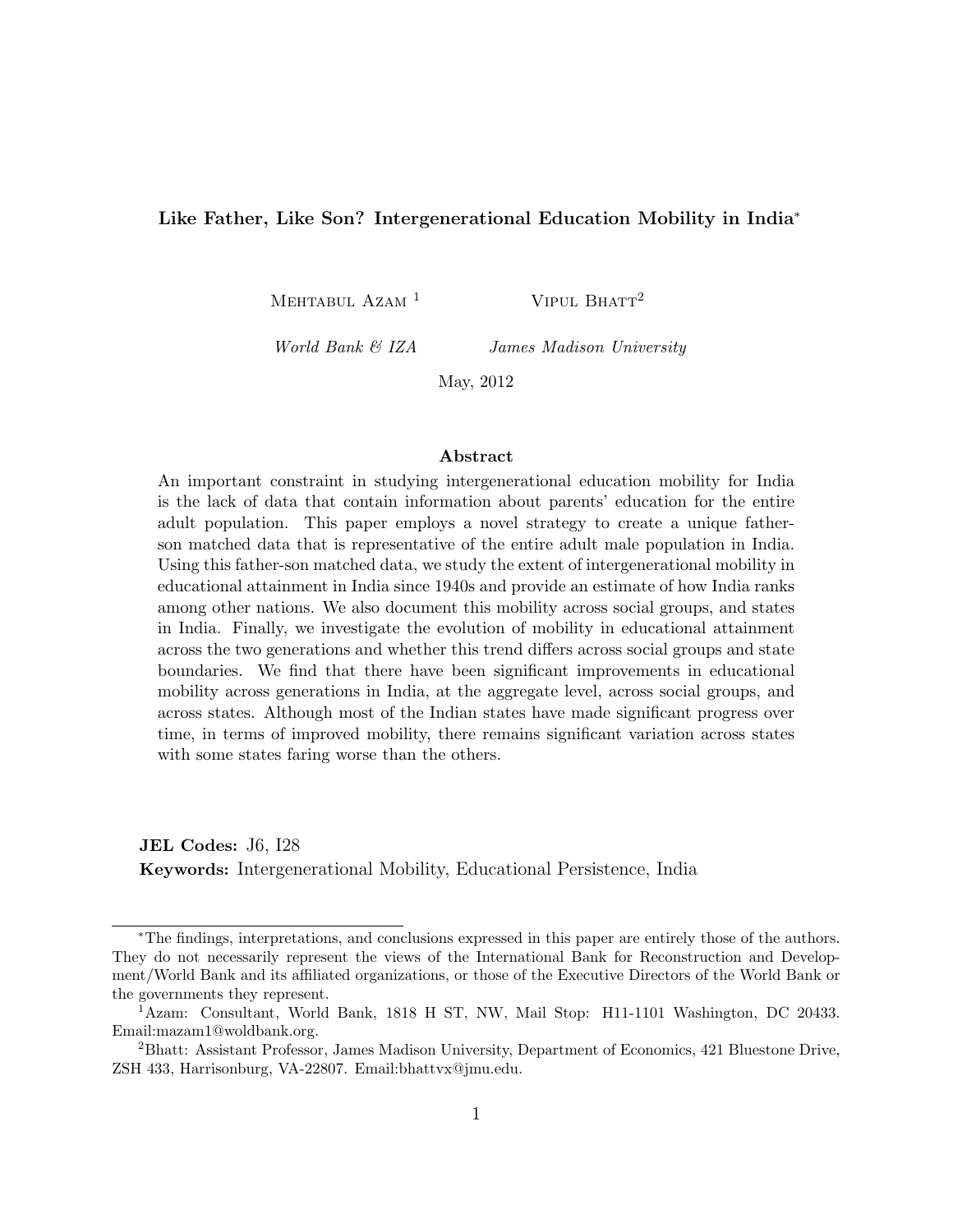# 1. Introduction

In most growth episodes across the world, rapid economic growth has also been accompanied by increased inequality in outcomes such as income, wealth, and education. One can argue that such a lopsided rise in fortunes inherently imply inequality in opportunities across groups of people in a society typically identified by gender, race, geographic location, or social class. In such an environment an important channel for inequality stems from intergenerational persistence in economic outcomes. Greater persistence in economic outcomes between generation will exacerbate the inequality problem. In this sense a measure of intergenerational mobility is intrinsically connected to the extent of economic inequality in a society.

India serves as an excellent case study for intergenerational mobility for two reasons. First, historically Indian society has been characterized by a high degree of social stratification governed by the caste system wherein lower castes were typically associated with poor economic outcomes. Although, the caste system has been weakened as a response to various policy measures taken by government, social identity still remains an important dimension of social exclusion and hence gauging how such inertia in economic mobility has changed over time is of interest. Second, although India has experienced rapid economic growth in recent decades, this economic growth has been far from uniformly distributed on regional dimensions. Many large states have experienced below national average economic growth and also have significant differences in terms access to education opportunities (Chaudhuri and Ravallion, 2006; Asadullah and Yalonetzky, 2012). Given the deeply rooted caste system and unequal growth experience of the states in India, understanding the extent of intergen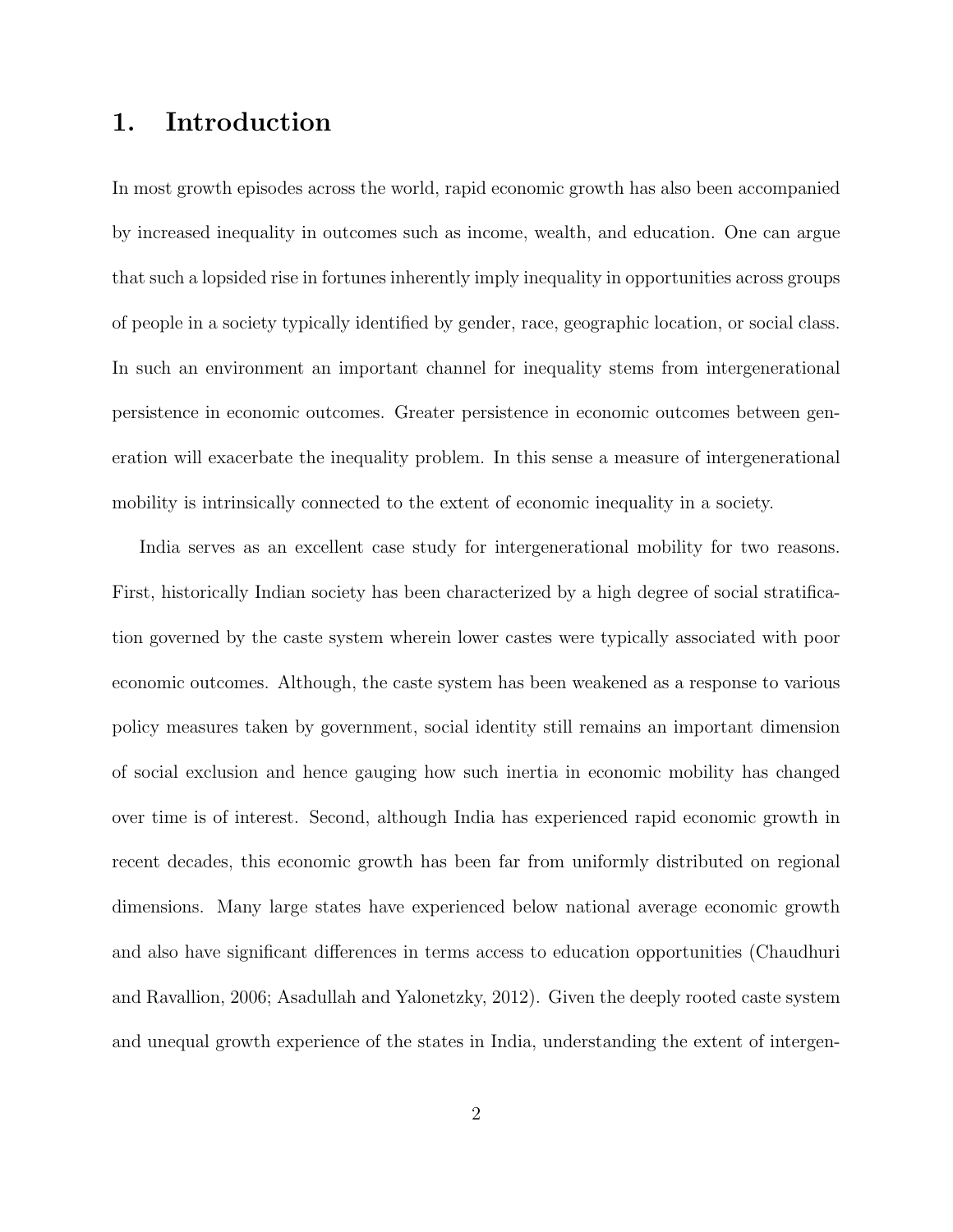erational mobility and whether there are differential patterns in such mobility across states and social groups is of interest.

Although, as argued above, understanding the extent of intergenerational mobility is especially important for India, this issue has received relatively less attention mainly because lack of suitable data for such kind of studies. As discussed in Section 1.1, most of the existing studies (Jalan and Murgai, 2008; Maitra and Sharma, 2009; Hnatkovskay et al., 2012) rely on the co-residence condition to identify father-son pairs from cross-sectional data. This leads to a significant loss of observations and more importantly raises serious sample selection issue as coresident households may differ systematically from other households. For instance, the identification of parental information achieved through co-residence, will either lead to restricting the analysis to the young adults (Jalan and Murgai, 2008) or giving a cross -sectional estimate based on a sample that is not representative of the adult population (Hnatkovskay et al., 2012).<sup>3,4</sup> In this paper we address this issue by creating a unique father-son matched data, using the nationally representative India Human Development Survey, 2005 (IHDS), that is not limited to coresident households. We believe that our data is more appropriate for studying intergenerational mobility as it is representative of the entire adult male population in India.

In any intergenerational study, the measurement of economic status remains an important issue, and several studies proxy economic status by labor market characteristics such

<sup>3</sup>Such limitations are expected if one uses data only for coresident parents to estimate intergenerational mobility because such a condition is more likely to be satisfied for young adults. As a result the estimates of intergenerational elasticities can be severely biased downwards (Franscesconi and Nicoletti, 2006).

<sup>&</sup>lt;sup>4</sup>In Section 3.1 we discuss, in detail, the issue of co-residence in existing studies on India, the resulting decline in sample size, and the sample selection issue that can arise due to use of co-residence for matching children with parents.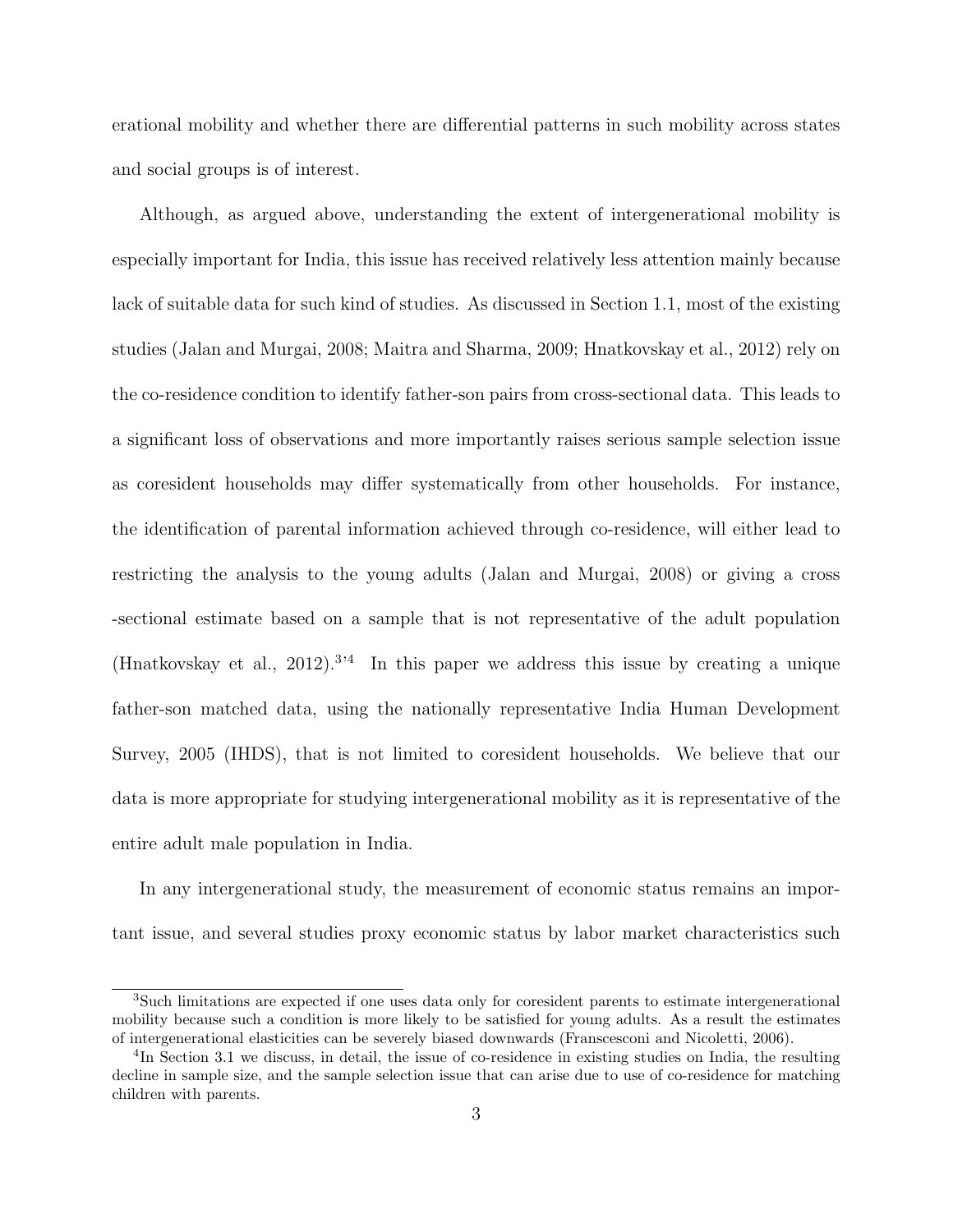as earnings, occupation, and educational attainment. In this paper, we focus on intergenerational mobility in educational attainment. Although education is not the only proxy for economic status, there are several advantages in using education instead of earnings to measure intergenerational mobility, especially in a developing country context where existence of long panel data is rare. First, on the measurement side, education is less prone to serious errors than earnings. Second, since most individuals complete their education by early or mid twenties, life cycle biases are unlikely to bias estimation when compared with earnings. Finally, there is a vast literature that shows that higher education is associated with higher earnings, better health, and other economic outcomes (see Black and Devereux, 2011), rendering a measure of intergenerational mobility based on education a reasonable proxy for mobility in overall economic status.

This paper attempts to address three important issues in the context of Indian economy. First, what is the extent of intergenerational mobility in educational outcomes in India and how such mobility has changed over time? Second, given deeply rooted divisions along the caste lines, do we see differential patterns for education mobility for different social groups? This will have implications for the gap in economic outcomes between upper and lower castes in India. Finally, do we observe differential mobility patterns across states, with greater mobility in some states matched with lack of such mobility in other states?

The paper contributes to the existing literature in following ways. First, we are able to match about 97% of the males aged 20-65 in our sample with their father information. As a result, unlike other studies on India (see Section 3.1), the estimates presented in this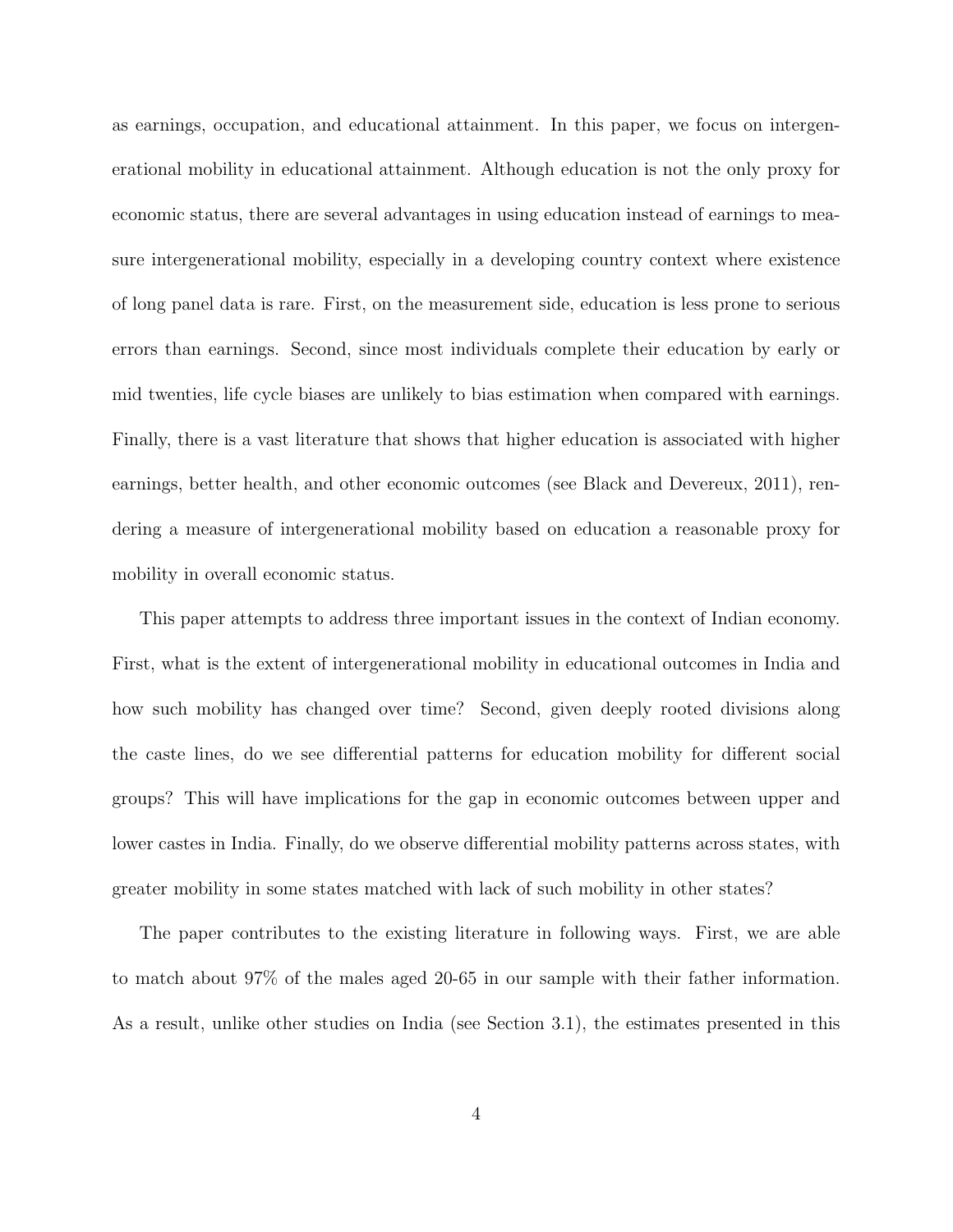paper do not suffer from sample selection bias caused by limiting the analysis to coresident households to identify parents' information. Second, following Hertz et al. (2007) methodology closely, we are able to rank India, in terms of intergenerational education mobility, among other nations. To the best of our knowledge, there exists no comparable estimate of intergenerational mobility that can be used to rank India among other countries. Third, we are able to track changes in mobility across birth cohorts going back to as early as 1940s. We provide mobility estimates for successive birth cohorts for at the aggregate level, and by social groups. Finally, the regional dimension of intergenerational education mobility in India remains largely unexplored. In this paper we attemp to fill this void in the literature and provide state-level estimates of intergenerational education mobility by birth cohorts. Hence, using our estimates, we can address the issue of regional variation in intergenerational education mobility as well as the cohort trend in this cross-state variation.

There are several key findings. First, we find that there has been an increase in mobility in educational attainment in India over time. The average intergenerational correlation in education for India is 0.523 which is higher than the average global correlation of 0.42 reported by Hertz et al. (2007). Second, we find that at the lower end of education distribution, sons of less educated fathers are more likely to achieve greater education than their fathers, implying improved mobility. However, at the top end of the distribution there is evidence for regression of sons' educational attainment. Specifically, we find that sons of highly educated fathers are more likely to achieve less education than their father. Third, these patterns in intergenerational education mobility broadly hold across social groups. This implies that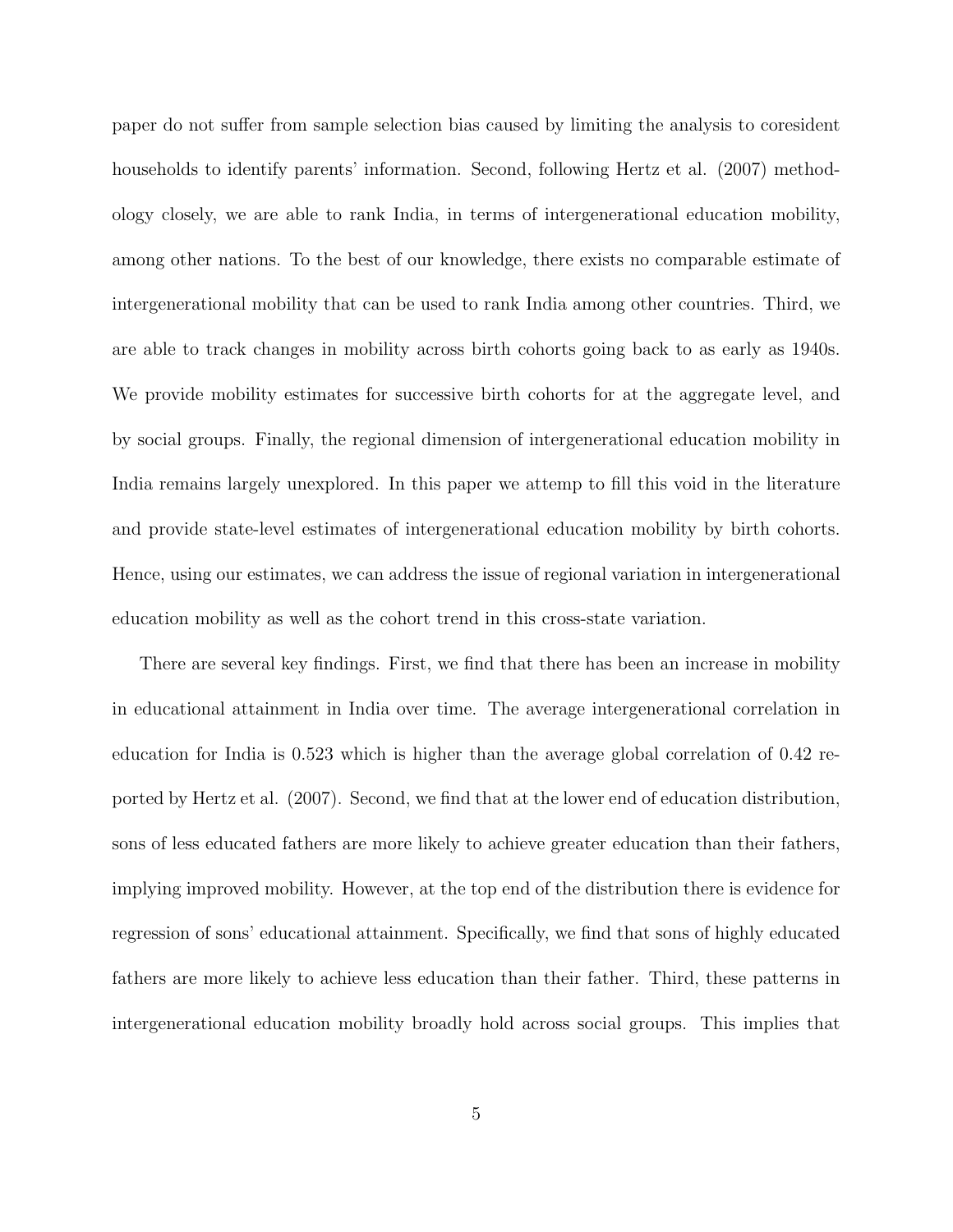there has been a decrease in the inertia of the prevalent discrimination based on caste. Finally, using our estimates from the state level analysis, we find that although most states witnessed an increase in education mobility across cohorts, there is significant variation in education mobility across states. For instance states like West Bengal and Tamil Nadu did not experience that much improvement in education mobility when compared to states like Maharashtra, Orissa and Rajasthan. We also find that this regional variation is smaller for more recent cohorts implying greater uniformity across states in terms of education mobility. We provide some evidence that our estimates of mobility at the state level correlate with the state level education spending. Specifically we find a strong positive association between state ranking in terms of per capita education spending and our estimated mobility measure. This correlation although not causal is of policy interest and can be used to initiate policy measures to mitigate state level difference in educational opportunities.

The remainder of the paper is organized as follows. Section 2 presents a brief review of the literature on the intergenerational mobility in educational attainment. Section 3 discusses the data, the approach used to create a father-son matched data for India, and descriptive statistics for the sample used in the study. Section 4 outlines the conceptual framework underlying our empirical analysis. Section 5 presents the estimation results for our regression model. Section 6 provides estimates of mobility across the education distribution using transition matrices. Section 7 provides a discussion of our main findings and their implications for the education policy measures that have been implemented in India postindependence. Section 8 concludes.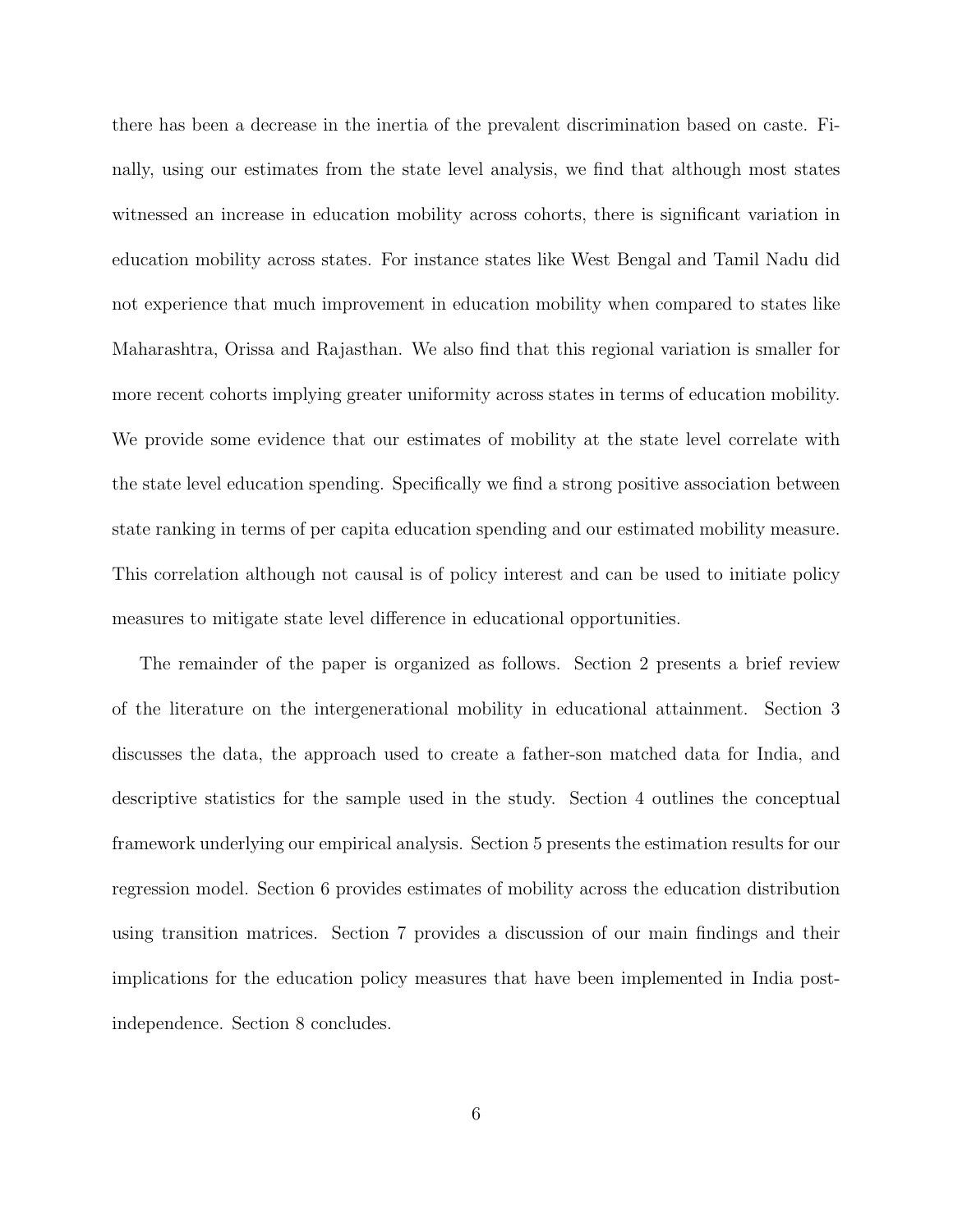# 2. Related Literature

The issue of intergenerational mobility in income, education, and occupation has been extensively explored in the literature. Black and Devereux (2011) present a recent survey of the evidence and methodological problems of the research available for the developed economies.<sup>5</sup> Hertz et al. (2007) study the trends in intergenerational transmission of educational for a sample of 42 countries.<sup>6</sup> They document large regional differences in educational persistence, with Latin America displaying the highest intergenerational correlations, and the Nordic countries the lowest. They estimate the global average correlation between parent and child's schooling to be around 0.42 for the past fifty years. Daude (2011) presents educational mobility estimates for 18 countries in the Latin America region and found relatively low degree of intergenerational social mobility in Latin America.

The issue of intergenerational mobility in India has only recently started attracting attention.<sup>7</sup> Jalan and Murgai (2008) investigate the educational mobility among the age group 15-19 using 1992-93 and 1998-99 National Family Health Survey (NFHS) data. They found that education mobility for age group 15-19 has increased significantly between 1992-92 and 1999-00, and that education gaps between backward and forward castes are not that large once other attributes are controlled for. An important limitation of their analysis is that,

<sup>&</sup>lt;sup>5</sup>See also Solon (2002) for an earlier survey of the evidence on earning mobility across generations.

<sup>6</sup>Their sample does not include India

<sup>7</sup>Munshi and Rosenzweig (2006) used a survey for 4900 households residing in Bombay and investigate the effect of caste-based labor market networks on occupational mobility. They found that for males there are strong effects of traditional networks on occupational choice. However, for females they found relatively greater mobility in occupational choices. Munshi and Rosenzweig (2009) used a panel data of rural households, 1982 Rural Economic Development Survey, that covered 259 villages in 16 states in India. They report low rates of spatial and marital mobility in rural India, and relate these to the existence of caste networks that provide mutual insurance to their members.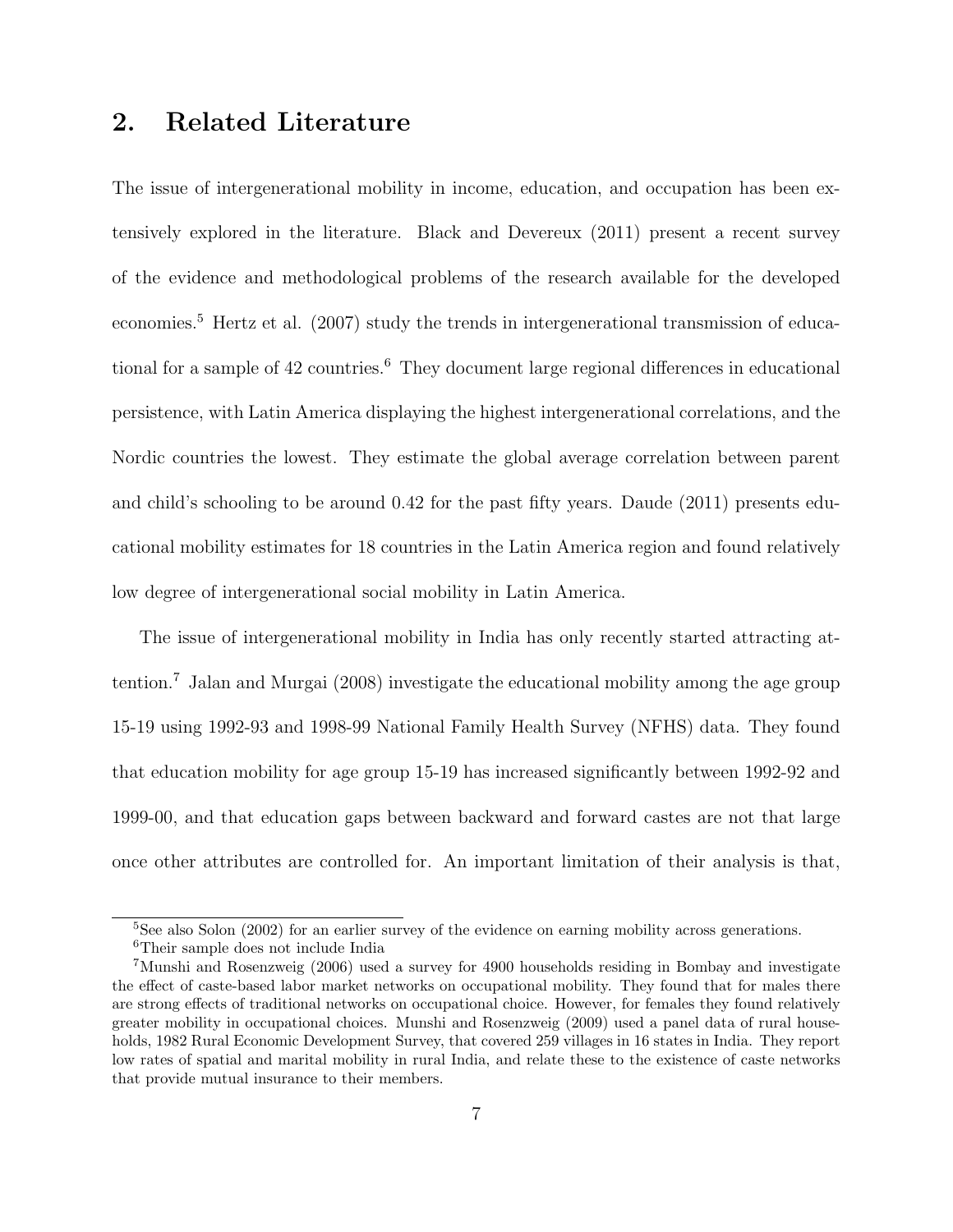in the NFHS data, respondents are not directly asked about the education of their parents. Hence, parental outcomes are only known for child-parent pairs that are still living in the same household. As a result they only focus on children aged 15-19 years who are more likely to be living with their parents.

Maitra and Sharma (2009) use the India Human Development Survey, 2005 (IHDS) to describe how educational attainments of adult male (20 and above) have changed across cohorts. Using an OLS regression of years of schooling on birth year, they report that the average years of education increased by 1.2 years (by 1 year) each decade for urban females (for rural males and females). However, the average years of schooling increased by about 0.5 years per decade for urban males probably because of higher average years of schooling for urban males to begin with. They also explored the effect of parental education (both father and mother) on years of schooling of children, identifying children-parent pairs if they both residing in the same household. Thus they only provide a point-in-time estimate of mobility based on a sample constructed through co-residence, and do not investigate the evolution of the intergenerational mobility in India.

Finally, Hnatkovskay et.al (2012) used five rounds of National Sample Survey (NSS), covering the period 1983-2005, to analyze intergenerational mobility in occupational choices, educational attainment and wages. They estimate intergenerational elasticities based on 'synthetic' parent-child pairs, wherein they put all household heads into a group called 'parents' and the children/grandchildren into the group 'children'. Specifically, they focus on households with an adult head of household co-residing with at least one adult of lower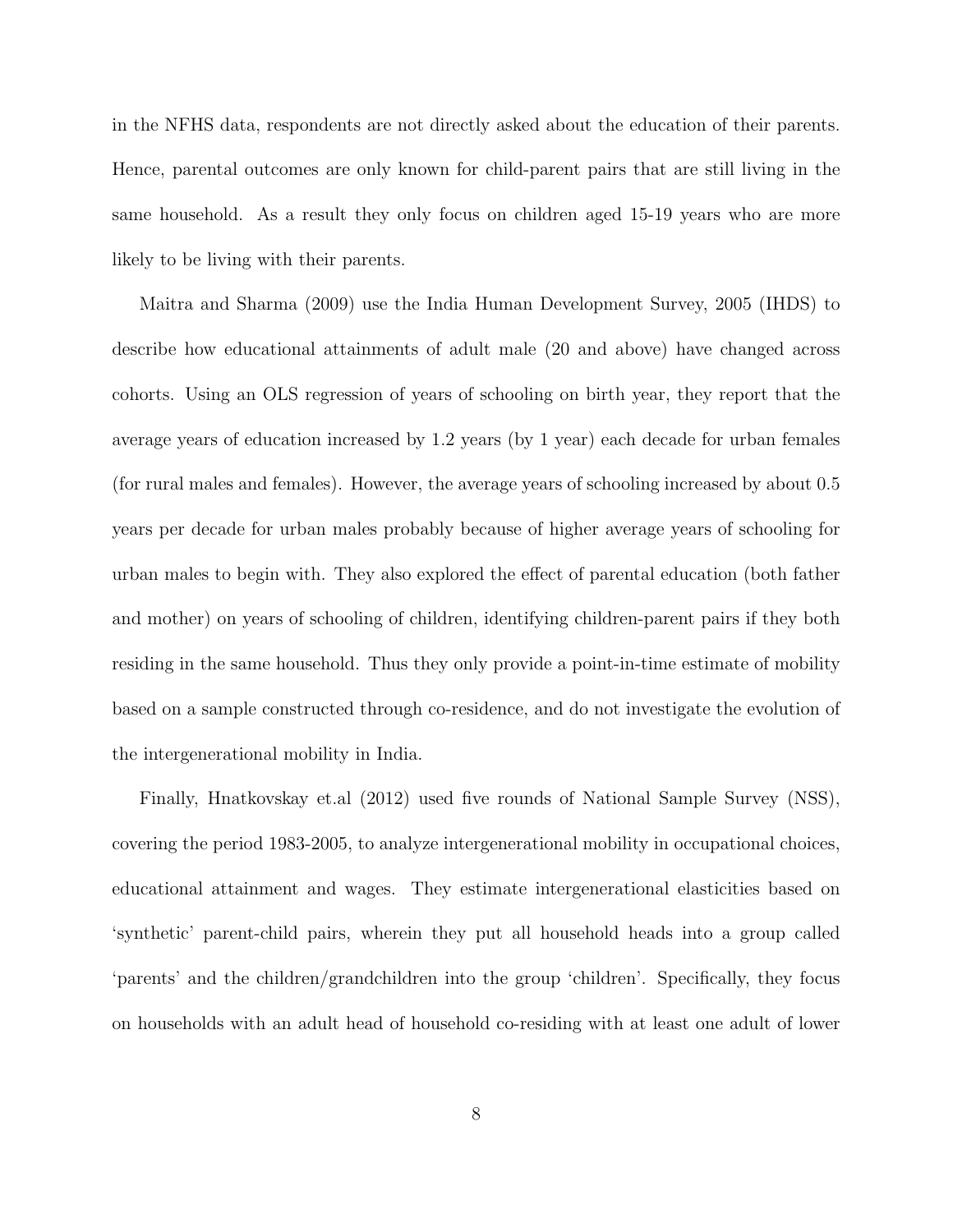generation (child and/or grandchild), both being in the age-group 16-65. They removed individuals who were enrolled in school at the time of a particular NSS survey round from their analysis. In the next section we highlight the potential sample selection issues in their analysis caused by these selection schemes. They find that the period 1983-2005 has been characterized by a significant convergence of education, occupation distribution, wages and consumption levels of Scheduled Castes/Tribes toward non-Scheduled Castes/Tribes levels.

# 3. Data

We use data from the India Human Development Survey, 2005 (IHDS), a nationally representative survey of households jointly organized by the National Council of Applied Economic Research (NCAER) and the University of Maryland. The IHDS covers 41,554 households in 1503 villages and 971 urban neighborhoods located throughout India.<sup>8</sup> The survey was conducted between November 2004 and October 2005 and collected wealth of information on education, caste membership, health, employment, marriage, fertility, and geographical location of the household.

There are two distinct advantages of using the IHDS data for an intergenerational education mobility study over the larger and more commonly used household surveys used for the India, such as the National Sample Survey (NSS) and National Family Health Survey (NFHS). First, the IHDS contains additional questions which are not asked in the NSS or

<sup>8</sup>The survey covered all the states and union territories of India except Andaman and Nicobar, and Lakshadweep. These two account for less than .05 percent of India's population. The data is publicly available from the Data Sharing for Demographic Research program of the Inter-university Consortium for Political and Social Research (ICPSR).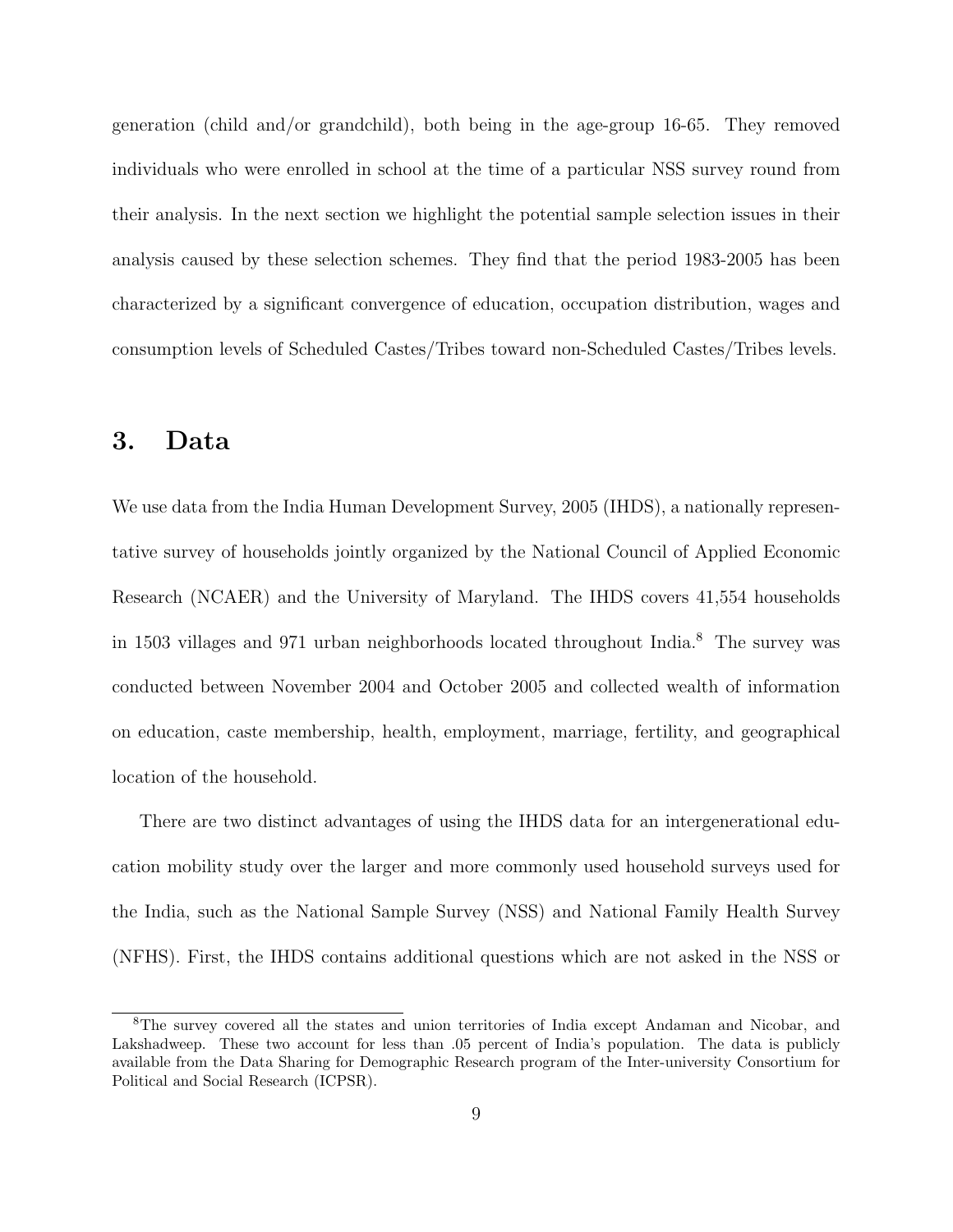NFHS. These questions allow us to identify father's education for almost the entire adult male population (in the age group 20-65), co-resident and non co-residents, in our sample. As we discuss in the next section, this will mitigate any downward bias that may entail from sample selection issues associated with identifying parent-child pairs using co-residence condition. Second, the IHDS contain data on actual years of schooling rather than levels of schooling completed which is generally reported in NSS data.<sup>9</sup> This avoids the discontinuities in schooling distribution as a result of the imputation of years of schooling from the categorical variable containing level of schooling completed.

### 3.1. Identification of Father's Educational Attainment

This section outlines the strategy we used to create a matched father-son data using the IHDS. Specifically, we highlight the additional information in IHDS data that is not available in the NSS or the NFHS that allows us to identify father's schooling for almost every adult male respondent in the age group 20-65.

The first additional variable we use is the "ID of father" in the household roster which helps linking individuals to their fathers directly if the father is living in the household.<sup>10,11</sup> Note that utilizing this information by default imposes the co-residence condition which we show severely reduces the sample size. Table 1 presents our sample selection process and the loss of observations at each stage. From the last row we observe that using this variable we

<sup>&</sup>lt;sup>9</sup>NFHS also report years of schooling.

 $10$ Question 2.8 on page 4 of the Household Questionnaire.

 $11$ In both the NSS and the NFHS, the analogous identification is achieved by utilizing the "relationship to the household head" question in the household roster (see Appendix A).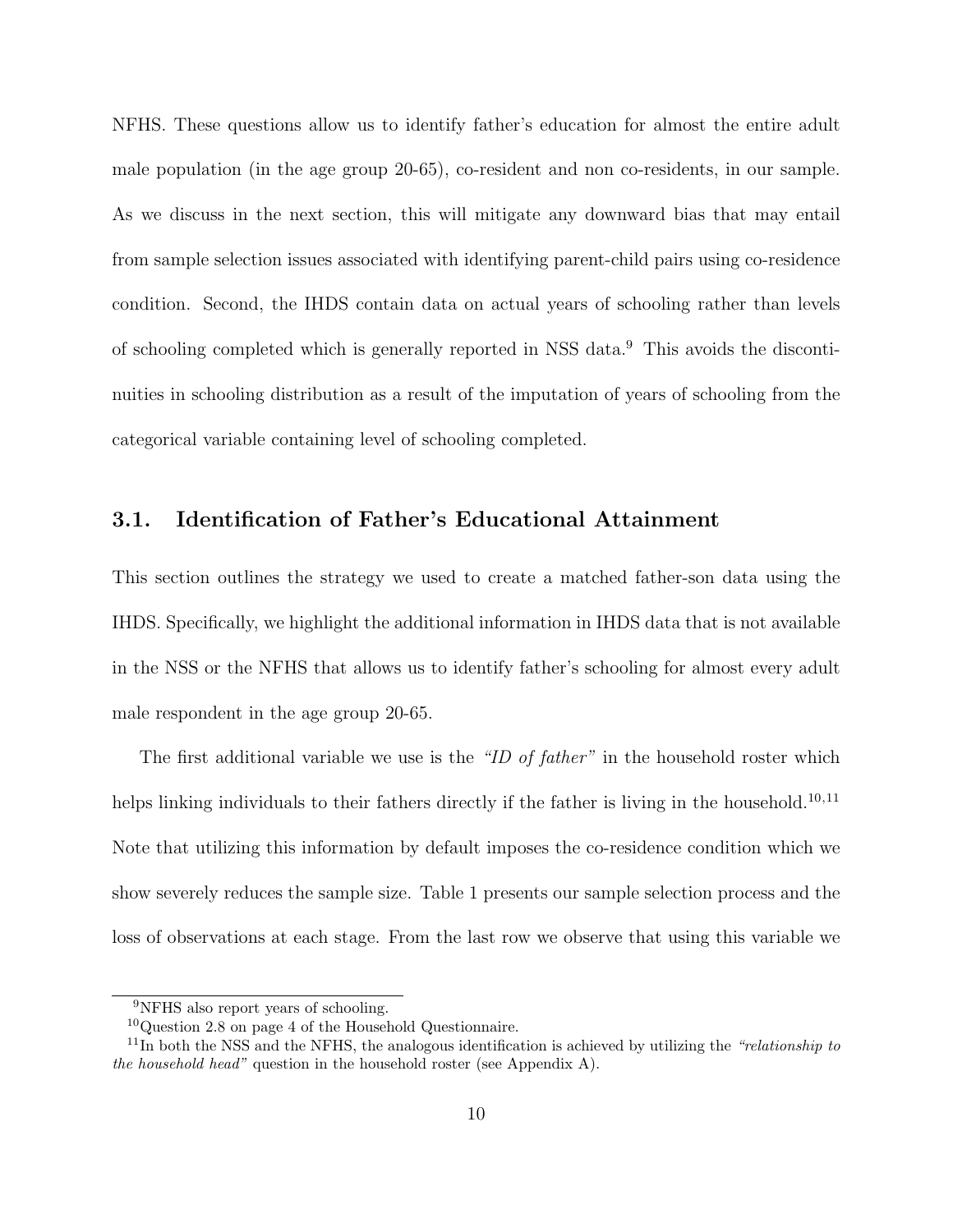can only extract father's educational attainment for 34 percent of the male respondents in the age group 20-65.

In contrast to the NSS and the NFHS, the IHDS data has another question regarding the education of household head's father (irrespective of the father living in the household or not).<sup>12</sup> This helps us to identify fathers' education for household heads who constitute more than 60 percent of the male respondents in the 20-65 age group. Combining this variable with the "ID of father" variable, we are able to identify fathers schooling for about 97 percent of the male respondents in the age group  $20-65$  (Table 1.B).<sup>13,14</sup> In comparison, Hnatkovskay et al. (2012), who use several rounds of the NSS, were able to identify father's education for less than 15 percent of the male aged 16-65 interviewed in the NSS using their sample selection procedure.<sup>15</sup>

The above issue is of practical as well as theoretical importance as using only co-residence to identify parent's educational attainment may cause severe sample-selection problem. The issue of sample selection and the resulting non-randomness in survey data has been extensively documented in the literature. Franscesconi and Nicoletti (2006) showed that using

<sup>12</sup>Question 1.20 on page 3 of the Household Questionnaire.

<sup>13</sup>We also identify fathers' years of education for some of the remaining adult males (who are not the household heads and whose fathers are not identified through co-residence) by exploiting relation to head. A STATA do file used to construct son-father sample is available from the authors.

<sup>&</sup>lt;sup>14</sup>Note that Maitra and Sharma (2009) also use the IHDS data in their analysis but use co-residence to identify parental educational attainment. As a result, their sample is restricted to only 27.7 and 6.4 percent of total adult male and female sample interviewed in the IHDS. For instance, in Table 4 of their paper, they report a sample size of 5789 and 11515 for males in urban and rural area, although the total adult male (20 and above) sample is 22071 and 40460 in urban and rural areas, respectively. Similarly, they have used only 1886 and 2078 adult female living in urban and rural areas, whereas the total adult female sample is 21790 and 40378 in urban and rural areas, respectively.

<sup>&</sup>lt;sup>15</sup>In the supplement to their paper, Hnatkovskay et al (2012) report the sample sizes for each round of the NSS. See Table S2: Intergenerational Education Switches: Estimation Results. They report number of observations (son-father pair) of 24119, 28149, 25716, 25994, 27051 in 1983, 1987-88, 1993-94, 1999-00, and 2004-05; while the actual number of males age 16-65 surveyed in these cross-sections are 177,008; 196,412; 173,182; 183,732; and 188,585.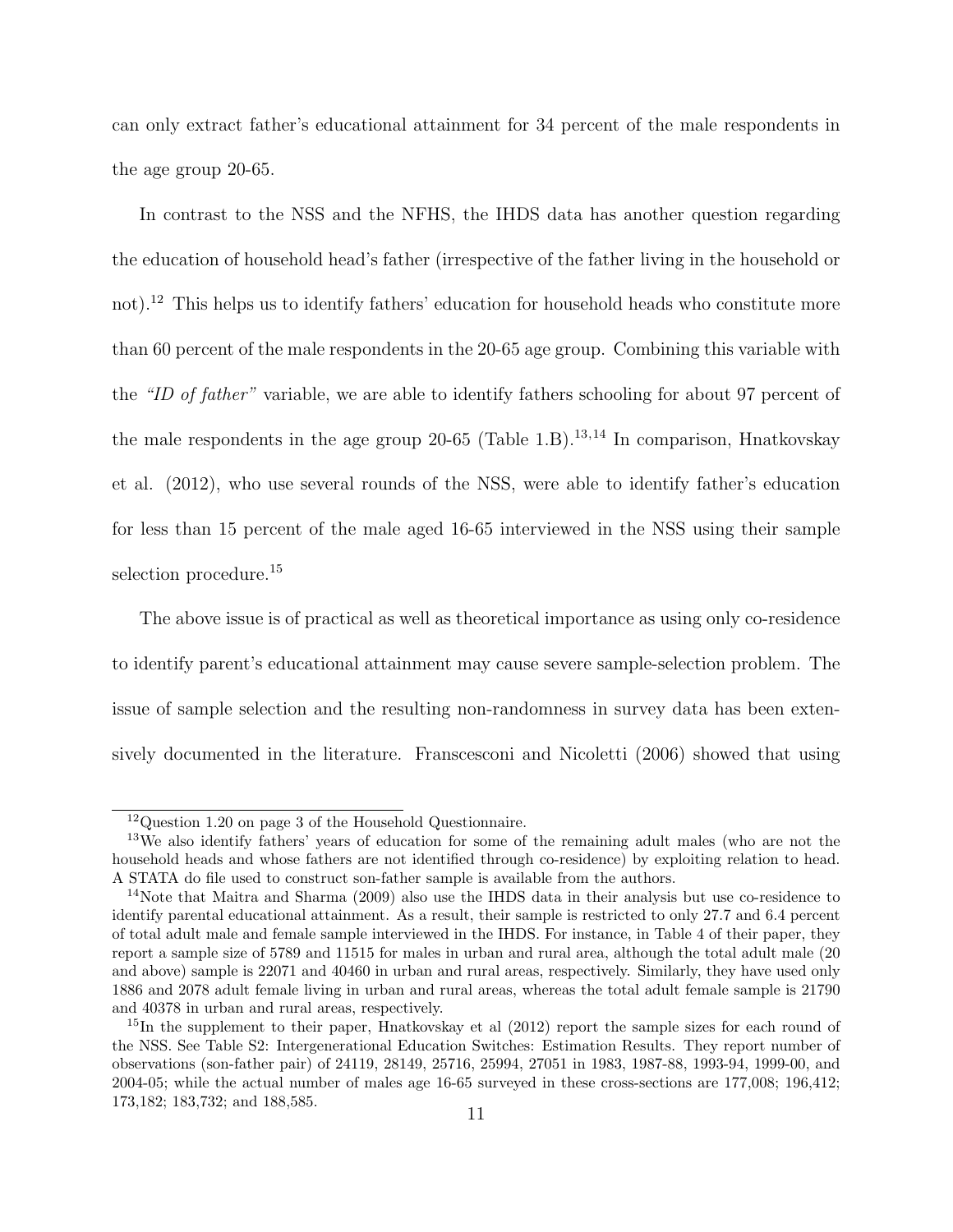co-residence to identify parent-child pair leads to a downward bias in intergenerational elasticity estimates in the range of 12 to 39 percent. Further, a sample of father-son pair achieved through co-residence may be misleading as it may not be a representative sample of the adult population of interest. For example, we find that in our sample, almost 86 percent of the respondents whose father is identified through co-residence condition are in the 20-35 age group. Hence, co-residence effectively over represents younger adults in a sample, which is expected as these individuals are more likely to be living with their parents.<sup>16</sup>

### 3.2. Descriptive Statistics

Given the objective of the study we focus on the adult population which we define to be the age group 20-65.<sup>17</sup> Since our survey is from 2005, this implies we have data on individuals born between 1940 and 1985. Hence, we can study the mobility in educational attainment across birth cohorts going as far back as 1940. We conduct our analysis at the all India level, by social groups, and by states. For the all India level and social group level analyses, we divide our sample into nine five year birth cohorts:  $1940-45$ ,  $1946-50$   $\cdots$   $1976-80$ , and 1981-85.<sup>18</sup> In contrast at the state level, driven by sample size and space considerations, we concentrate on two 10 year cohorts: 1951-60 and 1976-85.<sup>19</sup>

 $^{16}$ In Appendix A we highlight this issue using the 2004-05 round of the NSS.

<sup>&</sup>lt;sup>17</sup>We chose the lower limit as 20 as a majority of individuals in India finish their college (about 15 years of education) around this age. In our data only 10 (1) percent of age 20-24 (25-29) age group individuals are still in school and haven't completed the maximum of education. Following Behrman et al. (2001) we use an upper age limit of 65 years.

<sup>&</sup>lt;sup>18</sup>Note that such an aggregation into cohorts introduces a degree of arbitrariness, since one could always use larger or smaller intervals, or space birth cohorts differently. However, aggregation should not bias our trend estimates unless the intervals are chosen with particular results in mind. For present analysis we adopt the five/ten-year age-bands, and did not examine results under alternative aggregation schemes.

 $19$ We chose to present results for the 1951-60 cohort, as this is the first decade after independence.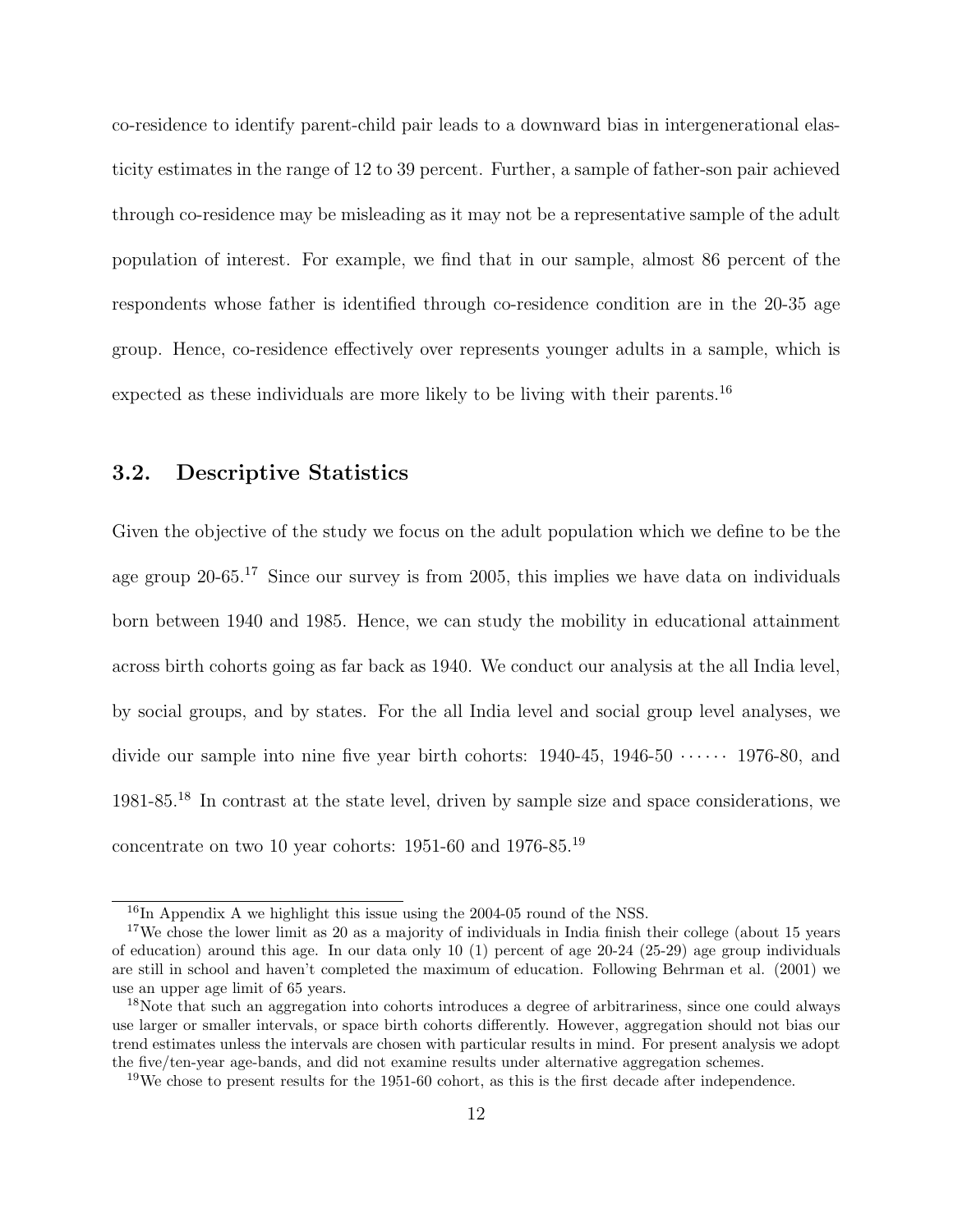The main variable of interest is the son's educational attainment which is measured as years of schooling. In the literature, parents' education is proxy by either father's education, maximum of parents' education, or average of both parents education. In the IHDS we do not have information on mother's education for the whole sample, and hence we proxy parents' educational attainment by father's years of schooling. The sample statistics are presented in Table 2. In the top panel we report summary statistics at the all India level and by social groups whereas in the bottom panel we report these at the state level.

In columns 2 and 3 of the top panel, we present the total sample size and the minimum sample size which is the size of the smallest five-year birth cohort we have for any given cohort. One issue in analyzing education data is the inclusion of individuals who have not completed their education in the sample. This right censoring in the data could reflect delayed completion and/or pursuit of higher education. The main consequence of including individuals who are still in school is that it can potential bias the estimates of intergenerational persistence downward. To shed light on the incidence of right censoring in our data, in columns 4 and 5 of the top panel, we report the shares of adults in our sample who are currently enrolled in school. For those aged 20-24, these shares are on average 10 percent, whereas for the age group 25-29 the shares are less than 1.5 percent. Given the small shares of such individuals in our sample, and the fact that the true value of schooling is most likely to be just a year or two greater than what is observed for the right censored observations, it can be argued that the bias caused by their inclusion should be relatively small.

The last columns in the top panel report the average levels of education for both gener-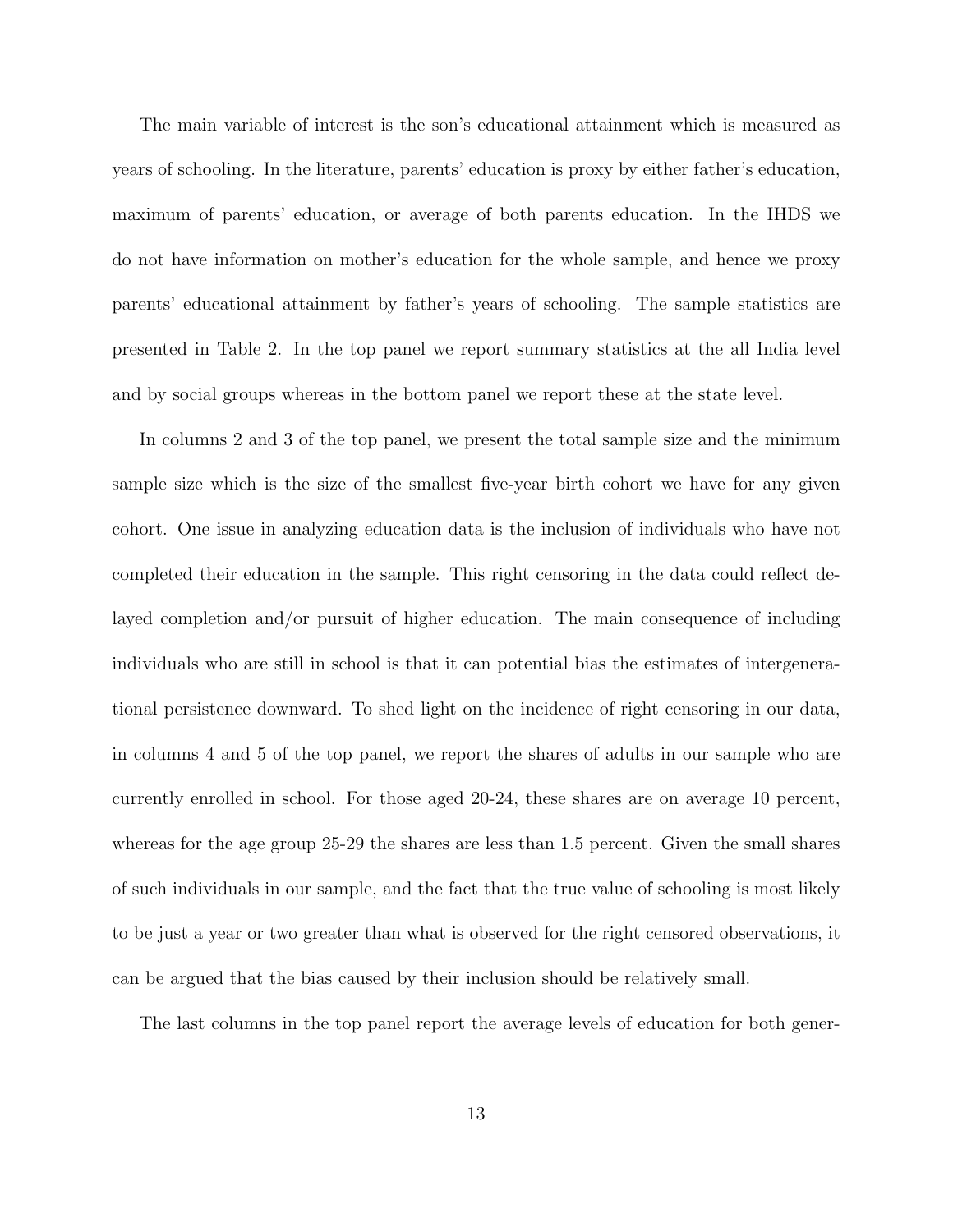ations for the first and the last five-year birth cohorts. We observe that sons on an average have higher level of education compared to their fathers. Further, between two cohorts, there has been an increase in educational attainment for both generations. This holds for the aggregate as well as across social groups. In terms of social groups, higher Hindu castes are more educated than other groups, and this difference holds for both generations and across cohorts.

In the bottom panel of Table 2 we present the sample sizes for each state in our data as well as average educational attainment for the two generations for two ten year birth cohorts, 1951-60 and 1976-85.<sup>20</sup> In all states, sons are more educated than fathers and there has been an increase in educational attainment of both generations. However, there is significant variation across states. For instance, Southern states such as Kerala and Tamil Nadu have much higher average educational attainment for sons and fathers when compared to relatively poorer states of Bihar and Orissa. Between two cohorts, at least in terms of average educational attainment, there seems to be some convergence across states.

# 4. Conceptual Framework

In this section we outline the conceptual framework underlying the empirical analysis undertaken in our study. Theories of parental investment in children identify several channels through which family economic circumstances may influence their children's educational at-

 $^{20}$ Due to sample size considerations, we conduct our state level analysis for ten-year birth cohorts rather than five. Also, we exclude Jammu and Kashmir, Delhi, Assam, and the smaller states in the Northeast because the sample sizes in those states for the concerned cohorts fall below 300 father-son pairs.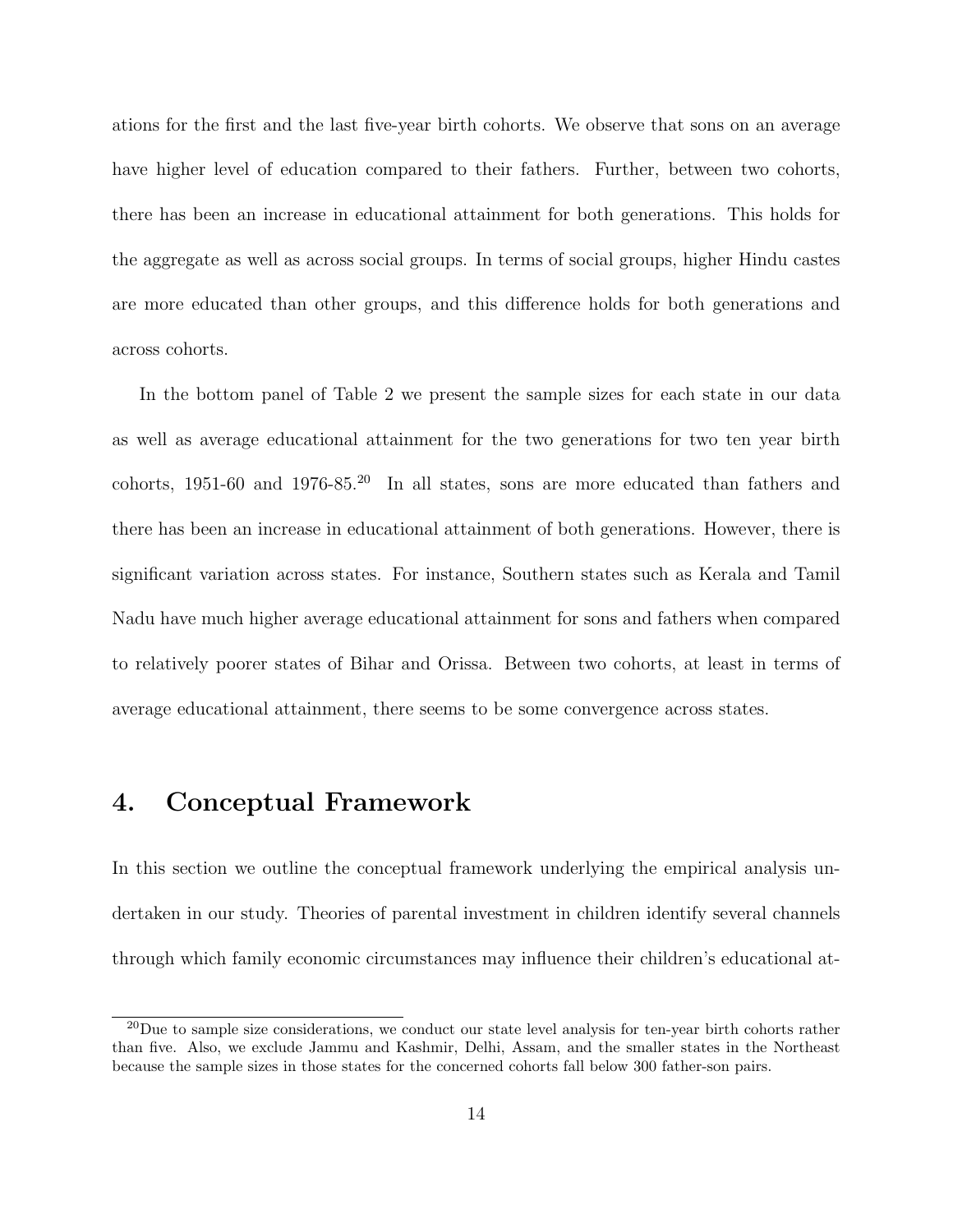tainment (Becker and Tomes, 1979, 1986). In these models, decisions regarding child birth and the education of children are determined by the interplay of parental preferences and constraints faced by the family. Such a framework identifies many possible mechanisms that would lead to a direct effect of parental education on child education. First, higher educated parents generally have higher incomes which may positively affect educational attainment of their children by relaxing the family budget constraint. Second, education may increase productivity of the parent in child-enhancing activities which in turn may translate itself into higher educational attainment for the child. In this paper, we are not attempting to uncover the underlying mechanism through which parents' education affects their children's educational attainment. The objective is to simply measure the association between parent and child education, how this association has evolved over time, and whether it is stronger amongst certain groups identified by castes or geographic location.

One objective of this paper is to provide an estimate of the ranking of India, in terms of intergenerational education mobility, amongst other nations. We will compare our estimates for India with the estimates for other nations reported in Hertz et al. (2007). Hence, our empirical methodology closely follows theirs to render our results directly comparable to those reported in Hertz et al. (2007). At the all India level, we estimate the following regression model:

$$
y_c^1 = \beta_0 + \beta_1 y_c^0 + \epsilon_c^1 \tag{1}
$$

where c denotes birth cohort, and superscript  $i \in [0, 1]$  denotes generation i.  $y_c^i$  denotes years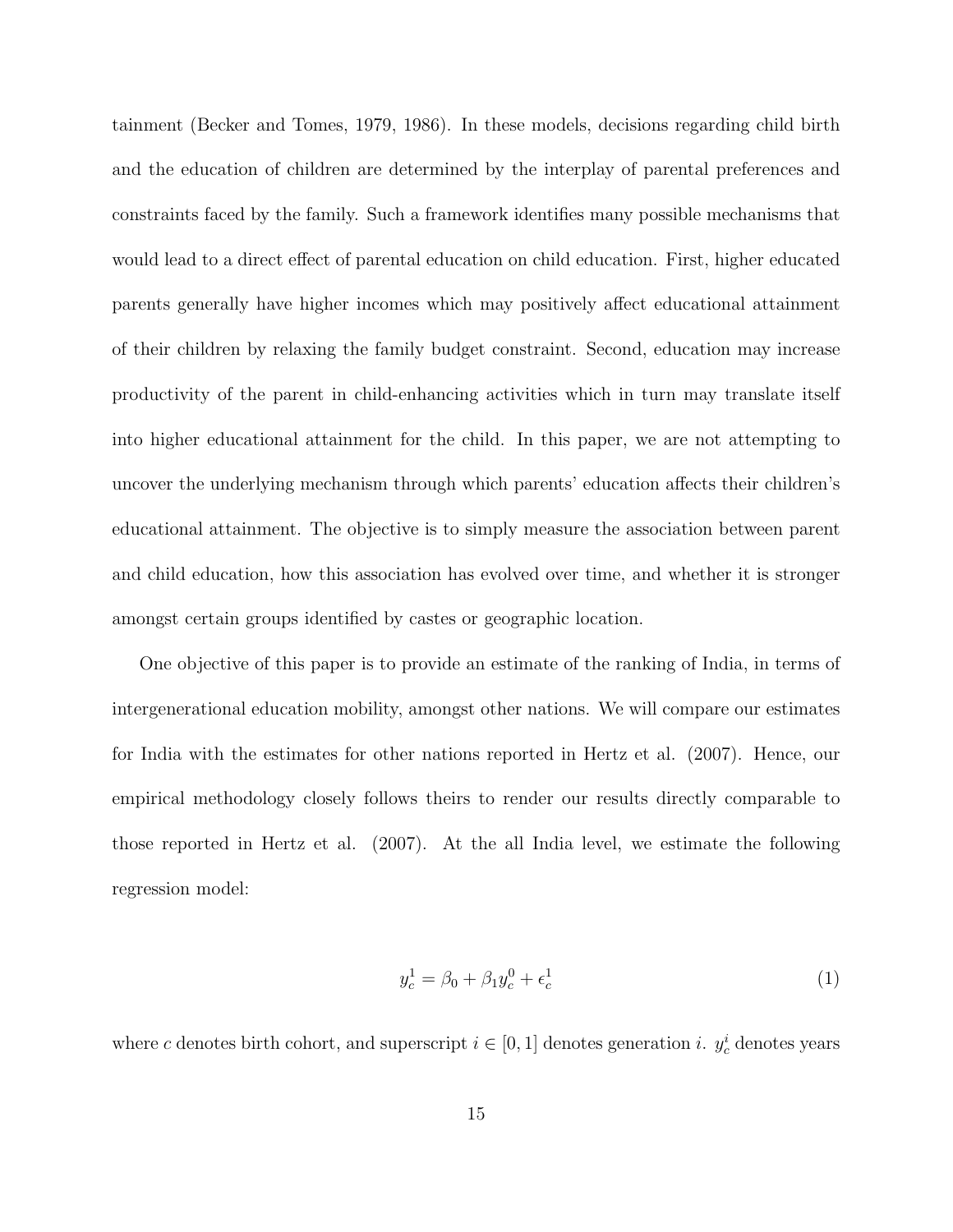of schooling of generation i belonging to cohort c. We estimate equation  $(1)$  above for each of the 5-year birth cohort starting 1940-1985 giving us a total of 9 birth cohorts. The estimated coefficient of  $y_c^0$ ,  $\hat{\beta}_1$ , measures persistence in educational attainment for cohort c, where higher values implying greater persistence. Alternatively,  $1 - \hat{\beta}_1$  is a measure of intergenerational mobility. Comparing  $\widehat{\beta}_1$  across birth cohorts in our sample will give us a measure of how intergenerational persistence in education has changed over time. Further, by estimating the above model for different castes and states will shed light on whether the pattern in intergenerational mobility varies across different social groups and state boundaries.

In the literature, typically, two measures of intergenerational persistence are used. The first one is  $\widehat{\beta}_1$  from the above equation. The second measure of persistence, is the intergenerational correlation coefficient,  $\rho$ , which is given by the following expression:

$$
\rho=\beta_1\frac{\sigma_0}{\sigma_1}
$$

where  $\sigma_i$  is the standard deviation of educational attainment of generation  $i \in [0, 1]$ .

Hence, the correlation coefficient factors out the cross-sectional dispersion of educational attainment in the two generations, and in that sense is a standardized measure of persistence. In contrast, the regression coefficient is affected by the relative variance of education across generations. If the standard deviation of education is lower in the parent's generation than in the child's, then the regression coefficient exceeds the correlation. Further, changes in the relative standard deviations will cause both measures to evolve differently. For this reason, it is a common practice in the literature to report both measures of persistence. In our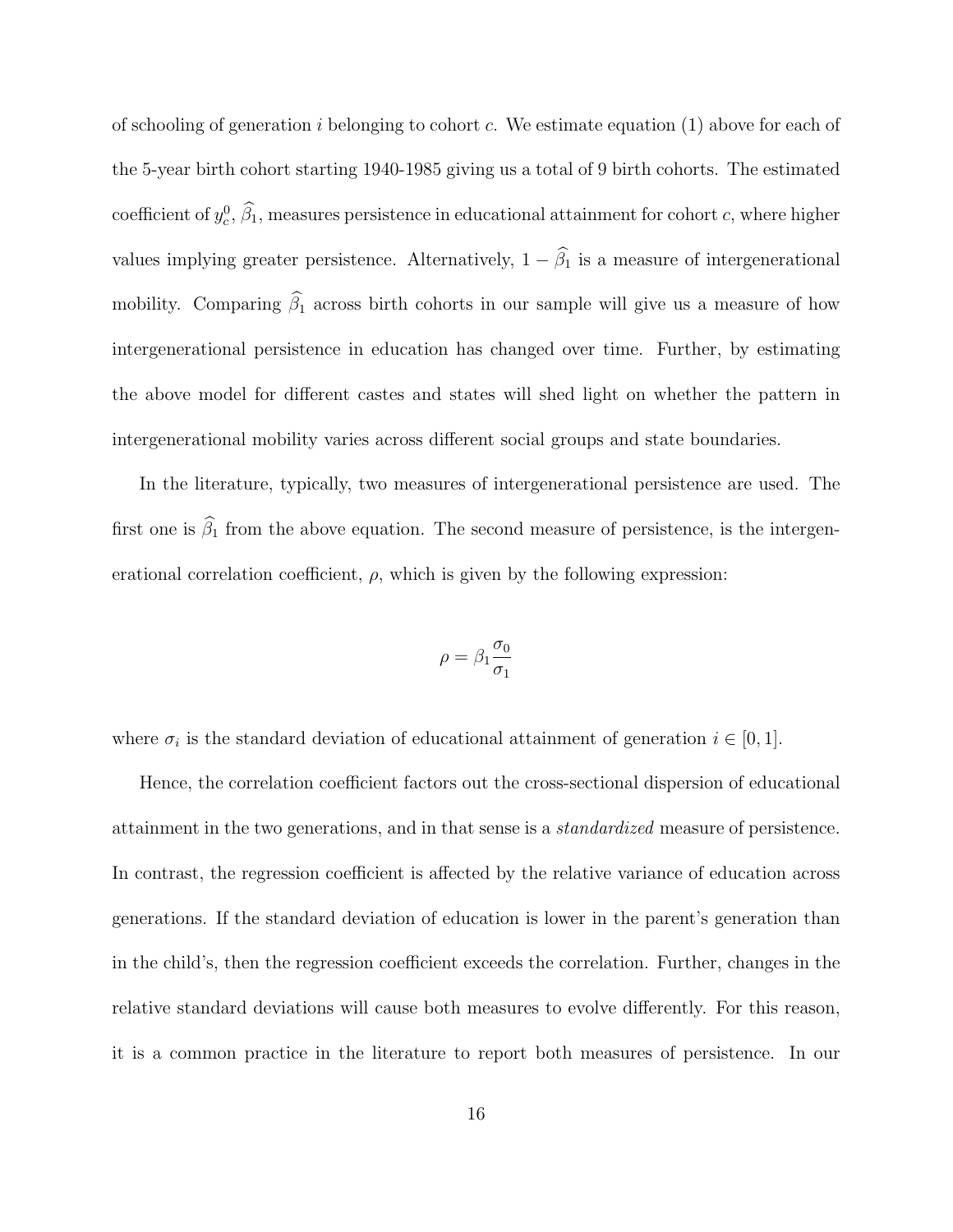empirical results we follow this convention and present trends in both regression coefficient correlations across different cohorts in our sample.

The choice of which measure to use is not easy to determine and is primarily a function of what kind of mobility (or lack thereof) one is interested in. If we are only interested in intergenerational mobility across generations, one should use estimated regression coefficients. In contrast, if we are interested in intergenerational mobility, conditional on the overall dispersion of educational attainment for each generation, then one should focus on  $\hat{\rho}$  as a measure of persistence. In our discussion of estimation results (Section 7) we use the trend in estimated intergenerational elasticities  $(\widehat{\beta}_1)$  to suggest the possible role played by various education policy measures undertaken by the state governments and the center government in India.

It is important to note that both measures of intergenerational mobility are simply capturing linear association between the schooling of the father and the son. We do not attempt to uncover the true causal effect of parental education on the child's schooling. It can be argued that the estimated regression coefficient  $(\widehat{\beta}_1)$  overstates the true effect, due to the bias caused by omitting confounding socioeconomic factors that may influence education in both generations positively (Hertz et al., 2007).

## 5. Empirical Results

In this section we present our estimation results for intergenerational education elasticities. We first present our results at the all India level, followed by social groups, and last by states.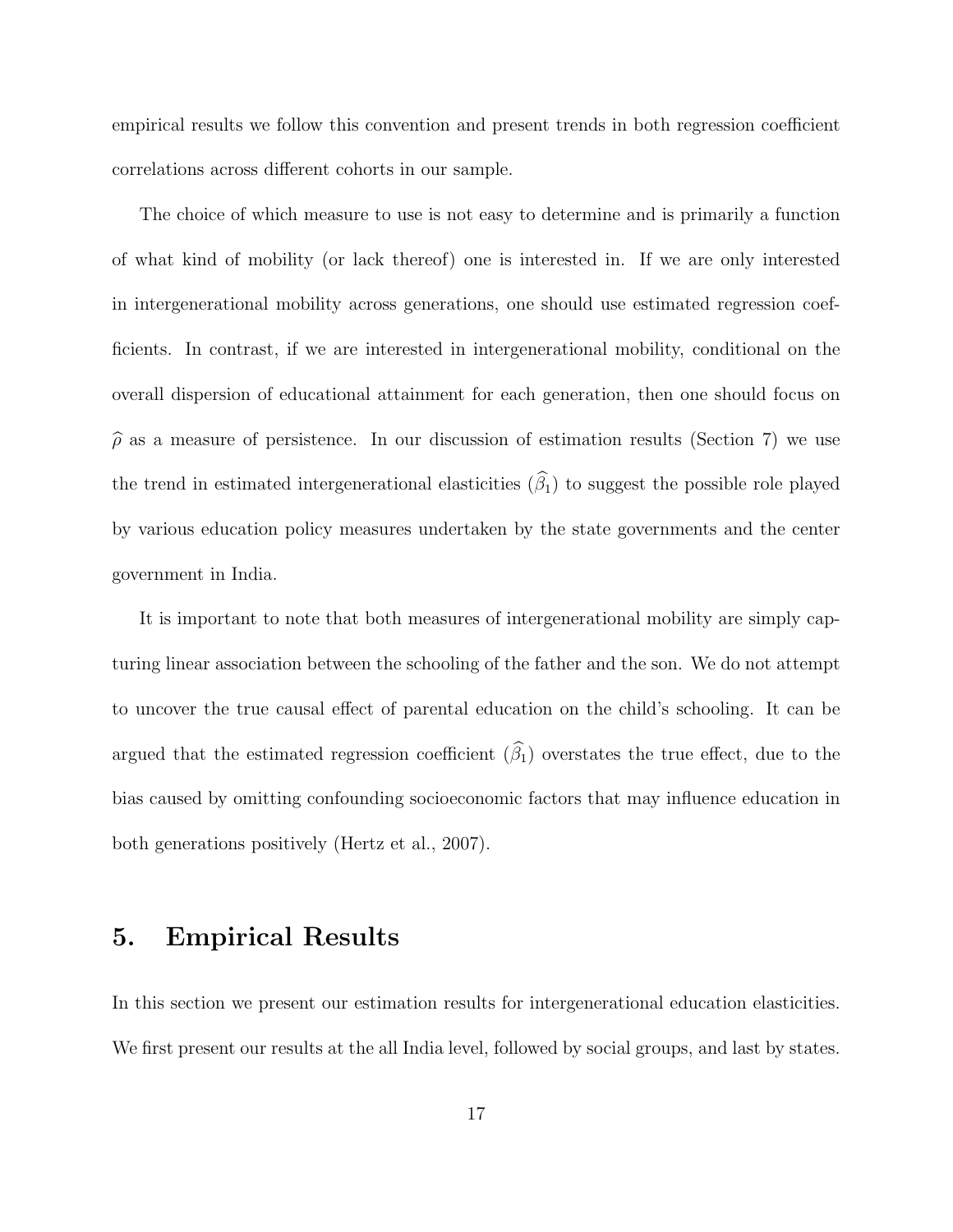### 5.1. Regression Results at All India Level

Table 3 presents the results at the all India level across nine birth cohorts. There are several key findings. First, father's' education has an economically and statistically significant effect on the child's education for each birth cohort. Second, this measure of intergenerational persistence displays a pronounced decline across cohorts, with the estimated coefficient falling from 0.739 for 1940-45 cohort to 0.508 for the most recent cohort, 1980-85. This provides evidence for increased mobility in educational attainment over time in India.

However, there is no such trend visible in the standardized measure of intergenerational coefficient,  $\hat{\rho}$ . This finding is similar to the findings of Hertz et al. (2007). They used data for 43 countries and show that although there is a declining trend in intergenerational persistence based on  $\hat{\beta}_1$ , there is no trend in  $\hat{\rho}$ . They argued that although the standard deviation of child education has remained roughly constant, the dispersion in parental education in their sample was significantly higher for younger cohorts. This will lead to a lower regression coefficient for younger cohorts implying an increase in mobility. However, the correlation coefficient may not reflect such an increase over time.

Following Hertz et al. (2007) we compute the trend in average schooling and in the standard deviations of educational attainment of both generations for our sample and found similar patterns. From Figure 2 we observe that there is an increase in the average level of schooling for both generations. However, the variance of own schooling has decreased whereas that of the parental schooling has increased for younger cohorts. These patterns explain our findings of declining trend in  $\hat{\beta}_1$  and lack of trend in  $\hat{\rho}$ . Note that this only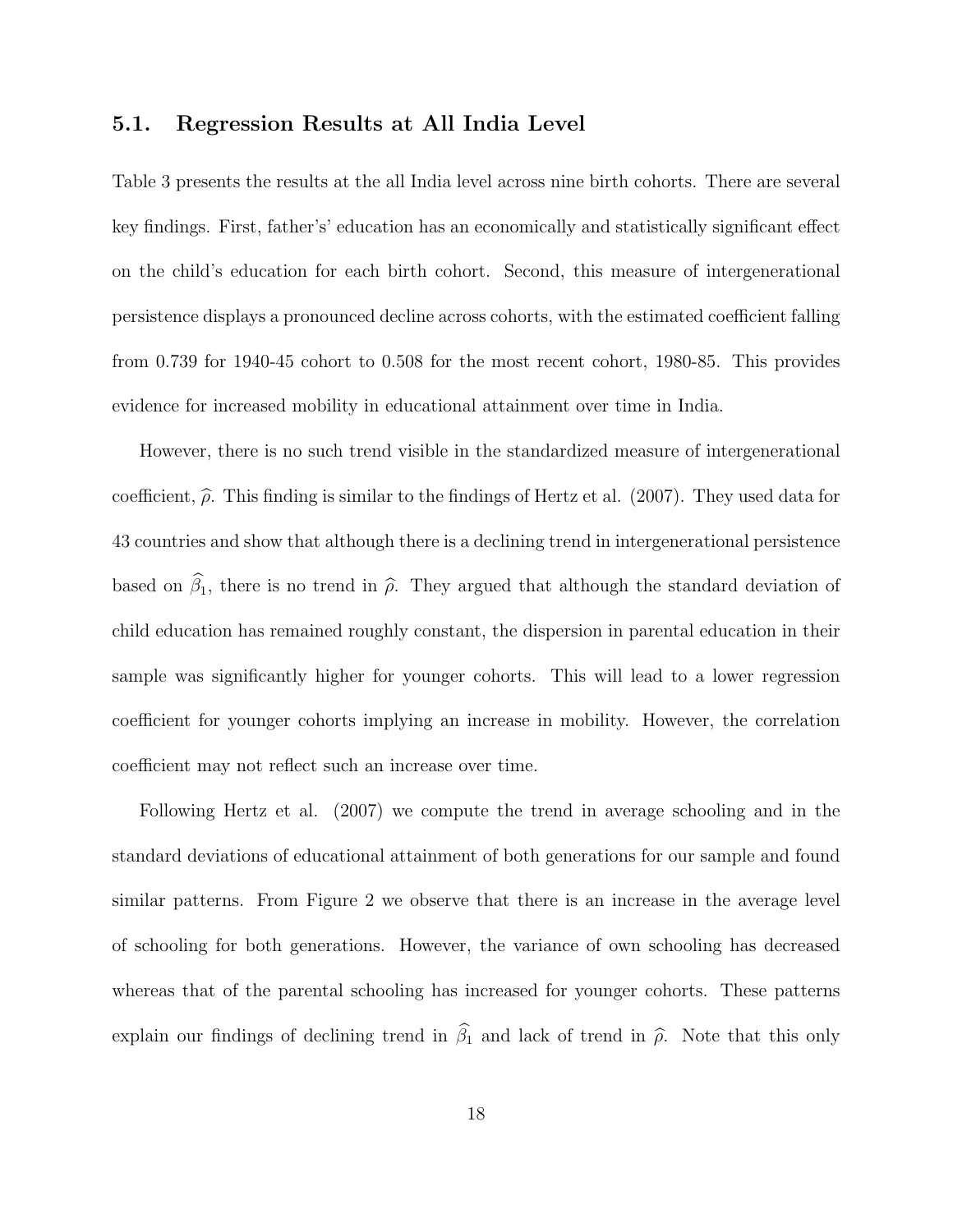explains why time trend in persistence measured by  $\hat{\beta}_1$  is less than that of the trend in  $\hat{\rho}$ . But these findings do not explain the sign of the trends underlying these two measures of mobility/persistence. There, negative trend in  $\hat{\beta}_1$  implies increases in average educational attainment are driven primarily by increases among children of less educated parents. In contrast, the trend in  $\hat{\rho}$  are much more difficult to explain. For instance, we may see a positive trend in  $\hat{\rho}$  along with a negative trend in  $\hat{\beta}_1$ , if data becomes more clustered around the regression line.

To compare the level of persistence and rank India in terms of the intergenerational transmission of educational attainment among other countries we follow the approach of Hertz et al.  $(2007).^{21}$  We compute a simple average of estimated correlation coefficients across cohorts in our data. We find this average to be 0.52 for India which is above the global average of 0.42 reported by Hertz et al. (2007). Figure 1 presents the ranking of India in terms of intergenerational correlation in educational outcomes. Estimated correlation for cross-country comparison is a more reliable measure for cross-country comparisons as it accounts for changes and differences in standard deviations of educational attainment. We find that India is placed better than other developing countries such as Brazil, Chile, and Indonesia. But it is ranked below than the USA, UK, Malaysia, and Egypt.

### 5.2. Regression Results by Social Groups

Given the historical significance of the caste system in determining economic outcomes in India, it is important to uncover the patterns of intergenerational education mobility that

<sup>&</sup>lt;sup>21</sup>Following similar methodology, Fessler et al. (2012) provide a ranking for Austria.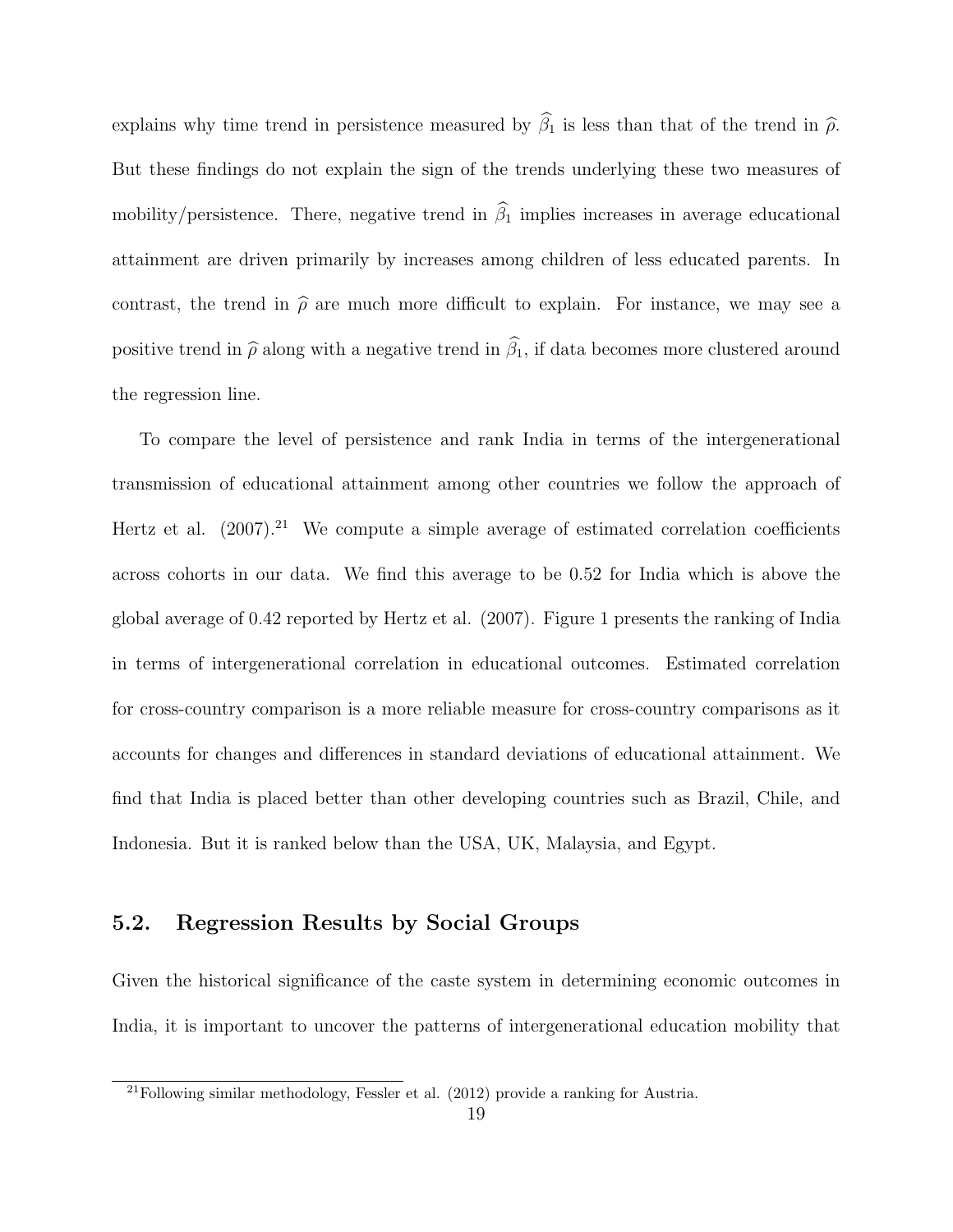may be hidden in the estimates at the aggregate level. In this subsection we investigate whether the pattern in intergenerational education mobility differs across social groups. For this purpose we divide our sample into four social groups, namely, Scheduled Caste and Scheduled Tribe (SC/ST), Other Backward Castes (OBC), Muslims, and Higher Hindu Castes  $(FC).^{22}$ 

The regression model we estimate is:

$$
y_{cg}^1 = \beta_0 + \beta_1 y_{cg}^0 + \epsilon_{cg}^1 \tag{2}
$$

where c denotes birth cohort, q denotes caste, and superscript  $i \in [0,1]$  denotes generation *i.*  $y_{cg}^i$  denotes years of schooling of generation *i* belonging to cohort *c* and social group *g*. We estimate the above equation for each of the four aforementioned social groups and for the nine birth cohorts from 1940-1985.

In Table 4, we present the regression coefficients and estimated correlation by membership to a particular social group. The results are more or less similar to our findings for the all India level that were presented in the previous section. For all four social groups considered, we find a negative trend in  $\hat{\beta}_1$ . Using  $\hat{\rho}$  as a measure of persistence, there is no discernible trend for FC, SC/ST, and Muslims. However, for OBC we find an increasing trend in  $\hat{\rho}$ . To explain these contrasting patterns, for each caste, we compute the trend in average schooling and in the standard deviations of educational attainment of father and son. These results

<sup>22</sup>SC/ST are historically disadvantaged groups in India, and have enjoyed affirmative policies in education and employment since the independence. OBCs were given reservation in employment in the 1993. Muslims are largest minority religious group in India, and according to GOI (2006), their performance on many economic and educations indicators are comparable to SC/ST.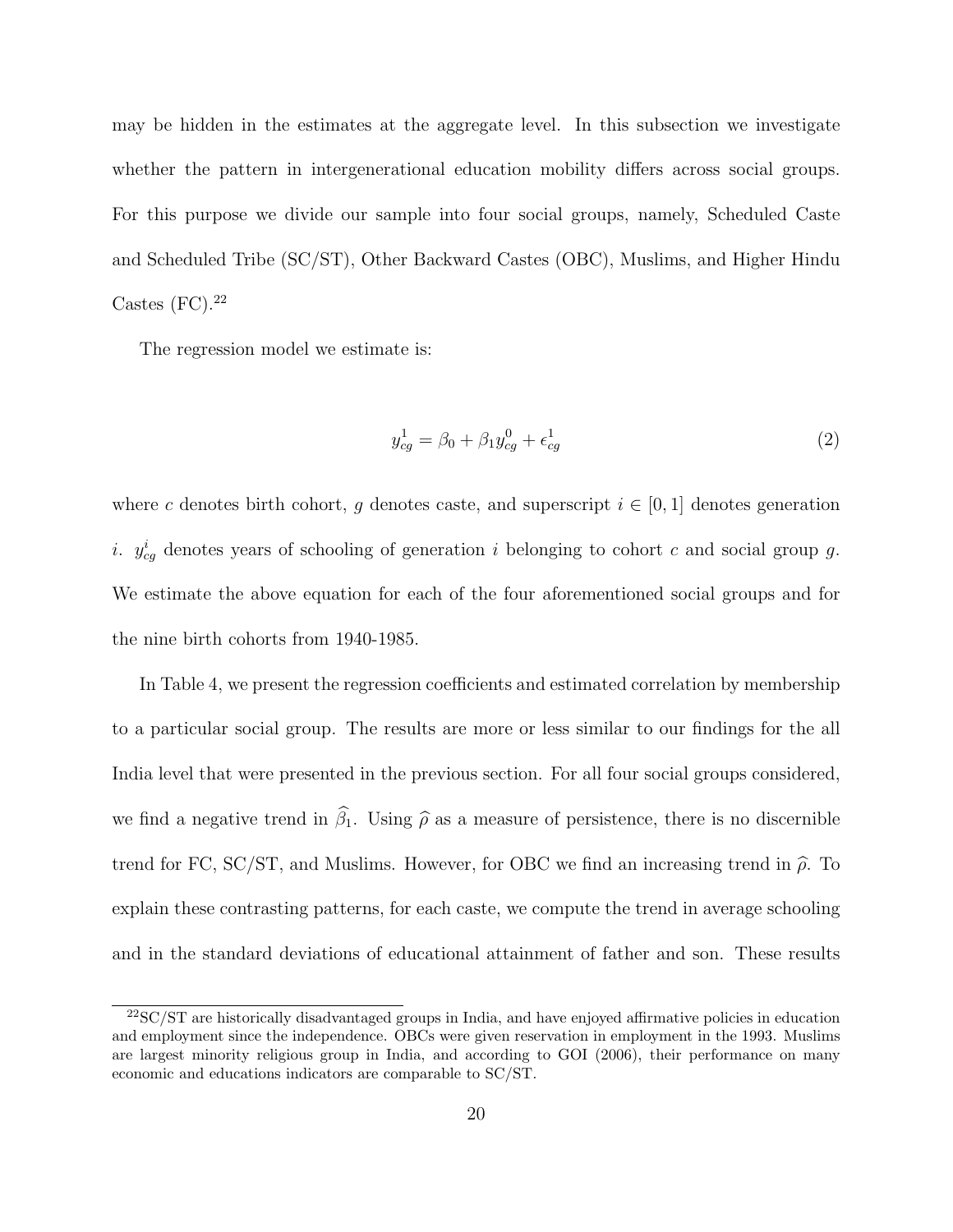are presented in Figure 3. We find that for each of the castes, there has been an increase in average years of schooling for both generations. However, in terms of standard deviation of schooling we observe some interesting patterns. First, only for FC there is a secular decline in the standard deviation of own education. For the other three social groups there is no such significant decline across cohorts. Second, in terms of standard deviation of father's educational attainment, all groups witnessed secular increase across cohorts but the OBC witnessed the sharpest increase.

To summarize our findings, based on the estimated regression coefficient for father's education, we find that there is evidence of increased mobility in India, as well as for the four major social groups. As expected, the trends in the correlation coefficient are much harder to discern and only for OBC we see a positive trend implying lower mobility for this social group in India, conditional on the overall dispersion of educational attainment for each generation

#### 5.3. Regression Results by State

Most of the literature addressing intergenerational mobility in economic outcomes in India have emphasized the social dimension and addressed how the caste system in India has affected such mobility. However, another important dimension to this issue concerns the state-wise variation in the intergenerational mobility in economic outcomes. The overall trend in intergenerational mobility in education that we have presented for the aggregate level and by social groups may mask interesting differences across states for the following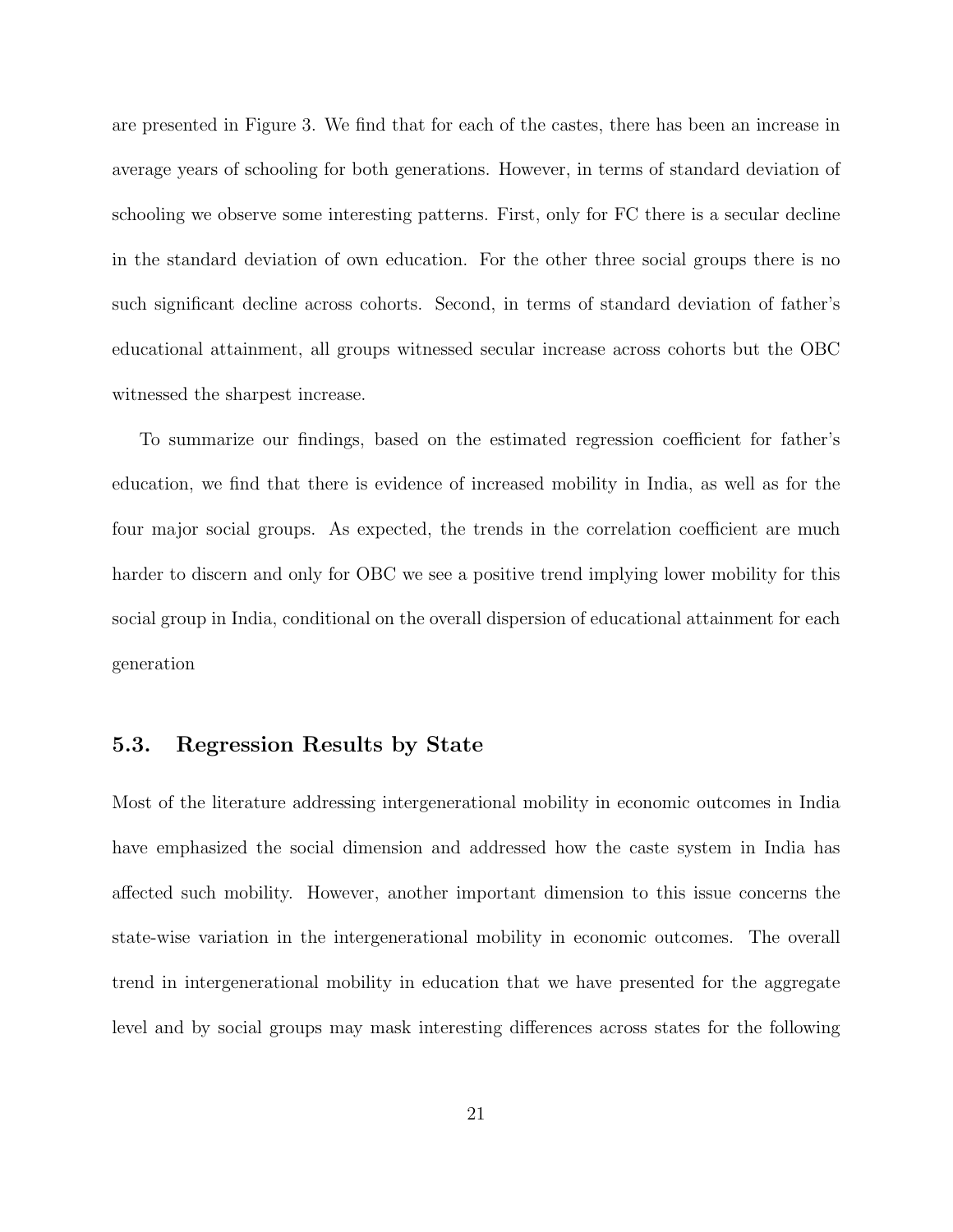two reason.

First, the rapid economic growth in recent times has been far from uniformly distributed across state boundaries in India. Chaudhuri and Ravallion (2006) document that, between 1978 and 2004, among the 16 major states, Bihar (including the newly created state of Jharkhand) had the lowest growth rate of 2.2 percent, whereas Karnataka had the highest, 7.2 percent. Such large state-wise variation in growth rates implies increasing regional disparities in India. Asadullah and Yalonetzky (2012) study the state level variation in the degree of inequality of educational opportunities and found that although India has made sizable progress in bringing children from minority social groups to school, there are significant variation in educational achievements at the state level. They document that Southern states experienced lower inequality in educational opportunity when compared to Northern states. Hence, it can be argued that different states may perform differently in terms of providing educational opportunities across generations and hence may have significantly different estimates for intergenerational education elasticities.

Second, till the mid 1970s, the education policy was under the purview of state governments, which in principle could generate significant variation in education policies across states. In order to achieve the national objective of Universal Elementary Education, in 1976, the  $42^{nd}$  amendment to the Indian constitution placed education on the concurrent list. The main implication of this amendment is that the Center government can directly implement any education policy decision in the states. One possible consequence of this change is increased uniformity in education policies across state boundaries, which in turn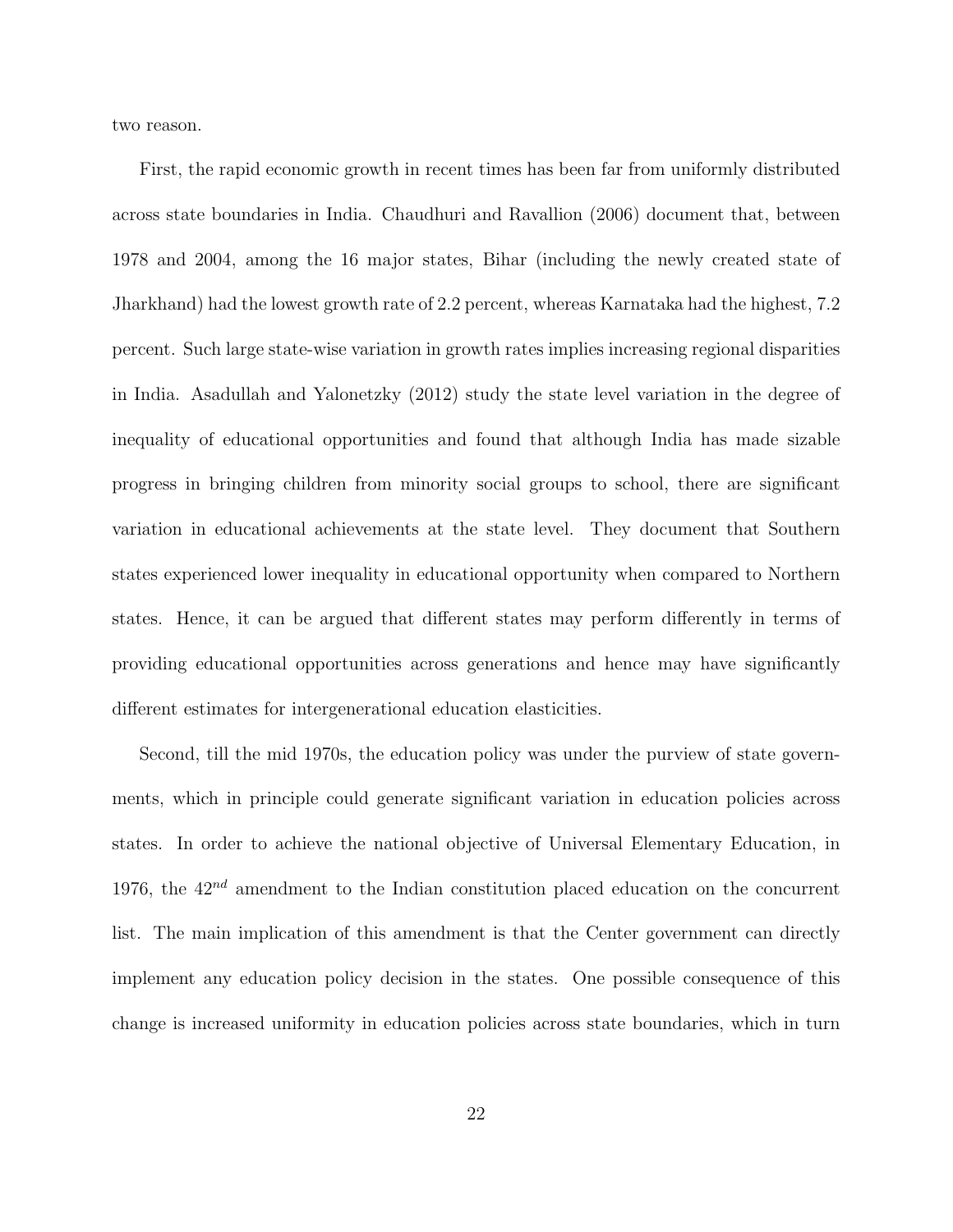should reduce variation in educational opportunities across states. Hence, one can expect to see smaller cross-state variation in terms of intergenerational education mobility for more recent cohorts.

Against this backdrop, it is of policy interest to investigate whether there are differences across states in terms intergenerational education mobility. As discussed earlier, non-uniform economic growth and inequalities of education opportunity across states may increase the regional variation in intergenerational elasticities. On the other hand, the addition of education on the concurrent list, via greater uniformity in education policies, may reduce the regional variation. In essence, how the state level variation in education mobility has changed across cohorts is an empirical question that we seek to answer in this section.

For the state wise analysis, we exclude all the smaller states in the Northeast, Delhi, Jammu and Kashmir, and Assam due to smaller sample size.<sup>23</sup> We then estimate the following regression equation :

$$
y_{cs}^1 = \beta_0 + \beta_1 y_{cs}^0 + \epsilon_{cs}^1 \tag{3}
$$

where c denotes birth cohort, s denotes state, and superscript  $i \in [0,1]$  denotes generation *i.*  $y_{cs}^i$  denotes years of schooling of generation *i* belonging to cohort *c* living in state *s*. We estimate the above equation for each state for two birth cohorts, 1951-60 and 1976-85.

Table 5 presents the results of this exercise. We find that for most states, there is a decline in the estimated regression coefficient of father's education, implying increased mobility. This

<sup>&</sup>lt;sup>23</sup>We only selected those states which has at least a sample size of 300 son-father pairs for each of the 10 year cohort we studied, i.e. 1951-60 and 1976-85 birth cohorts.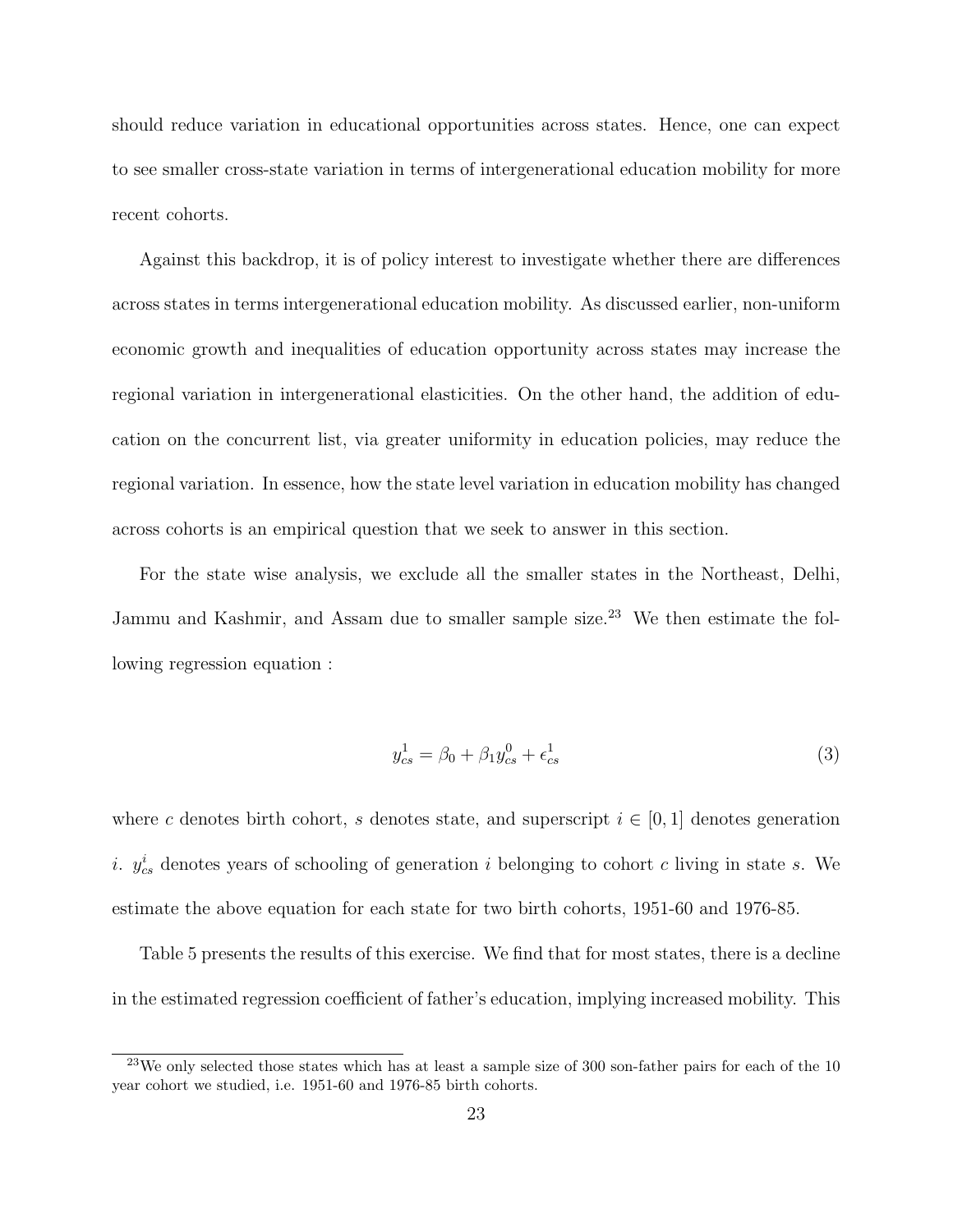finding is consistent with our results at the all India level. Based on standardized persistence we find that out of 15 states, the estimated correlation was higher for ten implying rising persistence based on this measure. There is also substantial cross-state variation with some states faring much better than others.

To discern the regional variation in intergenerational elasticities, we plot the estimated beta coefficient for the two birth cohorts for each state in Figure 4. The horizontal differences in this figure reflect regional variation for the 1951-60 cohort whereas vertical differences reflect this variation for the 1976-85 cohort. We observe that there is substantial variation across states in the estimated beta coefficients for both cohorts. However, this regional variation is much smaller for the more recent cohort implying some convergence among states in terms of intergenerational education mobility. Interestingly this coincides with the timing of the addition of education to the concurrent list that assigned greater role to the center government in affecting education policy at the state level. A full causal analysis of how such a change in policy impacted intergenerational education mobility is beyond the scope of the current study. Our finding is descriptive in nature and points toward one possible explanation underlying the regional patterns presented here.

The solid line in the figure is a 45 degree line. Any point on this line implies no change in the regression coefficient between the two cohorts and hence reflects no change in mobility. The states above the line implies decline in mobility (increase in the persistence) whereas the states below the line implies increase in mobility (decrease in the persistence). The vertical difference between the 45 degree line and symbols for states identifies an improvement in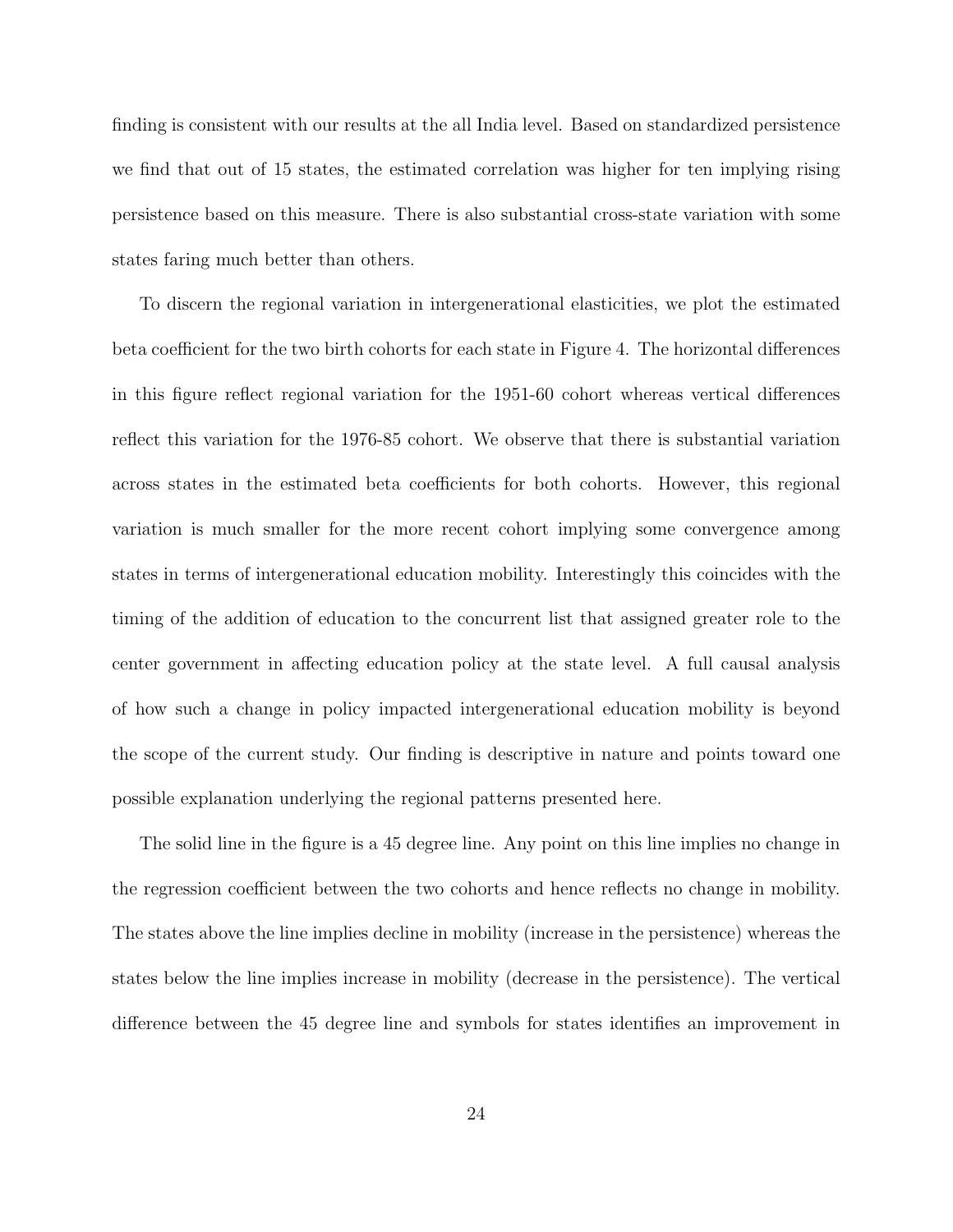mobility over time for that state. Most states, with the exception of Tamil Nadu, fall below the 45 degree line implying increased mobility in educational attainment in these states. However, there is wide variation in the performance of different states in terms of improvements in intergenerational mobility between the cohorts. For instance West Bengal has witnessed very little improvement whereas Madhya Pradesh, Karanataka, and Orissa have experienced significant improvement in mobility between the two cohorts. One plausible explanation for this variation is the state-level differences in education policy. In Section 7 we provide suggestive evidence for this hypothesis by documenting the correlation between per capita state education expenditure and intergenerational mobility.

## 6. Education Transition Matrix

The regression results presented in Section 5 may mask the patterns at the disaggregated level. For instance, one possibility is that sons of less educated fathers are able to attain greater education implying upward mobility. At the same time it is not desirable to have significant regression of education with sons achieving lower education level than fathers. Further, these patterns could vary across social groups. In this section, in order to shed light on these issues, we investigate the extent of education mobility conditional on the location of the father along the education distribution. For this purpose we compute transition matrices, which show how father-son pairs are moving across the distribution of educational attainment. We carry out this analysis at the all India level as well as by social groups for two birth cohorts, 1951-55 and 1981-95. For each of these cohorts we compute  $p_{ij}$  where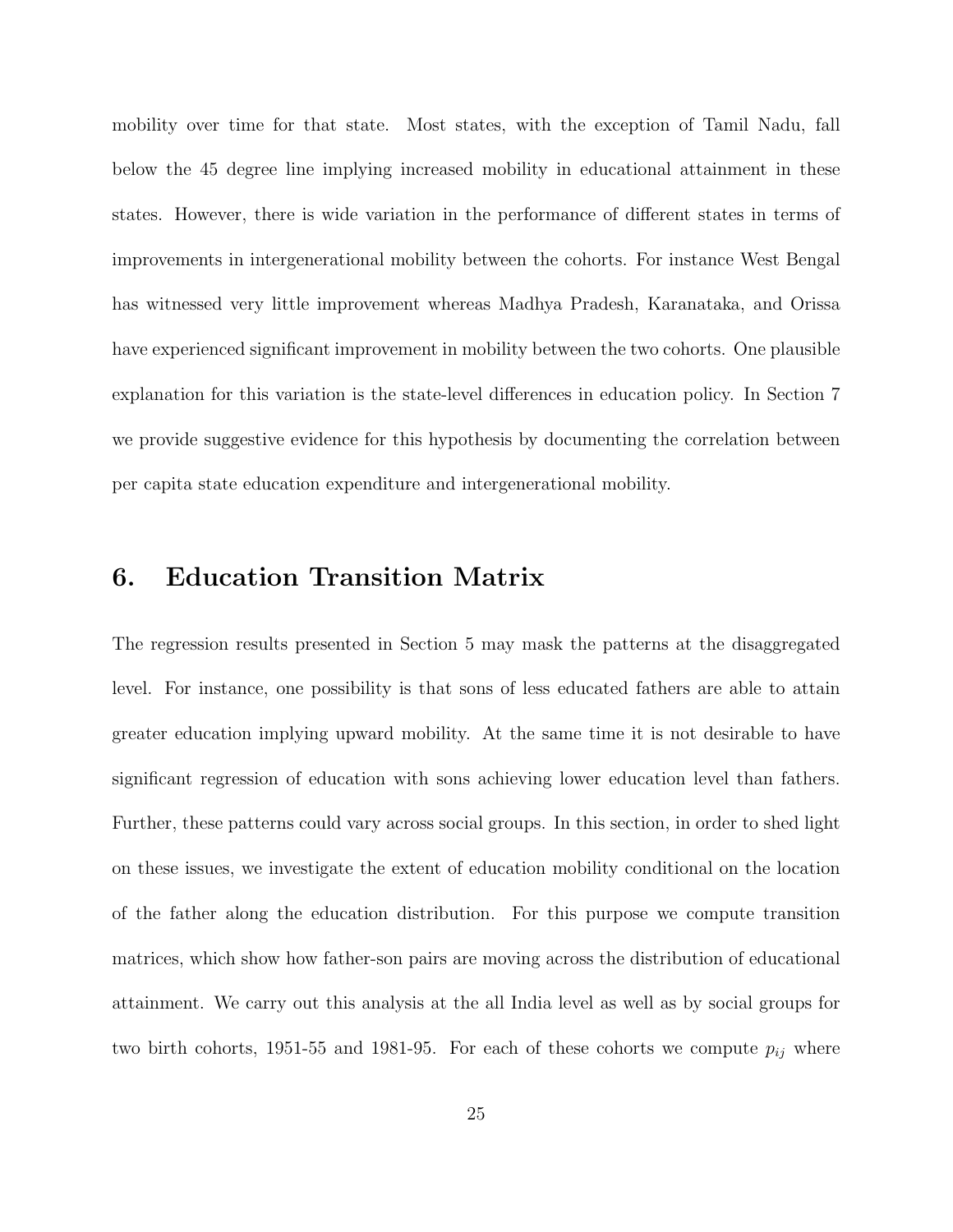where i denotes the education category of the father and j denotes the education category of the son. Thus,  $p_{ij}$  is the probability of a father with education category i having a son with education category  $j$ . Larger values for the diagonal terms,  $p_{ii}$ , reflect lower mobility. Larger values for off diagonal items,  $p_{ij}$ , in contrast reflect higher mobility.

Table 6 summarizes the results of this exercise with Panel A reporting transition matrix of the cohort 1951-55 , and Panel B document these for the 1981-85 cohort. Each row of the table shows the education of the parent while columns indicate the education category of the child. Thus, the row labeled "Below Primary" suggests that in 1951-55, 50 percent of the adult male children of below primary parents themselves attained below primary education, 18.54 percent finished primary education, 11.89 percent had middle school education, 12.31 percent had secondary education, and 7.14 had post secondary education. Column "size" reports the average share of parents in each education category. Hence, the last cell of the row labeled "Below Primary" suggests that, for the birth cohort 1951-55, roughly 77 percent of the parents had less than primary education.

Table 6 reveals some interesting patterns as regards intergenerational education mobility in India. First, the intergenerational persistence in educational attainment has fallen across birth cohorts, both at the bottom and at the top end of the educational distribution. For instance, for fathers with below primary education, the percentage of sons being in the same education category has fallen from 50.12 for the 1951-55 cohort to 33.18 percent for the 1981- 85 cohort. Second, a large part of this upward intergenerational education mobility was due to sons of fathers with less than primary education beginning to acquire middle school or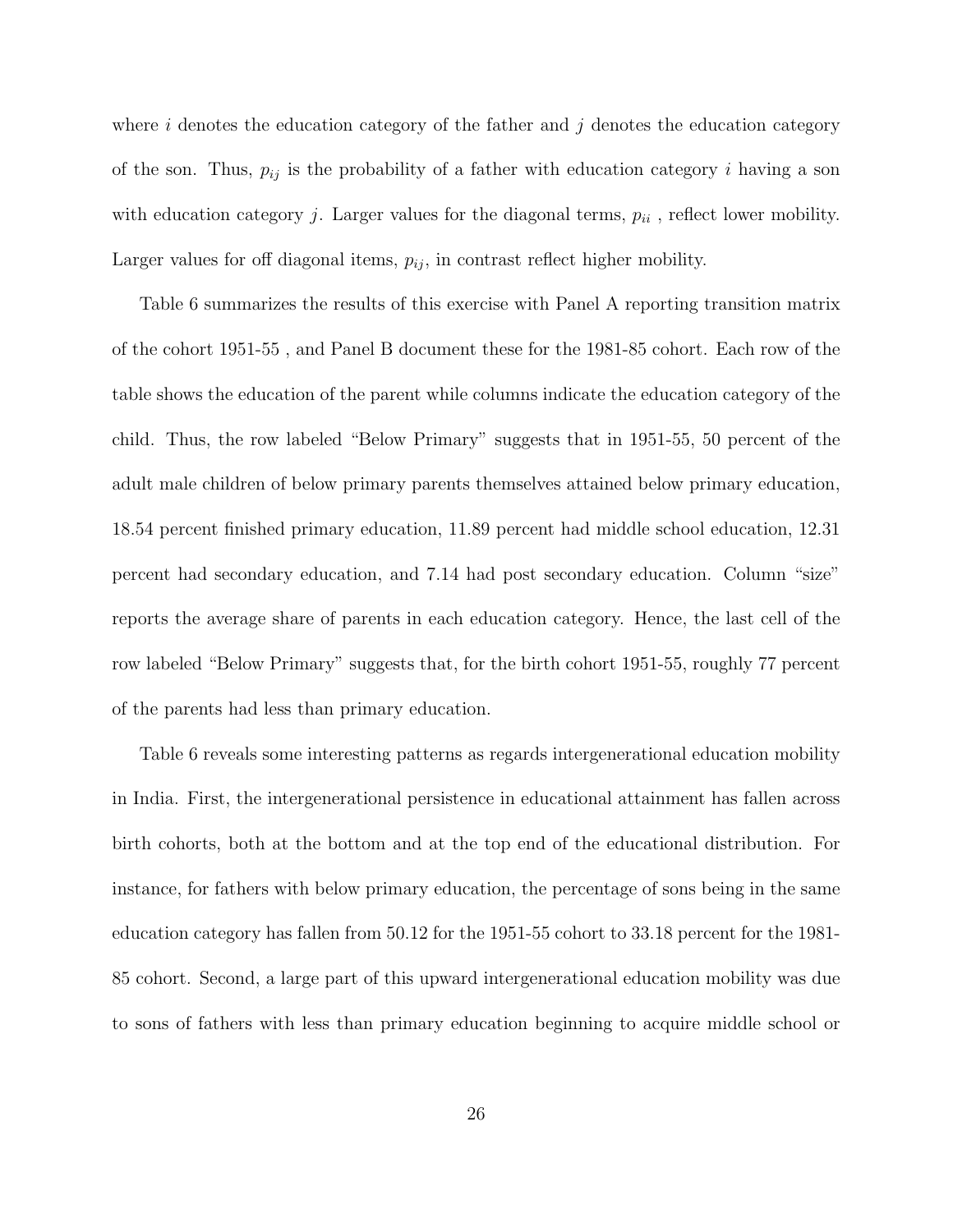higher education levels. For instance, in 1951-55 31.4 percent of the sons of fathers with less than primary education achieved education level greater than or equal to middle school. In 1981-85, this number increased to 45.1 percent. Finally, there seem to be a decline in persistence at the top end of the distribution, which suggests a regression in sons' educational attainment. For the 1951-55 cohort, 80.2 percent of the sons of fathers with post secondary education remained in that category. For the 1981-85 cohort, this percentage had decreased to 72.7 percent. Finally, we also observe a decline in the share of parents belonging to less than primary education category. Between the two cohorts this share fell from 77.3 percent to 49.5 percent.

Next, we investigate whether this pattern differs across social groups. For this purpose, we look at four social groups, namely, Higher Hindu Castes, Scheduled Caste/Tribes, Other Backward Castes (OBC), and Muslims. In order to avoid the problem of thin cell size, we conduct this analysis for three possible education categories for both generations: less than and equal to primary, middle school, and greater than and equal to secondary. We compute transition matrices for each group for two birth cohorts, 1951-55 and 1981-85 and present the results in Tables 7.A and 7.B.

There are several findings of interest. First, from Table 7.A we find that for both groups there is a decline in the persistence in at the lower end of the education distribution. For the 1951-55 cohort of the higher hindu castes, 45.5 percent of the sons whose fathers had less than equal to primary education remained in that category. For the 1981-85 cohort, this percentage had declined to 33.7 percent. For Scheduled Castes/Tribes, the corresponding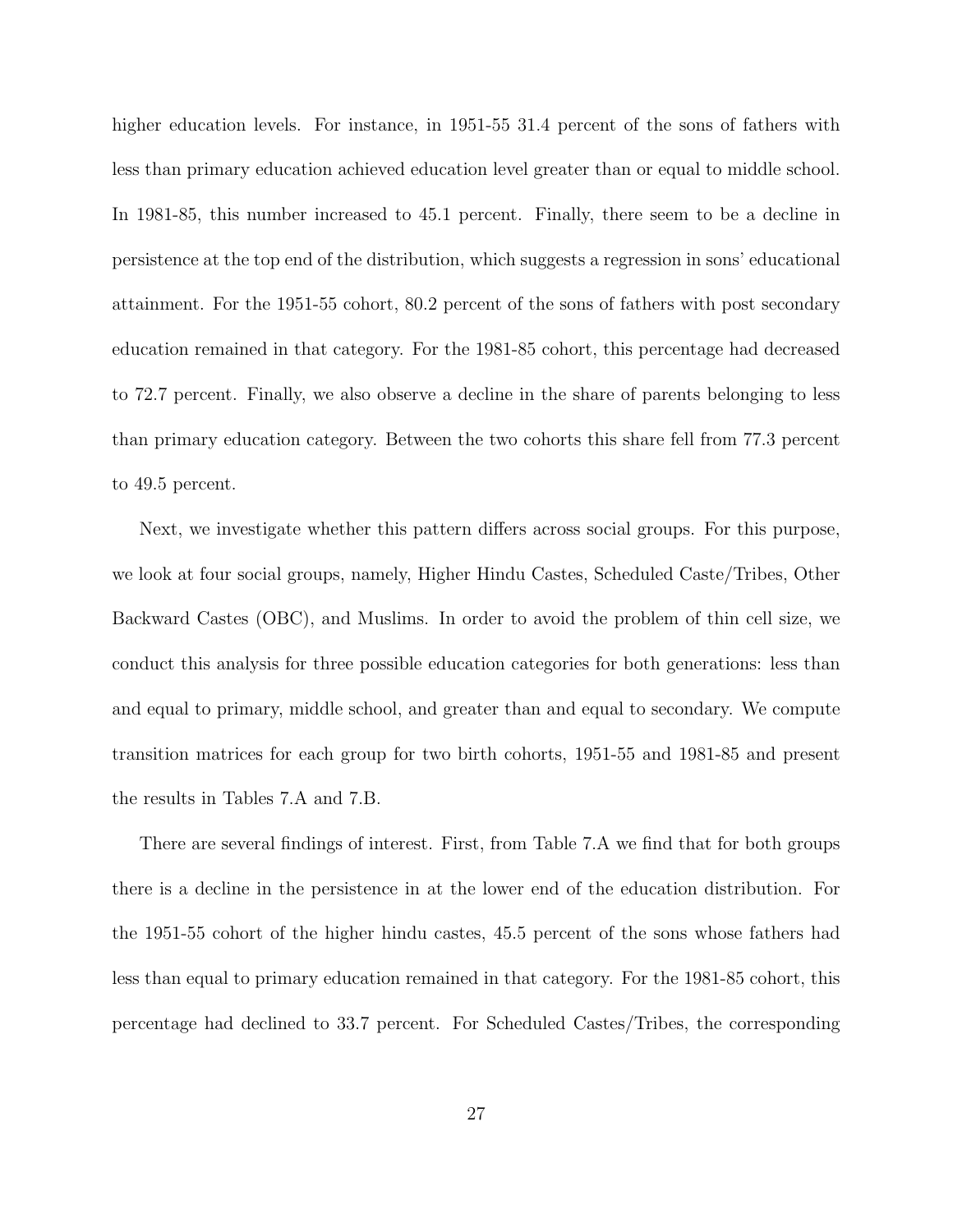numbers were 79.2 percent and 53.8 percent. Second, a large part of this mobility was due to sons of fathers with less than and equal to primary education acquiring middle school or higher education levels. For both groups this number increased between two cohorts, from 45.5 percent to 66.3 percent for Higher Hindu Castes and from 29.8 percent to 46.2 percent for Scheduled Castes/Tribes. Finally, at the top end of the education distribution for both groups, especially for Scheduled Castes/Tribes, we observe a significant decline in persistence which suggests a regression in sons' educational attainment. For this group, 84.6 percent of the sons of fathers with greater than equal to secondary education remained in that category for the 1951-55 cohort. For the 1981-85 cohort, this percentage had decreased to 67.8 percent. For Higher Caste Hindus, we do not observe any significant change in this percentage. Similar to our findings at the all India level, for Higher Hindu Castes, the share of parents in the less than primary education category declined from 74.6 to 46.6 percent whereas for Scheduled Castes/Tribes, it fell from 94.6 to 81.3 percent.

From Table 7.B we observe slightly different patterns for Other Backward Castes and Muslims. Similar to our findings for Higher Caste Hindus, and Scheduled Castes/Tribes, both of these groups experienced a rise in mobility at the lower end of the educational distribution. However, at the top end of this distribution, here both groups experience an increase in persistence. For Other Backward Castes, 82.9 percent of the sons of fathers with greater than equal to secondary education remained in that category for the 1951-55 cohort. For the 1981-85 cohort, this percentage had increased to 84.9 percent. The corresponding numbers were 70.3 percent and 71.6 percent for Muslims. Finally, for Other Backward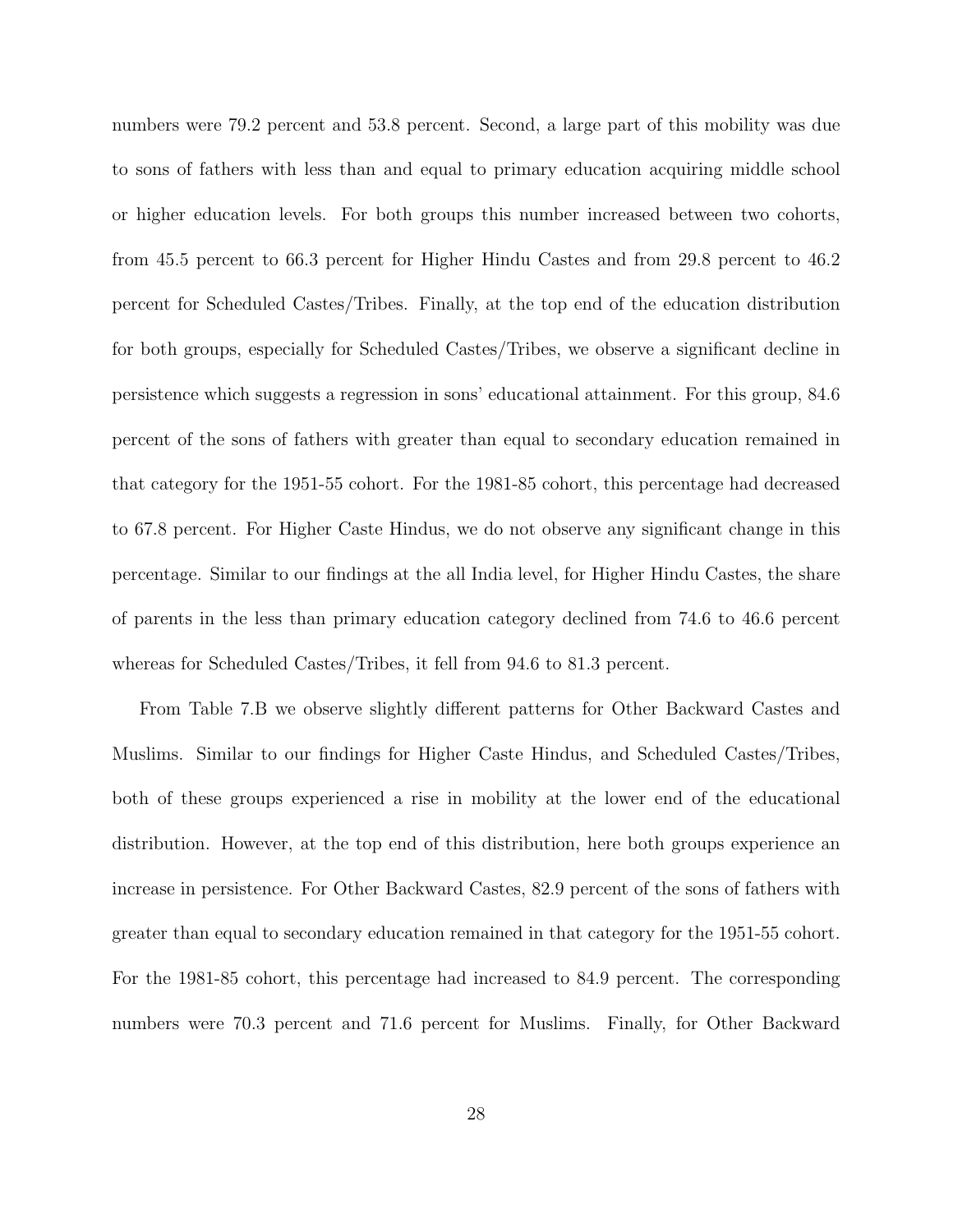Castes, the share of parents in the less than primary education category declined from 93.5 to 65.8 percent whereas for Muslims, it fell from 88.7 to 71.8 percent.

24

Overall, we find that both at the all India level as well as by social groups, there is strong evidence for upward mobility in education at the lower end of the educational distribution. At the top end of the distribution, we find increased persistence for Other Backward Castes and Muslims and lower persistence for Scheduled Castes/Tribes. These results uncover interesting patterns in mobility across social groups along the education distribution that were not discernible from our regression analysis, and hence complements our findings in Sections 5.1 and 5.2.

# 7. Discussion

The results presented in this paper provide a useful description of how different cohorts have faired in terms of educational attainment, conditional on their fathers' education. Based on the estimated intergenerational elasticity, the transmission of educational attainment from father to son has decreased significantly across birth cohorts in last 45 years. This trend

<sup>&</sup>lt;sup>24</sup>In a recent paper, Hnatkovskay et al. (2012) used the NSS data and presented transition matrix for education mobility for year 1983 and 2004-05 based on cross-section data. For both rounds they document an unusually high level of regression of education attainments of children with almost 50 (63 for SC/ST) percent of the children of highly educated parents getting less education than their parents (see Table 5, Hnatkovskay et al., 2012). Since our analysis is done by cohorts, the results presented here are not directly comparable to those presented in Hnatkovskay et al. However, we believe that one plausible explanation for their findings is their sample selection procedure that rests on co-residence sample and also an age cut off of 16-65 for both son and father. In Appendix A, we illustrate how imposing co-residence leads to an over representation of younger adults in the NSS sample and may severely affect mobility estimates based on the coresident sample. In addition to the coresident, they also drop the enrolled students from their sample. As, the proportion of enrolled persons is quite high at lower ages (e.g., in age 16-20), they lose a significant proportion of persons who would been counted in the higher cells.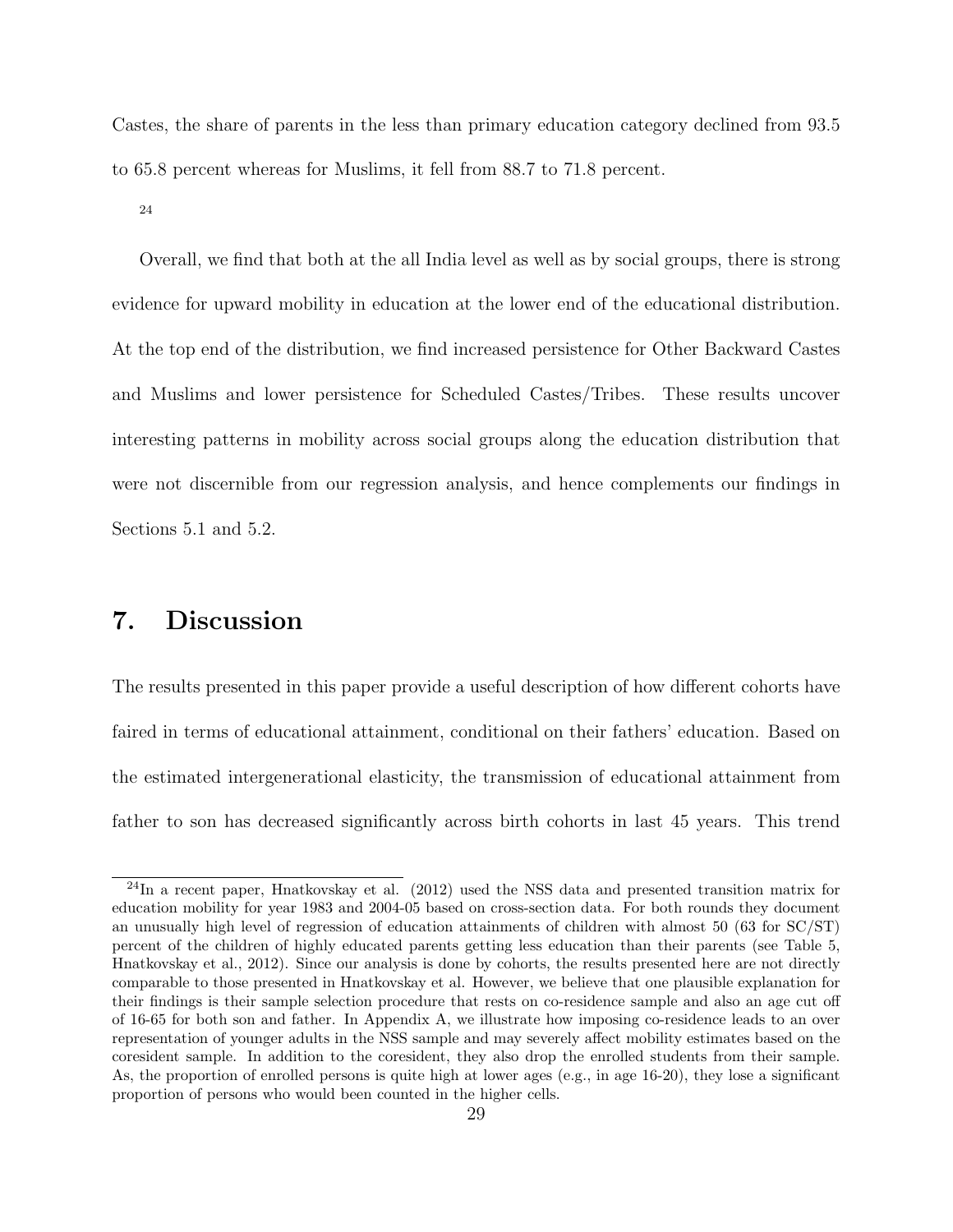holds true across social groups and geographic boundaries, with significant regional variation in intergenerational mobility. However, based on the estimated correlation between fatherson educational attainment, no such trend is visible. As discussed earlier, the discrepancy between the two measures is due to the evolution of the dispersion in educational attainment of the two generations. Choosing between the two depends on the perception one has about the appropriate measure of differences in economic outcomes. In this section we use the rise in mobility as measured using intergenerational elasticity estimates presented in the paper and attempt to correlate this rise with various education policy measure undertaken by the Indian government.

The issue of how changes in policy is correlated with changes in educational attainment of individuals has been extensively addressed in the literature (Black and Deveraux, 2011). Hertz et al. (2007) provide a detailed survey of studies that document correlation between changes in policy environment and intergenerational educational mobility for various countries. One important stylized fact reported in this literature is that greater government expenditure on primary schooling is negatively associated with educational persistence. Given that we find declining cohort trend in intergenerational education elasticity for India, one plausible explanation for this finding can stem from the changes over time in the educational policy environment in India. From 1950 onwards the Government of India (GOI) has undertaken several policy measures to promote Universal Elementary Education (UEE) in an attempt to eliminate all forms of discrimination based on caste, community and gender. In recent decades, India has made significant progress in increasing enrollment and school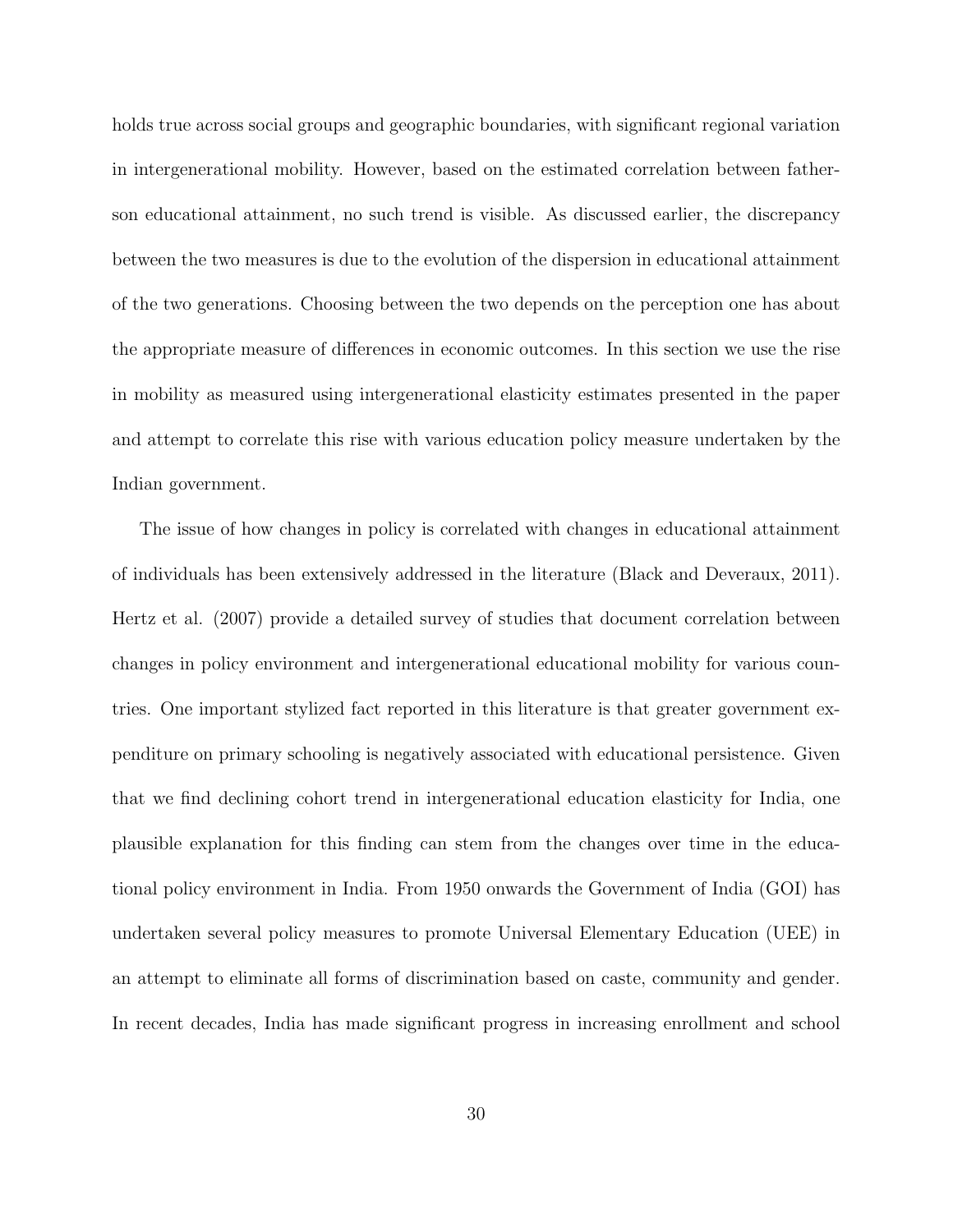completion (Kingdon, 2007). The policy efforts are reflected in the Five year plans as well as specific policy measures undertaken to promote education. Table B in the appendix B provide a brief chronology of the education policy in India. In light of these policy measures, it can be hypothesized that our finding of rising mobility in educational attainment across cohorts to some degree reflects the success of these policies in equalizing educational opportunities over time and across regional boundaries.

One of the important findings we report in this paper relates to the regional variation in education mobility across generations. We present some evidence for correlation between this regional variation in mobility and state-level education policy. Under the constitution of India constitution, till 1976, education was the responsibility of the state. In 1976 education was added to the concurrent list and since then the Center government has played an increasing role in expanding education and achieving greater uniformity in education policy across regions. This has often been supplemented by efforts from state governments who have undertaken considerable educational investments in recent decades.<sup>25</sup> Asadullah and Yalonetzky (2012) emphasize the importance of state-level differences in policies and institutions in generating inequality in educational opportunity for a number of reasons.

For our purpose, one such factor is the difference across states in terms of overall spending on education. One possibility for observed regional variation in educational mobility could be differing state education expenditure.<sup>26</sup> Although not causal, an association between

<sup>25</sup>Some examples of state sponsored education schemes include Education Guarantee Scheme in Madhya Pradesh, Basic Education Program in Uttar Pradesh, Lok Jumbish and Shiksha Karmi programs in Rajasthan, and Balyam Program of Andhra Pradesh (Asadullah and Yalonetzky, 2012).

 $^{26}$ Note that we are not arguing that education spending by state will suffice to equalize opportunities. As Asadullah and Yalonetzky (2012) points out, educational policies implemented in states can play a crucial role in determining a state's success in equalizing educational opportunities.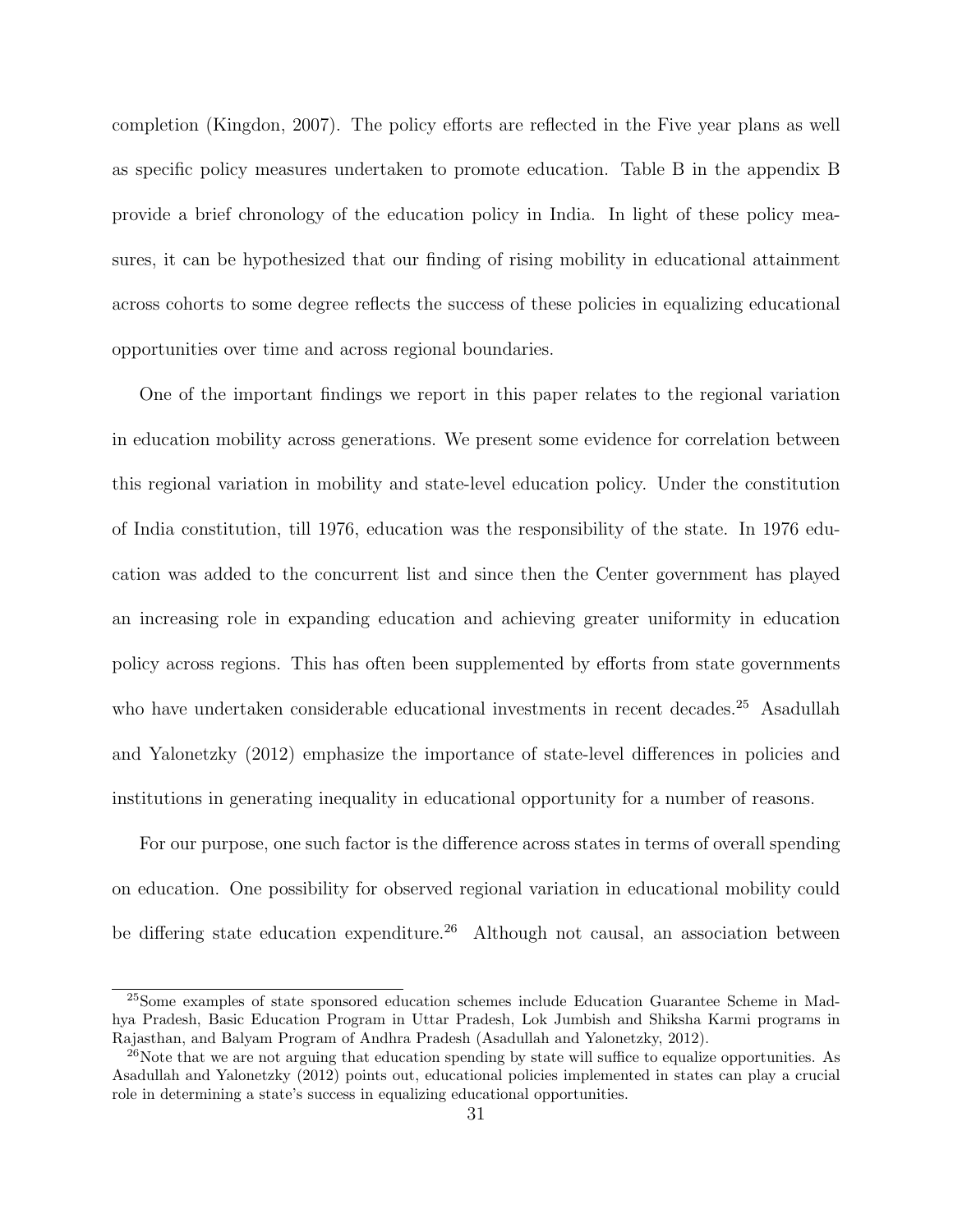state education spending and the estimated patterns in intergenerational mobility presented here will be of policy interest. In order to investigate this connection, we follow Asadullah and Yalonetzky (2012) and use Besley, Burgess, and Esteve-Volart (2007) ranking of Indian states in terms of state education expenditure per capita for the period 1958-2000. In Figure 5, we plot this measure of policy performance against estimated mobility measure for each state  $(1 - \hat{\beta}_1)$  for the birth cohort 1951-60 and 1976-85, respectively. We observe that states that are ranked higher in terms of per capita education spending on an average have higher intergenerational mobility in educational attainment. The direction of this correlation is consistent with the findings reported in Hertz et al. (2007). Further, we find that this association is stronger for the birth cohort of 1976-85, a cohort that would have been in school during most of 1980s and 1990s. This is expected given the lags involved in policy implementation and effects. Our policy measure is based on average state expenditure for the period 1958-2000. Given this timing, one would expect to find stronger association for later cohorts than for the earlier cohort of 1951-1960, as a significant fraction of the older cohort may have completed their schooling before being impacted by state level spending that was initiated between 1958-2000. The evidence presented here although not causal, seem to suggest strong positive association between intergenerational educational mobility and public spending on education. Hence, it can be argued that part of the cross-state variation in intergenerational mobility could be generated by regional variation in public spending in education.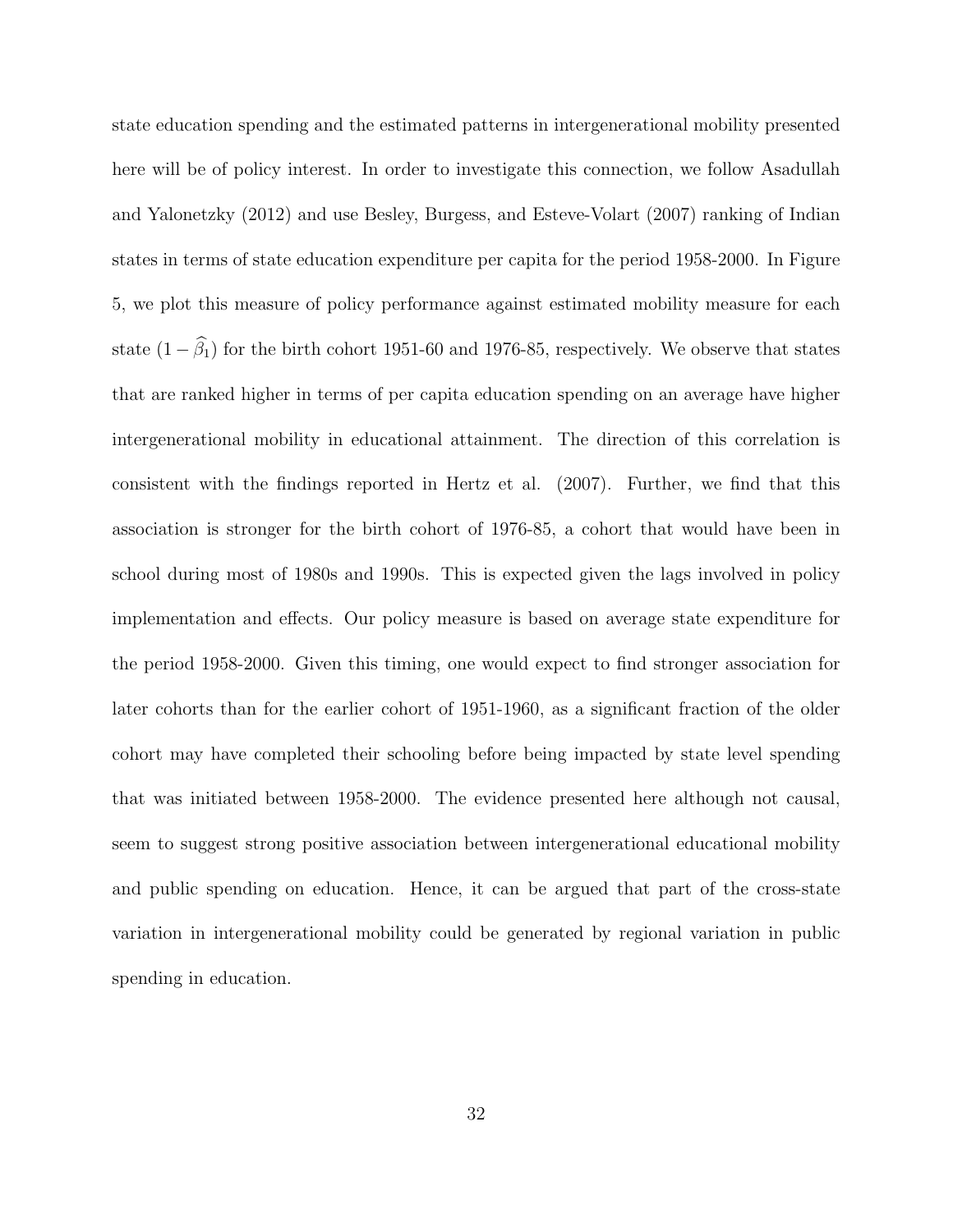# 8. Conclusion

This paper investigates the extent of intergenerational mobility in India. Using a nationally representative survey of households, IHDS, we create a unique father-son matched data that does not require the co-residence condition and hence is not subject to the sample selection issues that typically plague most studies for India. Following the methodology of Hertz et al. (2007) we find that for the period 1940-85, there has been an increase in mobility in educational attainment in India. The average intergenerational correlation for the Indian economy is 0.52 which is higher than the average global correlation of 0.42 reported by Hertz et al. (2007). We also find that there has been an improvement in mobility across social groups, especially at the lower end of the education distribution. This provides suggestive evidence that the universal primary education program adopted by the Indian government since 1970s has impacted the availability of education opportunities for all social groups. Finally, we provide evidence for differential pattens in intergenerational education mobility across states, with some states faring much worse than others. One possible explanation for this finding is the state-wide differences in educational policies. Although not causal, we provide suggestive evidence for a strong association between state level spending on education and intergenerational mobility.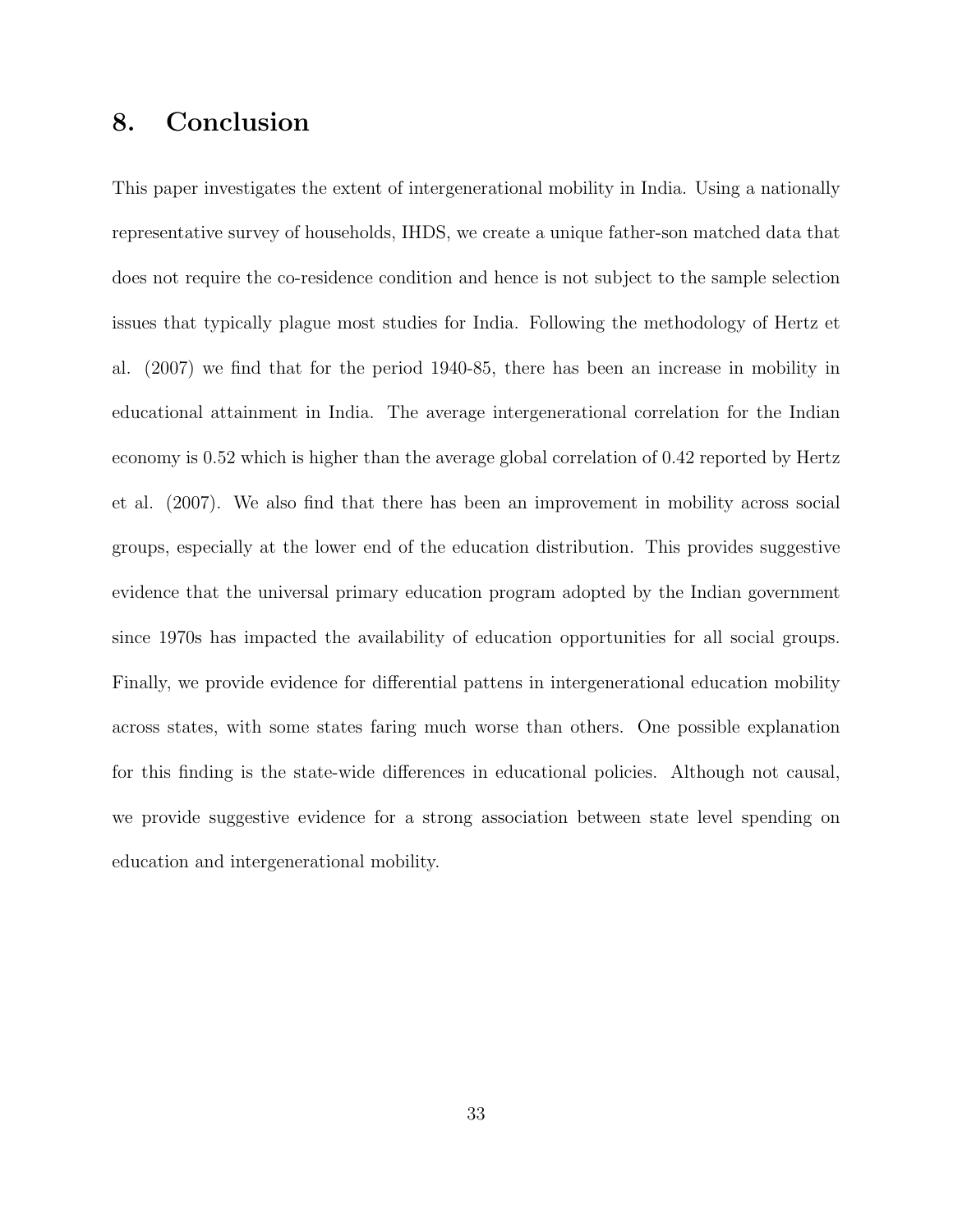# References

- [1] Asadullah, M. Niaz and Yalonetzky, Gaston. 2012. "Inequality of Educational Opportunity in India: Changes Over Time and Across States." World Development, 40(6): 11511163.
- [2] Becker, G. S. and N. Tomes. (1979). "An Equilibrium Theory of the Distribution of Income and Intergenerational Mobility", Journal of Political Economy 87(6): 1153-1189.
- [3] Becker, G. S. and N. Tomes. (1986). "Human Capital and the Rise and Fall of Families," Journal of Labor Economics, 4(3): S1-S39.
- [4] Behrman, Jere, Alejandro Gaviria, and Miguel Szkely. (2001). "Intergenerational mobility in Latin America."  $Economia$ ,  $2(1)$ : 1-44.
- [5] Besley, T., Burgess, R., and Esteve-Volart, B. (2007). "The policy origins of poverty and growth in India." In Tim Besley, and Louise Cord (Eds.), Delivering on the promise of pro-poor growth. London: Palgrave Macmillan and the World Bank.
- [6] Black, S., and P. Devereux. (2011). "Recent Developments in Intergenerational Mobility." Handbook of Labor Economics, 4(B), Ch-16, 1487- 1541.
- [7] Chaudhuri, Shubham and Ravallion, Martin. "Partially Awakened Giants: Uneven Growth in China and India." Dancing with Giants: China, India and the Global Economy. Ed. L. Alan Winters and Shahid Yusuf. Washington DC: World Bank, 2006.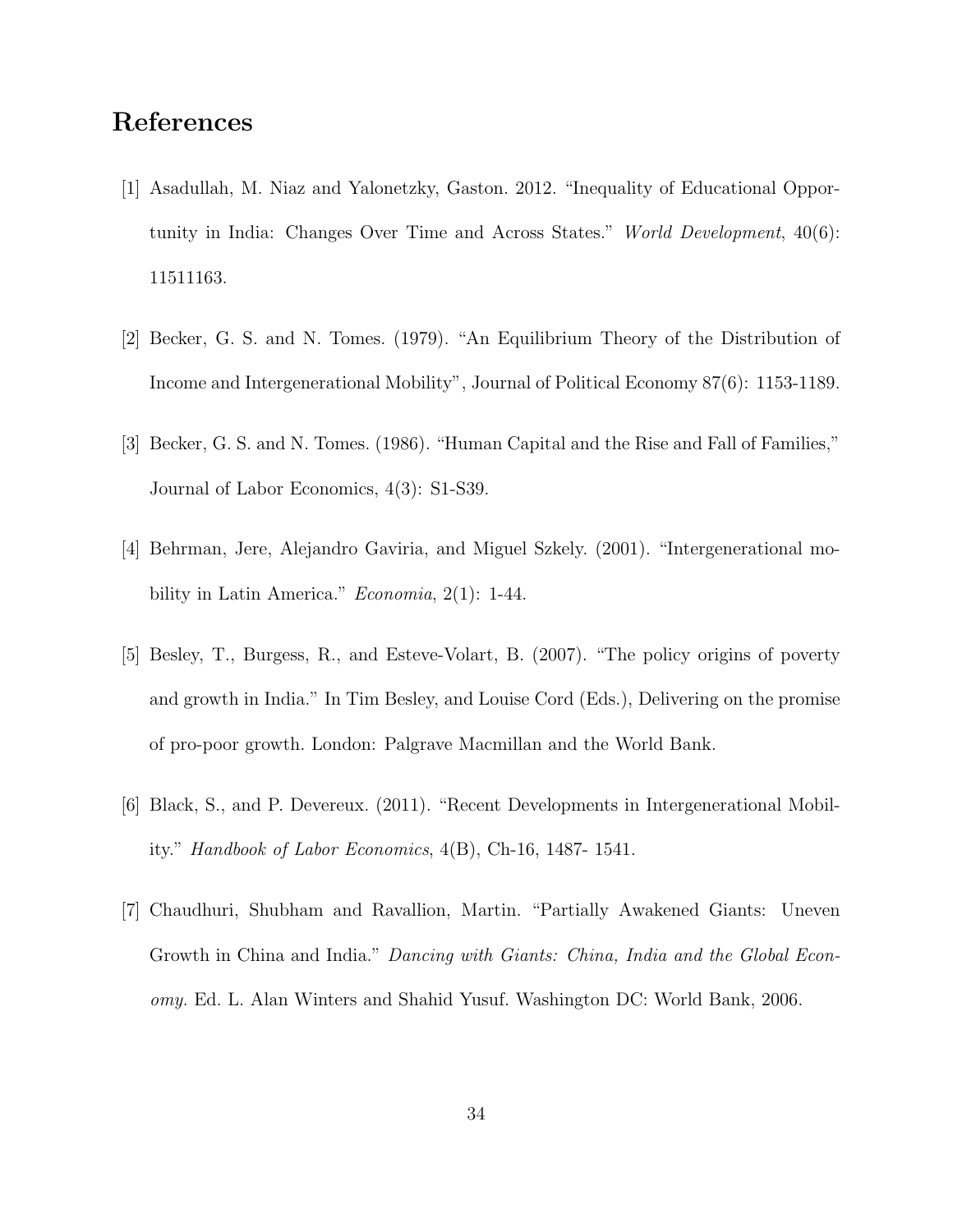- [8] Daude, Christian. (2011). "Ascendance by Descendants? On Intergenerational Education Mobility in Latin America." OECD Development Centre Working Papers, Paper No. 297.
- [9] Fessler, P., Mooslechner, P., and Schurz, M. (2012), "Intergenerational Transmission of Educational Attainment in Austria," Empirica, 39,65-86.
- [10] Government of India. (2006). "Social, Economic and Education Status of the Muslim community of India." New Delhi.
- [11] Hertz, Tom, Jayasunderay, Tamara, Pirainoz, Patrizio, Selcuk, Sibel, Smithyy, Nicole, and Verashchagina, Alina. 2007. "The Inheritance of Educational Inequality: International Comparisons and Fifty-Year Trends." The B.E. Journal of Economic Analysis and Policy (Advances),  $7(2)$ , 1-46.
- [12] Hnatkovskay, V., Lahiri, A., and Paul, S., B. (2012), "Breaking the Caste Barrier: Intergenerational Mobility in India." Unpublished manuscript, University of British Columbia.
- [13] Jalan, J. and Murgai, R. (2008), "Intergenerational Mobility in Education in India," Paper Presented at the Indian Statistical Institute, Delhi.
- [14] Kingdon, G. (2007). "The progress of school education in India." Oxford Review of Economic Policy, 23(2): 168195.
- [15] Maitra, P. and Sharma, A. (2009), "Parents and Children: Education Across Generations in India, Unpublished manuscript, Department of Economics, Monash University.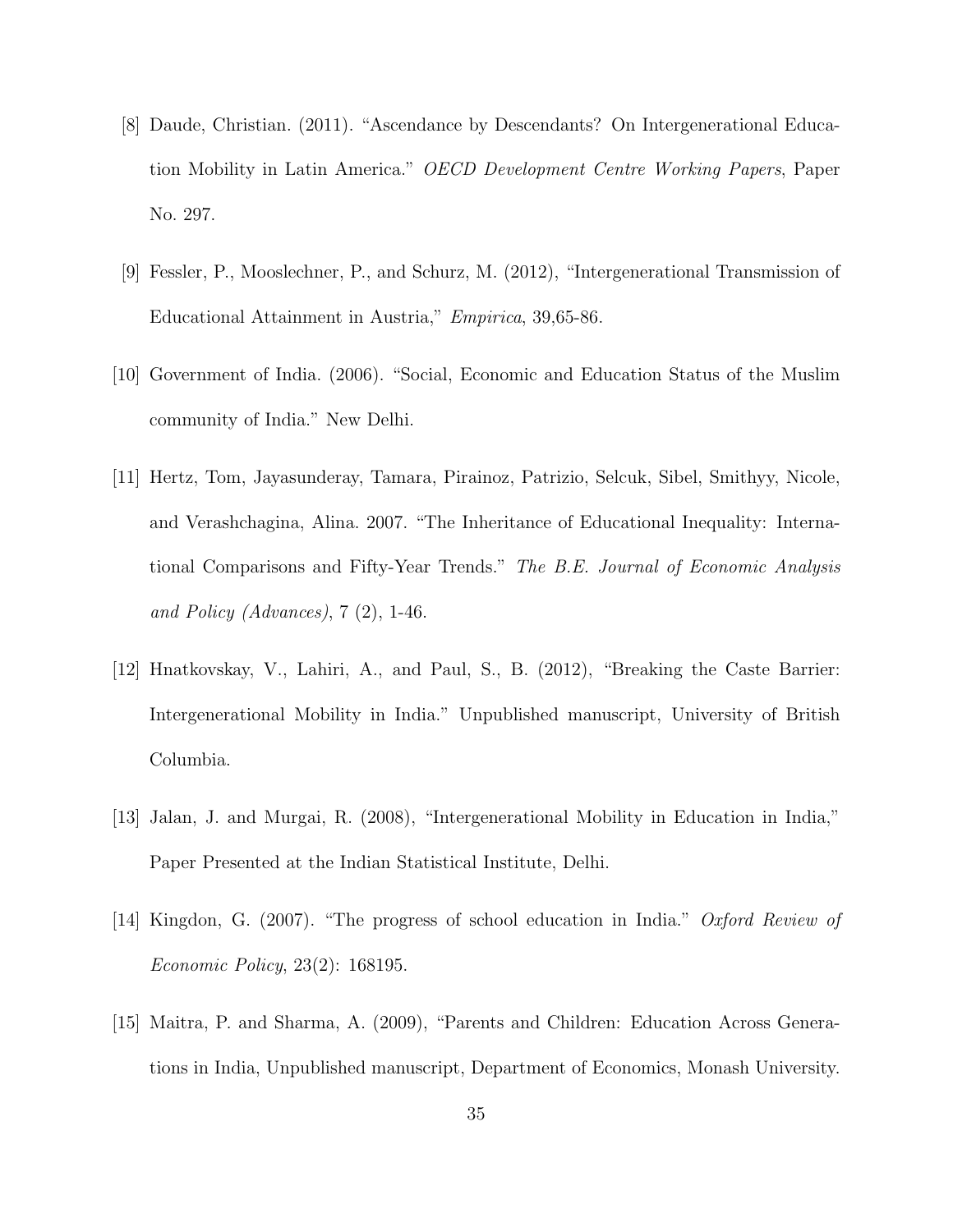- [16] Munshi, K. and M. Rosenzweig. (2009), "Why is Mobility in India so Low? Social Insurance, Inequality, and Growth." Unpublished Manuscript.
- [17] Munshi, K. and M. Rosenzweig. (2006), "Traditional Institutions meet the Modern World: Caste, Gender, and Schooling Choice in a Globalizing Economy." The American Economic Review, 96(4): 1225-1252.
- [18] Ray Jhilam and Majumder, Rajarshi. (2010), " Educational and occupational mobility across generations in India: social and regional dimensions." Unpublished Manuscript.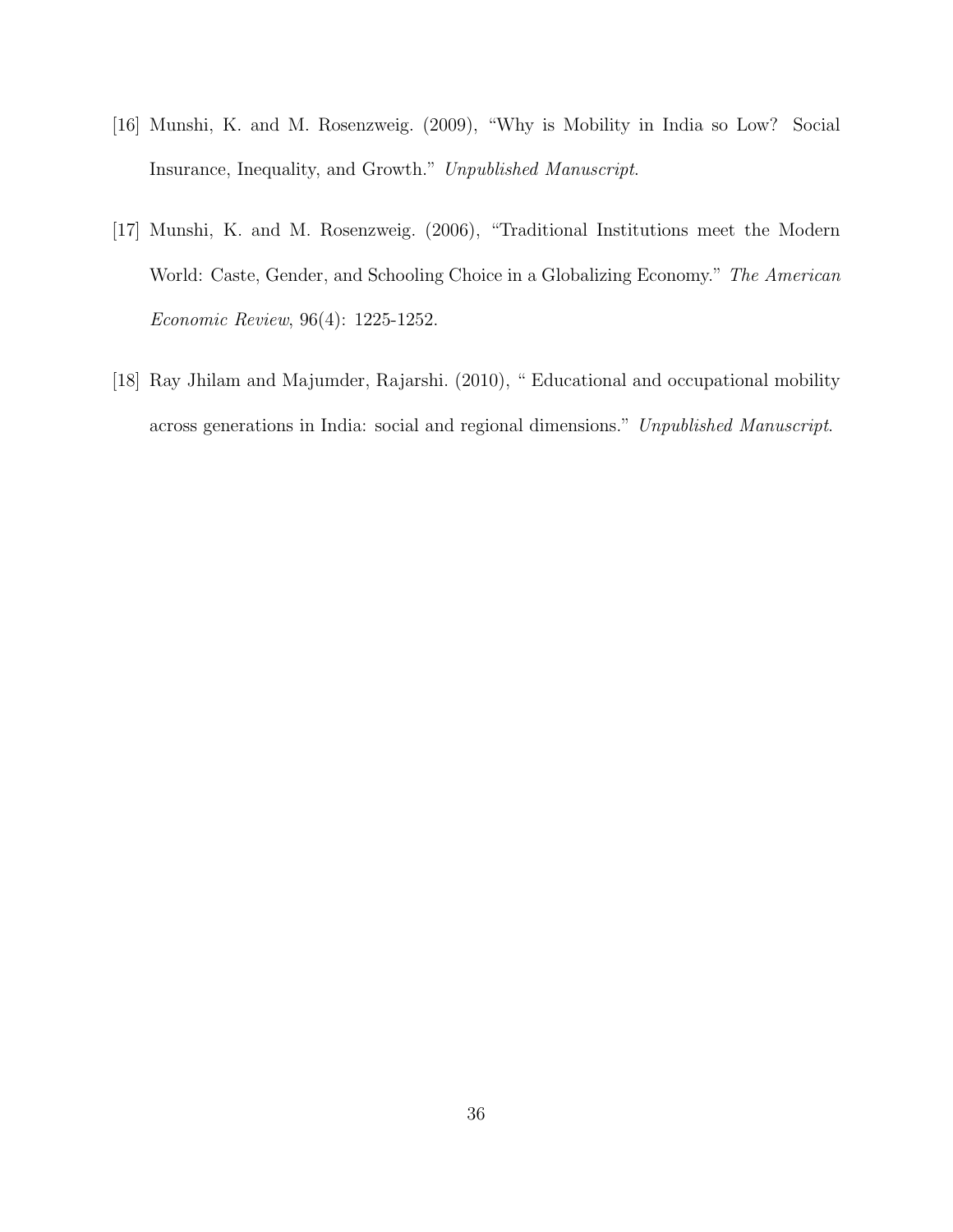### Table 1: Sample Selection

|                                                                                                                                                                                                              | Number of Observations      | Treatment |
|--------------------------------------------------------------------------------------------------------------------------------------------------------------------------------------------------------------|-----------------------------|-----------|
| Males aged 20-65 in IHDS-2005                                                                                                                                                                                | 58,194                      |           |
| Years of schooling missing                                                                                                                                                                                   | 306                         | Dropped   |
| Male aged 20-65 with schooling information<br>Individual is household head's father, no information about head father's father in data                                                                       | 57,888<br>591               | Dropped   |
| Males aged 20-65 who can be potentially be matched with father information in data<br>(Percentage of Male aged 20-65 with school information)<br>Number of individuals that could not be matched with father | 57,297<br>$(99.0\%)$<br>532 | Dropped   |
| Number of Individuals matched with father in data<br>Father identified but missing years of schooling                                                                                                        | 56,765<br>724               | Dropped   |
| Final Sample: Son-father pairs with education information<br>(Percentage of Male aged 20-65 who can be potentially matched)                                                                                  | 55480<br>$(96.8\%)$         |           |
| Son-Father pairs with education information using Co-residence<br>(Percentage of Male aged 20-65 who can be potentially matched)                                                                             | 19,490<br>$(34.0\%)$        |           |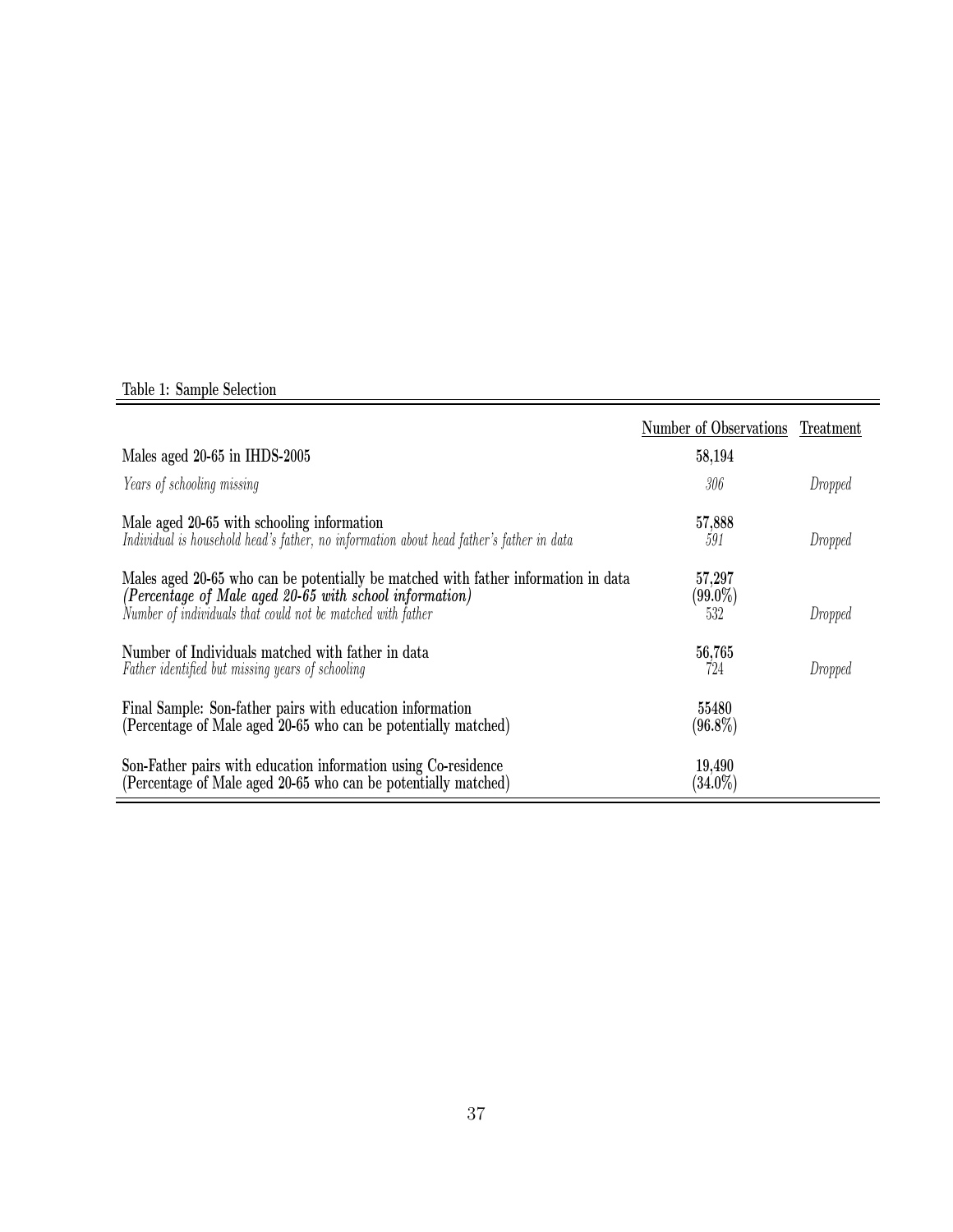|                                  | Sample Size |                            | Share enrolled* |           |         | Average Years of education |            |         |
|----------------------------------|-------------|----------------------------|-----------------|-----------|---------|----------------------------|------------|---------|
| Socio-group                      | Total       | $\underline{\mathrm{Min}}$ | Age $20-24$     | Age 25-29 | Father  |                            | <u>Son</u> |         |
|                                  |             |                            |                 |           | 1940-45 | 1981-85                    | 1940-45    | 1981-85 |
| All                              | 55450       | 3419                       | 10.3            |           |         | 4.9                        | $4.3\,$    | 8.3     |
| Higher Hindu castes (FC)         | 13,160      | 1,836                      | 14.9            | l.b       | 3.8     | 7.3                        | 7.3        | 10.3    |
| Other Backward Castes (OBC)      | 18,946      | 2,583                      | 9.3             | $0.6\,$   | 1.5     |                            |            | 8.6     |
| Scheduled Castes/ Tribes (SC/ST) | 10753       | 1,333                      | 8.2             |           | $0.8\,$ | 3.1                        | 2.2        |         |
| Muslim                           | 6,409       | 794                        | 10.6            | 0.7       |         | 4.3                        | 3.8        | 6.9     |

#### Table 2: Descriptive Statistics

|                  |             |                        | Average Years of education |
|------------------|-------------|------------------------|----------------------------|
| <b>State</b>     | Sample Size | Son                    | Father                     |
|                  | 1951-60     | 1976-85                | 1976-85                    |
|                  | 1976-85     | 1951-60                | 1951-60                    |
| Andhra Pradesh   | 472         | 7.6                    | 1.4                        |
|                  | 878         | 4.2                    | 3.1                        |
| Bihar            | 602         | $\overline{5}$         | $\overline{2}$             |
|                  | 1,040       | 7.1                    | 4.1                        |
| Gujarat          | 794         | 7.9                    | $\overline{5}$             |
|                  | 507         | 6.2                    | 2.5                        |
| Haryana          | 871<br>395  | $6\phantom{.}6$<br>8.6 | 4.3                        |
| Himachal Pradesh | 586         | 7.1                    | $\overline{5}$             |
|                  | 337         | 9.8                    | 1.7                        |
| Karnataka        | 1,731       | 5.4                    | 4.2                        |
|                  | 979         | 8.1                    | 2.1                        |
| Kerala           | 443         | 8.2                    | 6.1                        |
|                  | 578         | 10.5                   | 4.1                        |
| Madhya Pradesh   | 957         | 5.1                    | 1.8                        |
|                  | 1,894       | 7.2                    | $\overline{4}$             |
| Maharashtra      | 827         | 6.8                    | 5.5                        |
|                  | 1,501       | 9.8                    | 2.6                        |
| Orissa           | 488         | 7.7                    | $3.6\,$                    |
|                  | 790         | 5.2                    | 1.8                        |
| Punjab           | 803         | 6.7                    | 2.5                        |
|                  | 430         | 9                      | 5.2                        |
| Rajasthan        | 597         | 5.1                    | 3.7                        |
|                  | 1,157       | 7.1                    | 1.4                        |
| Tamil Nadu       | 736         | 9.3                    | 5                          |
|                  | 549         | 6.5                    | 2.1                        |
| Uttar Pradesh    | 1,722       | 7.6                    | 4.5                        |
|                  | 900         | 5.7                    | $\overline{2}$             |
| West Bengal      | 874         | 6.4                    | 4.8                        |
|                  | 581         | 6.8                    | 3.8                        |

i) The total sample size refers adult male persons aged 20-65 in 2004-05, born between 1940 and 1985.

ii) Minimum sample size refers to the size of the smallest five-year birth cohort we have for any given cohort.

iii) Father refers to fathers of the persons belonging to different cohorts.

iv) \* Enrolled and have less than the highest achievable (15 years) education years.

v) Time interval refers to son's birth cohort. For example, 1951-55 represents cohort of sons born during this period.

6) Jammu and Kashmir, Delhi, Assam, and North East excluded the sample size was below 300.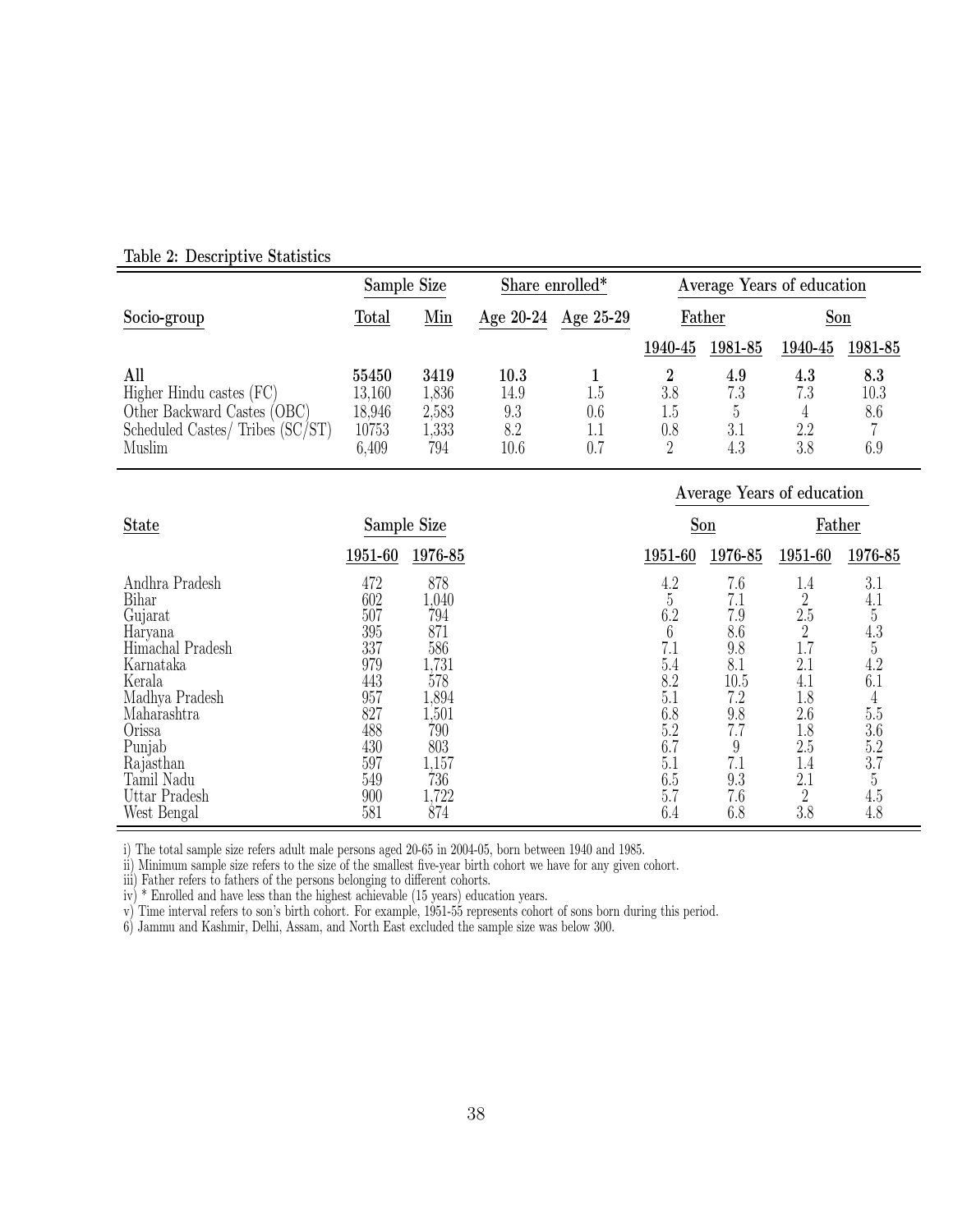Table 3: Intergenerational Mobility in Education, All India

Dependent Variable: Son's years of schooling

|                                       |                       |                       |                       |                       | Son's Birth Cohort    |                       |                       |                       |                       |
|---------------------------------------|-----------------------|-----------------------|-----------------------|-----------------------|-----------------------|-----------------------|-----------------------|-----------------------|-----------------------|
|                                       | 1940-45               | 1946-50               | 1951-55               | 1956-60               | 1961-65               | 1966-70               | 1971-75               | 1976-80               | 1981-85               |
| Father's Years of schooling $(\beta)$ | $0.739***$<br>(0.024) | $0.699***$<br>(0.027) | $0.690***$<br>(0.024) | $0.698***$<br>(0.020) | $0.686***$<br>(0.016) | $0.650***$<br>(0.015) | $0.583***$<br>(0.014) | $0.533***$<br>(0.015) | $0.508***$<br>(0.013) |
| Correlation $(\hat{\rho})$            | 0.53                  | 0.512                 | 0.507                 | 0.532                 | 0.529                 | 0.518                 | 0.529                 | 0.519                 | 0.535                 |
| R-squared                             | 0.281                 | 0.262                 | 0.257                 | 0.283                 | 0.28                  | 0.268                 | 0.28                  | 0.269                 | 0.287                 |
| <i><b>Observations</b></i>            | 4005                  | 3419                  | 4453                  | 5566                  | 6018                  | 7008                  | 7286                  | 8341                  | 9354                  |

\*\*\*  $p > 0.01$ ; \*\*  $p > 0.05$ ; \*  $p > 0.10$ .

Robust standard errors are in parentheses.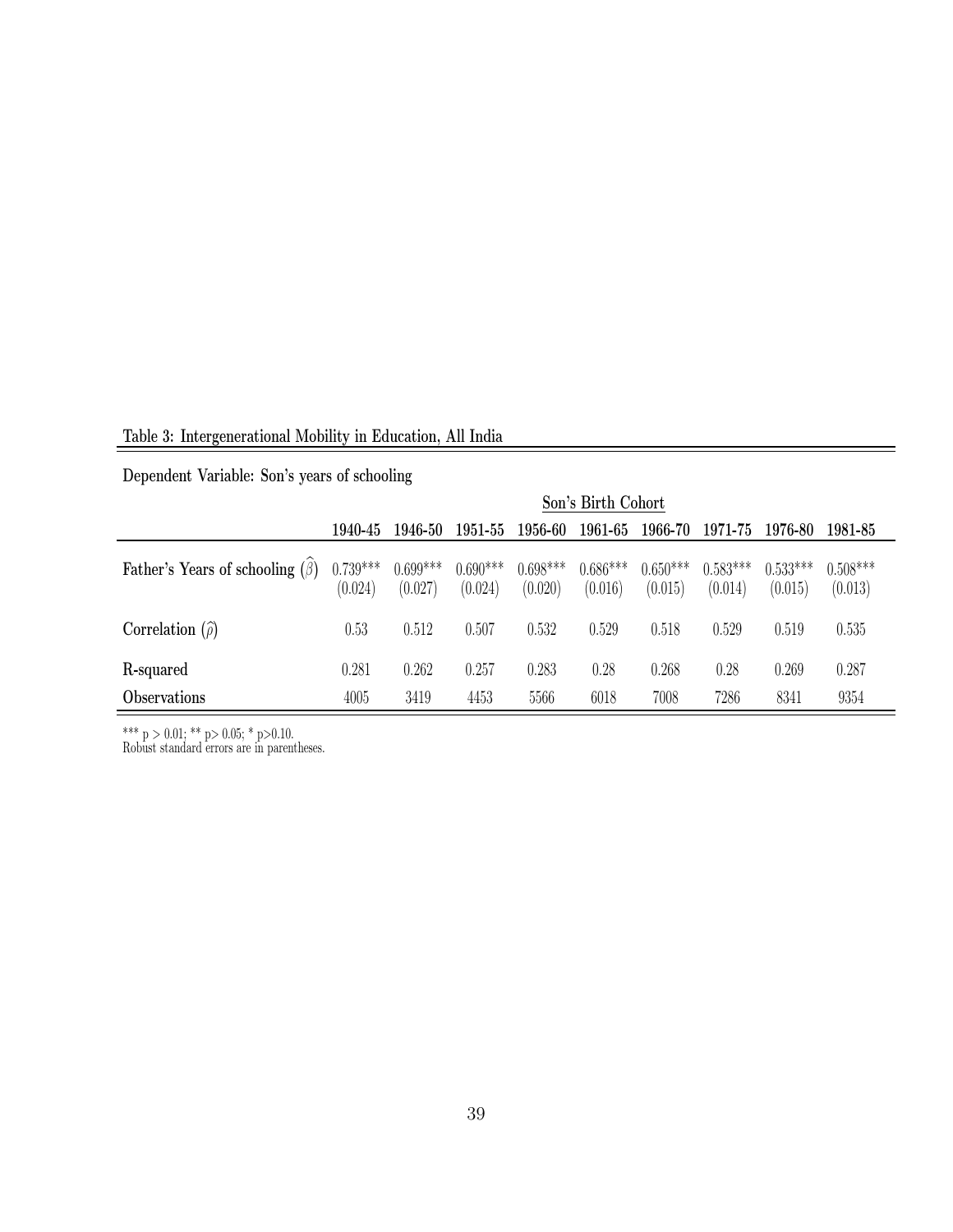### Table 4: Intergenerational Mobility in Education by Social Groups

Dependent variable: Son's years of schooling

|                                       |                       |                                   |                       |                       | Son's Birth Cohort         |                       |                       |                       |                       |
|---------------------------------------|-----------------------|-----------------------------------|-----------------------|-----------------------|----------------------------|-----------------------|-----------------------|-----------------------|-----------------------|
|                                       | 1940-45               | 1946-50                           | 1951-55               | 1956-60               | 1961-65                    | 1966-70               | 1971-75               | 1976-80               | 1981-85               |
|                                       |                       |                                   |                       |                       | <b>Higher Hindu Castes</b> |                       |                       |                       |                       |
| Father's years of schooling $(\beta)$ | $0.582***$<br>(0.033) | $0.596^{\ast\ast\ast}$<br>(0.034) | $0.495***$<br>(0.038) | $0.560***$<br>(0.028) | $0.510***$<br>(0.025)      | $0.510***$<br>(0.023) | $0.455***$<br>(0.025) | $0.436***$<br>(0.035) | $0.406***$<br>(0.021) |
| Correlation $(\hat{\rho})$            | 0.524                 | 0.552                             | 0.484                 | 0.534                 | 0.521                      | 0.526                 | 0.518                 | 0.525                 | 0.52                  |
| Observations<br>R-squared             | 967<br>0.275          | 869<br>0.305                      | 1,140<br>0.235        | 1,370<br>0.285        | 1,474<br>0.271             | 1,634<br>0.276        | 1,783<br>0.268        | 1,905<br>0.275        | 2,018<br>0.271        |
|                                       |                       |                                   |                       |                       | Other Backward Castes      |                       |                       |                       |                       |
| Father's years of schooling $(\beta)$ | $0.608***$<br>(0.065) | $0.547***$<br>(0.070)             | $0.643***$<br>(0.053) | $0.589***$<br>(0.044) | $0.645***$<br>(0.033)      | $0.621***$<br>(0.030) | $0.559***$<br>(0.026) | $0.477***$<br>(0.025) | $0.487***$<br>(0.028) |
| Correlation $(\hat{\rho})$            | 0.387                 | 0.367                             | 0.412                 | 0.432                 | 0.466                      | 0.476                 | 0.487                 | 0.455                 | 0.516                 |
| Observations<br>R-squared             | 1,411<br>0.15         | 1,172<br>0.135                    | 1,519<br>0.17         | 1,920<br>0.187        | 2,027<br>0.217             | 2,363<br>0.226        | 2,530<br>0.237        | 2,890<br>0.207        | 3,114<br>0.267        |
|                                       |                       | <b>Scheduled Castes/Tribes</b>    |                       |                       |                            |                       |                       |                       |                       |
| Father's years of schooling $(\beta)$ | $0.680***$<br>(0.081) | $0.702***$<br>(0.060)             | $0.760***$<br>(0.038) | $0.705***$<br>(0.045) | $0.685***$<br>(0.043)      | $0.649***$<br>(0.041) | $0.595***$<br>(0.030) | $0.525***$<br>(0.027) | $0.467***$<br>(0.027) |
| Correlation $(\hat{\rho})$            | 0.398                 | 0.403                             | 0.457                 | 0.427                 | 0.449                      | 0.387                 | 0.44                  | 0.438                 | 0.424                 |
| Observations<br>R-squared             | 1,014<br>0.158        | 915<br>0.162                      | 1,166<br>0.209        | 1,458<br>0.182        | 1,667<br>0.201             | 1,950<br>0.15         | 1,922<br>0.194        | 2,298<br>0.192        | 2,622<br>0.179        |
|                                       |                       |                                   |                       |                       | <b>Muslims</b>             |                       |                       |                       |                       |
| Father's years of schooling $(\beta)$ | $0.718***$<br>(0.065) | $0.626***$<br>(0.088)             | $0.682***$<br>(0.060) | $0.742***$<br>(0.047) | $0.622***$<br>(0.051)      | $0.588***$<br>(0.046) | $0.589***$<br>(0.042) | $0.615***$<br>(0.034) | $0.571***$<br>(0.026) |
| Correlation $(\hat{\rho})$            | 0.516                 | 0.459                             | 0.525                 | 0.567                 | 0.466                      | 0.469                 | 0.504                 | 0.556                 | 0.555                 |
| Observations<br>R-squared             | 442<br>0.266          | 352<br>0.211                      | 462<br>0.275          | 580<br>0.322          | 628<br>0.217               | 814<br>0.22           | 802<br>0.254          | 1,013<br>0.309        | 1,316<br>0.308        |

\*\*\*  $p > 0.01$ ; \*\*  $p > 0.05$ ; \*  $p > 0.10$ .

Robust standard errors are in parentheses.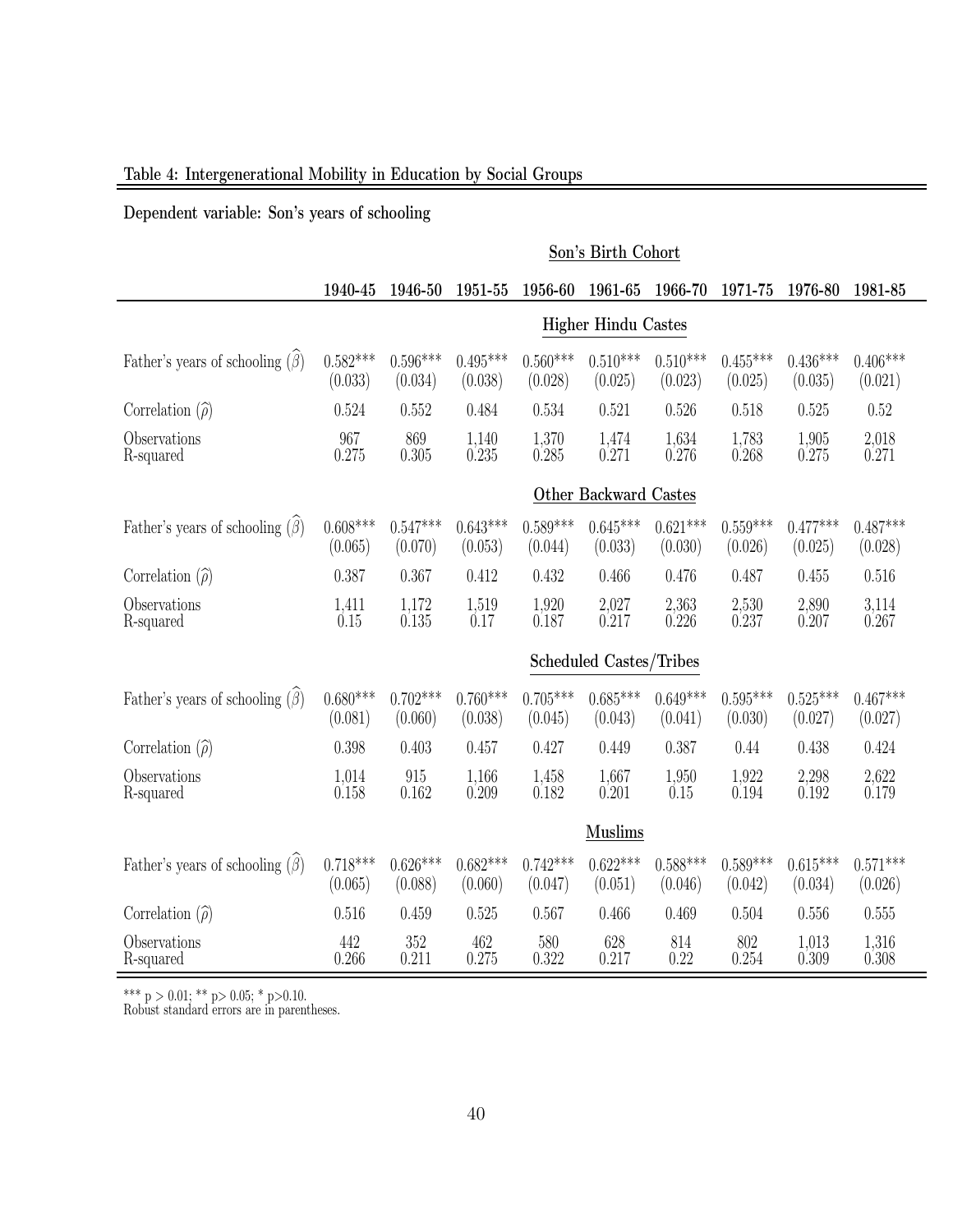|                  | Son's Birth Cohort: 1951-60 |             | Son's Birth Cohort: 1976-85 |             |
|------------------|-----------------------------|-------------|-----------------------------|-------------|
| <b>State</b>     | beta-Coefficient            | Correlation | beta-Coefficient            | Correlation |
| Andhra Pradesh   | 0.710                       | 0.466       | 0.553                       | 0.476       |
| Bihar            | (0.062)<br>0.709            | 0.524       | (0.035)<br>0.573            | 0.575       |
| Gujarat          | (0.047)<br>0.717            | 0.518       | (0.025)<br>0.478            | 0.512       |
| Haryana          | (0.053)<br>0.651            | 0.529       | (0.028)<br>0.425            | 0.472       |
| Himachal Pradesh | (0.053)<br>0.539            | 0.401       | (0.027)<br>0.330            | 0.440       |
| Karnataka        | (0.067)<br>0.810            | 0.556       | (0.028)<br>0.497            | 0.483       |
| Kerala           | (0.039)<br>0.447            | 0.449       | (0.022)<br>0.378            | 0.467       |
|                  | (0.042)                     |             | (0.03)                      |             |
| Madhya Pradesh   | 0.856<br>(0.040)            | 0.568       | 0.511<br>(0.020)            | 0.509       |
| Maharashtra      | 0.620<br>(0.038)            | 0.491       | 0.367<br>(0.019)            | 0.440       |
| Orissa           | 0.802<br>(0.063)            | 0.498       | 0.496<br>(0.034)            | 0.457       |
| Punjab           | 0.579                       | 0.438       | 0.443                       | 0.542       |
| Rajasthan        | (0.057)<br>0.775            | 0.474       | (0.024)<br>0.515            | 0.501       |
| Tamil Nadu       | (0.059)<br>0.421            | 0.338       | (0.026)<br>0.471            | 0.516       |
| Uttar Pradesh    | (0.05)<br>0.751             | 0.526       | (0.029)<br>0.529            | 0.533       |
| West Bengal      | (0.041)<br>0.696            | 0.613       | (0.020)<br>0.673            | 0.670       |
|                  | (0.037)                     |             | (0.025)                     |             |

### Table 5: Intergenerational Mobility, State Level

i) Jammu and Kashmir, Delhi, Assam, and North East excluded because sample size was below 300.

ii) Robust standard errors are in parentheses.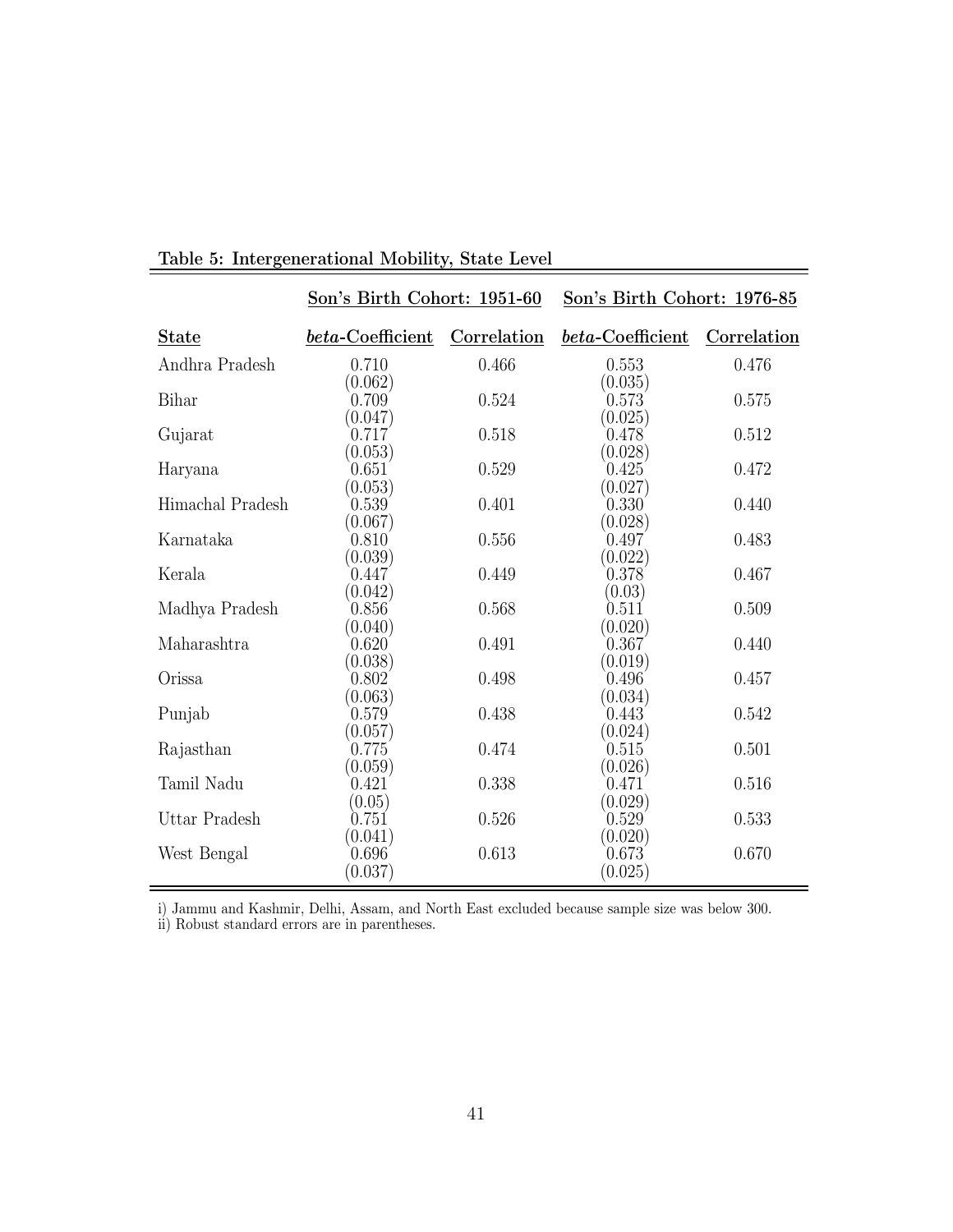### Table 6: Intergenerational Transitional Probabilities, All India

### Panel A- Son's Birth Cohort: 1951-55

|                                                                       |                                           |                                           | Son's Education:                          |                                           |                                           |                                           |
|-----------------------------------------------------------------------|-------------------------------------------|-------------------------------------------|-------------------------------------------|-------------------------------------------|-------------------------------------------|-------------------------------------------|
|                                                                       | $\langle$ Primary                         | Primary                                   |                                           |                                           | Middle School Secondary Post Secondary    | size                                      |
| Father's Education:                                                   |                                           |                                           |                                           |                                           |                                           |                                           |
| $\langle$ Primary<br>Primary<br>Middle<br>Secondary<br>Post Secondary | 0.501<br>0.099<br>0.046<br>0.029<br>0.017 | 0.185<br>0.234<br>0.052<br>0.035<br>0.030 | 0.119<br>0.207<br>0.293<br>0.114<br>0.070 | 0.123<br>0.215<br>0.308<br>0.376<br>0.081 | 0.071<br>0.245<br>0.301<br>0.446<br>0.802 | 0.773<br>0.112<br>0.044<br>0.041<br>0.030 |

### Panel B- Son's Birth Cohort: 1981-85

|                                                                       |                                           |                                           | Son's Education:                          |                                           |                                                |                                           |
|-----------------------------------------------------------------------|-------------------------------------------|-------------------------------------------|-------------------------------------------|-------------------------------------------|------------------------------------------------|-------------------------------------------|
|                                                                       | $\langle$ Primary                         |                                           |                                           |                                           | Primary Middle School Secondary Post Secondary | size                                      |
| Father's Education:                                                   |                                           |                                           |                                           |                                           |                                                |                                           |
| $\langle$ Primary<br>Primary<br>Middle<br>Secondary<br>Post Secondary | 0.332<br>0.105<br>0.053<br>0.024<br>0.008 | 0.217<br>0.198<br>0.105<br>0.048<br>0.022 | 0.224<br>0.293<br>0.321<br>0.167<br>0.078 | 0.117<br>0.173<br>0.192<br>0.238<br>0.165 | 0.110<br>0.231<br>0.330<br>0.523<br>0.727      | 0.495<br>0.173<br>0.116<br>0.125<br>0.092 |

i) Each cell  $ij$  represents the average probability (for a given cohort) of father with education level  $i$  having a son with

education attainment level j.

ii) Column titled "size" reports the fraction of parents in each education category.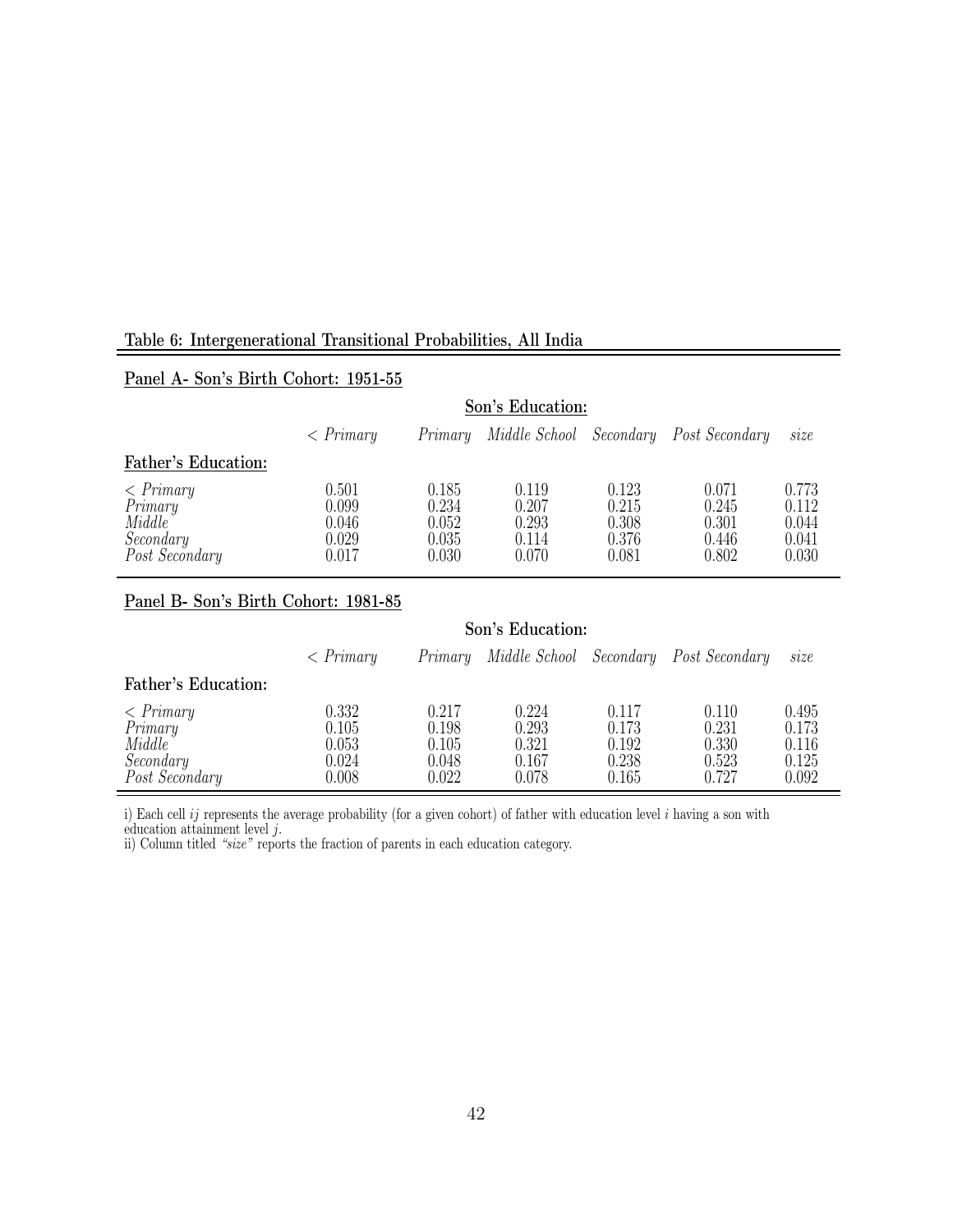|                                                         |                                                        | Table 7.                                      |                         |                                                        | A: Intergenerational Transitional Probabilities, Social Groups                                            |                      |                                               |                                                        |                         |
|---------------------------------------------------------|--------------------------------------------------------|-----------------------------------------------|-------------------------|--------------------------------------------------------|-----------------------------------------------------------------------------------------------------------|----------------------|-----------------------------------------------|--------------------------------------------------------|-------------------------|
| Panel A-Son's Birth Cohort: 1951-55                     |                                                        |                                               |                         |                                                        |                                                                                                           |                      |                                               |                                                        |                         |
|                                                         |                                                        | Higher                                        | <b>Hindu Castes</b>     |                                                        |                                                                                                           |                      | Scheduled Castes/Tribes                       |                                                        |                         |
|                                                         |                                                        | Son's Education:                              |                         |                                                        |                                                                                                           |                      | Son's Education:                              |                                                        |                         |
|                                                         |                                                        | $\leq$ Primary Middle School $\geq$ Secondary |                         | size                                                   |                                                                                                           |                      | $\leq$ Primary Middle School $\geq$ Secondary |                                                        | size                    |
| Father's Education:                                     |                                                        |                                               |                         |                                                        | Father's Education:                                                                                       |                      |                                               |                                                        |                         |
| $\leq$ Primary<br>Middle School<br>$2$ <i>Secondary</i> | $0.455$<br>$0.094$<br>0.041                            | 0.158<br>0.285<br>0.093                       | 0.386<br>0.621<br>0.867 | 891.0<br>180.0<br>180.0                                | $\begin{array}{c}\n\leq\!\!P}{r}{\mathit{imagy}}\\ \textit{Middle School}\end{array}$<br>$\geq$ Secondary | 1792<br>1800<br>1900 | 0.353<br>0.353<br>0.083                       | 0.113<br>0.544<br>0.846                                | 0.946<br>0.027<br>0.027 |
| Panel B- Son's Birth Cohort: 1981-85                    |                                                        |                                               |                         |                                                        |                                                                                                           |                      |                                               |                                                        |                         |
|                                                         |                                                        | Higher                                        | <b>Hindu Castes</b>     |                                                        |                                                                                                           |                      | Scheduled Castes/Tribes                       |                                                        |                         |
|                                                         |                                                        | Son's Education:                              |                         |                                                        |                                                                                                           |                      | Son's Education:                              |                                                        |                         |
|                                                         |                                                        | $\leq$ Primary Middle School $\geq$ Secondary |                         | size                                                   |                                                                                                           |                      | $\leq$ Primary Middle School $\geq$ Secondary |                                                        | size                    |
| Father's Education:                                     |                                                        |                                               |                         |                                                        | Father's Education:                                                                                       |                      |                                               |                                                        |                         |
| $\leq$ Primary<br>Middle School<br>$\geq$ Secondary     | $\begin{array}{c} 0.337 \\ 0.119 \end{array}$<br>0.034 | 9388<br>0.288<br>0.102                        | 0.5334<br>0.5334        | $\begin{array}{c} 0.466 \\ 0.141 \\ 0.393 \end{array}$ | $\leq$ Primary<br>Middle School<br>$\geq$ Secondary                                                       | 0.538<br>0.2088      | 0.334<br>0.354                                | $\begin{array}{c} 0.230 \\ 0.491 \\ 0.678 \end{array}$ | 0.813<br>0.089<br>0.097 |
|                                                         |                                                        |                                               |                         |                                                        |                                                                                                           |                      |                                               |                                                        |                         |

i) Each cell *ij* represents the average probability (for a given cohort) of father with education level *i* having a son with education attainment level *j*.<br>ii) Column titled "size" reports the fraction of parents in ea i) Each cell ij represents the average probability (for a given cohort) of father with education level i having a son with education attainment level j.

ii) Column titled "size" reports the fraction of parents in each education category.

43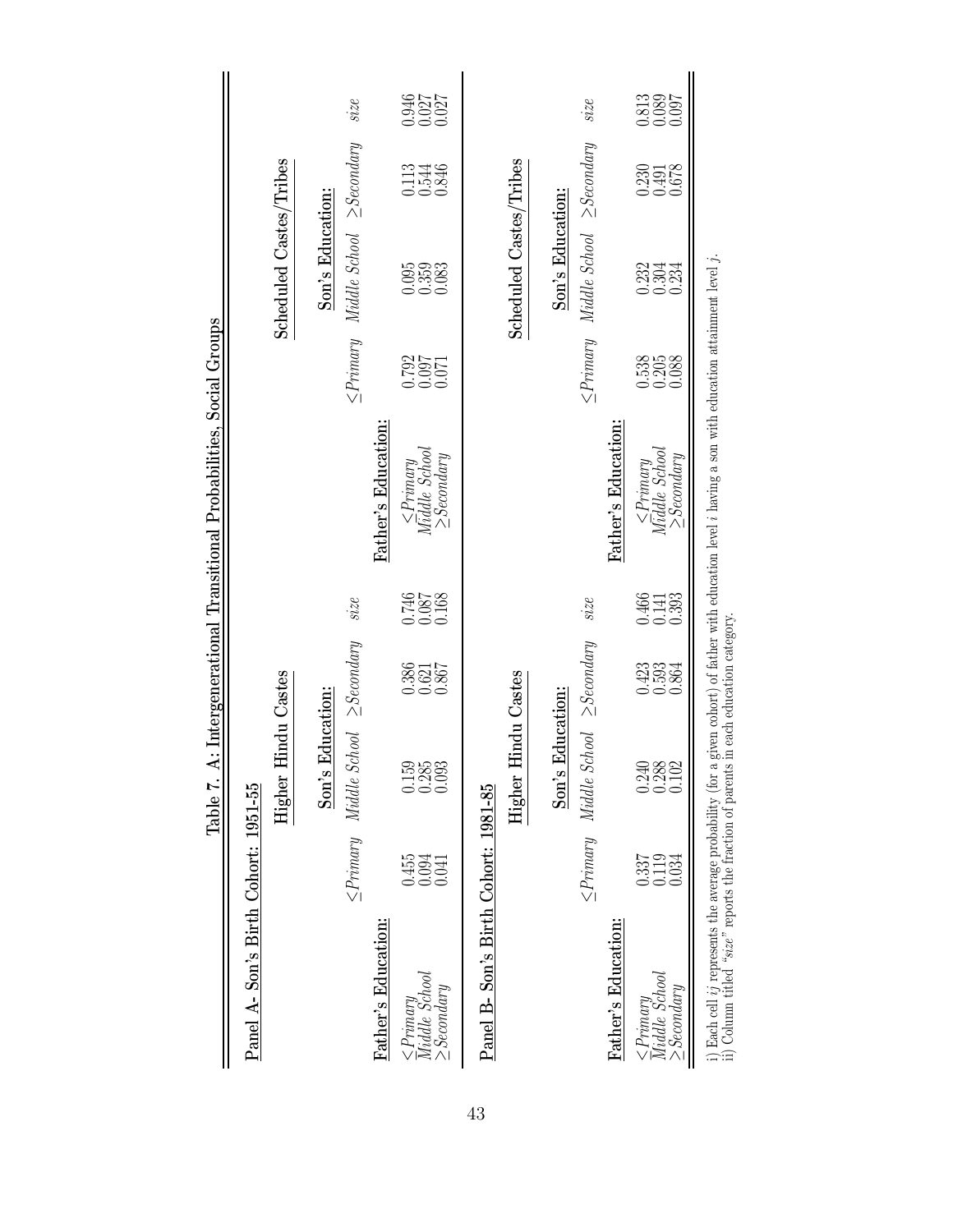|                                                                                                                         |                         |                                                        |                         |                                                        | Table 7. B: Intergenerational Transitional Probabilities, Social Groups                                                        |                         |                                                        |                                                                |                      |
|-------------------------------------------------------------------------------------------------------------------------|-------------------------|--------------------------------------------------------|-------------------------|--------------------------------------------------------|--------------------------------------------------------------------------------------------------------------------------------|-------------------------|--------------------------------------------------------|----------------------------------------------------------------|----------------------|
| Panel A-Son's Birth Cohort: 1951-55                                                                                     |                         |                                                        |                         |                                                        |                                                                                                                                |                         |                                                        |                                                                |                      |
|                                                                                                                         |                         | Other Backward Castes                                  |                         |                                                        |                                                                                                                                |                         | Muslim                                                 |                                                                |                      |
|                                                                                                                         |                         | Son's Education:                                       |                         |                                                        |                                                                                                                                |                         | Son's Education:                                       |                                                                |                      |
|                                                                                                                         | $\leq$ Primary          | $Middle School \geq Secondary$                         |                         | size                                                   |                                                                                                                                | $\leq$ Primary          | Middle School                                          | $\geq$ Secondary                                               | size                 |
| Father's Education:                                                                                                     |                         |                                                        |                         |                                                        | Father's Education:                                                                                                            |                         |                                                        |                                                                |                      |
| $\frac{< \text{Primary}}{\text{Middle}}$ School<br>> Secondary                                                          | 0.597<br>1119<br>0.100  | $\begin{array}{c} 0.148 \\ 0.311 \\ 0.071 \end{array}$ | 0.350<br>0.650<br>0.829 | $\begin{array}{c} 0.935 \\ 0.038 \\ 0.038 \end{array}$ | $\leq$ Primary<br>Middle School<br>$\geq$ Secondary                                                                            | 0.808<br>0.114<br>0.066 | $\begin{array}{c} 0.82 \\ 0.303 \\ 0.231 \end{array}$  | $\begin{array}{c} 0.070 \\ 7750 \\ 0.011 \\ 0.703 \end{array}$ |                      |
| Panel B- Son's Birth Cohort: 1981-85                                                                                    |                         |                                                        |                         |                                                        |                                                                                                                                |                         |                                                        |                                                                |                      |
|                                                                                                                         |                         | Other Backward Castes                                  |                         |                                                        |                                                                                                                                |                         | Muslim                                                 |                                                                |                      |
|                                                                                                                         |                         | Son's Education:                                       |                         |                                                        |                                                                                                                                |                         | Son's Education:                                       |                                                                |                      |
|                                                                                                                         |                         | $\leq$ Primary Middle School $\geq$ Secondary          |                         | size                                                   |                                                                                                                                |                         | $\leq$ Primary Middle School $\geq$ Secondary          |                                                                | size                 |
| Father's Education:                                                                                                     |                         |                                                        |                         |                                                        | Father's Education                                                                                                             |                         |                                                        |                                                                |                      |
| $\leq$ Primary<br>Middle School<br>$\geq$ Secondary                                                                     | 0.450<br>0.123<br>0.047 | 3381<br>0.361<br>0.01                                  | 0.389<br>0.509<br>0.849 | $\begin{array}{c} 0.658 \\ 0.124 \\ 0.219 \end{array}$ | $\begin{array}{c}\n\leq\!P}{r}{\mathit{imary}}\\ \textit{M\"adle}\ \textit{School}\n\end{array}$<br>$\ge$ Secondary            | 0.602<br>0.254<br>0.104 | $\begin{array}{c} 0.215 \\ 0.293 \\ 0.181 \end{array}$ | $\begin{array}{c} 0.182 \\ 0.453 \\ 0.716 \end{array}$         | 8718<br>7010<br>8175 |
| i) Each cell $ij$ represents the average probability (for a<br>ii) Column titled "size" reports the fraction of parents |                         |                                                        |                         |                                                        | given cohort) of father with education level $i$ having a son with education attainment level $j.$ in each education category. |                         |                                                        |                                                                |                      |

44

ii) Column titled "size" reports the fraction of parents in each education category.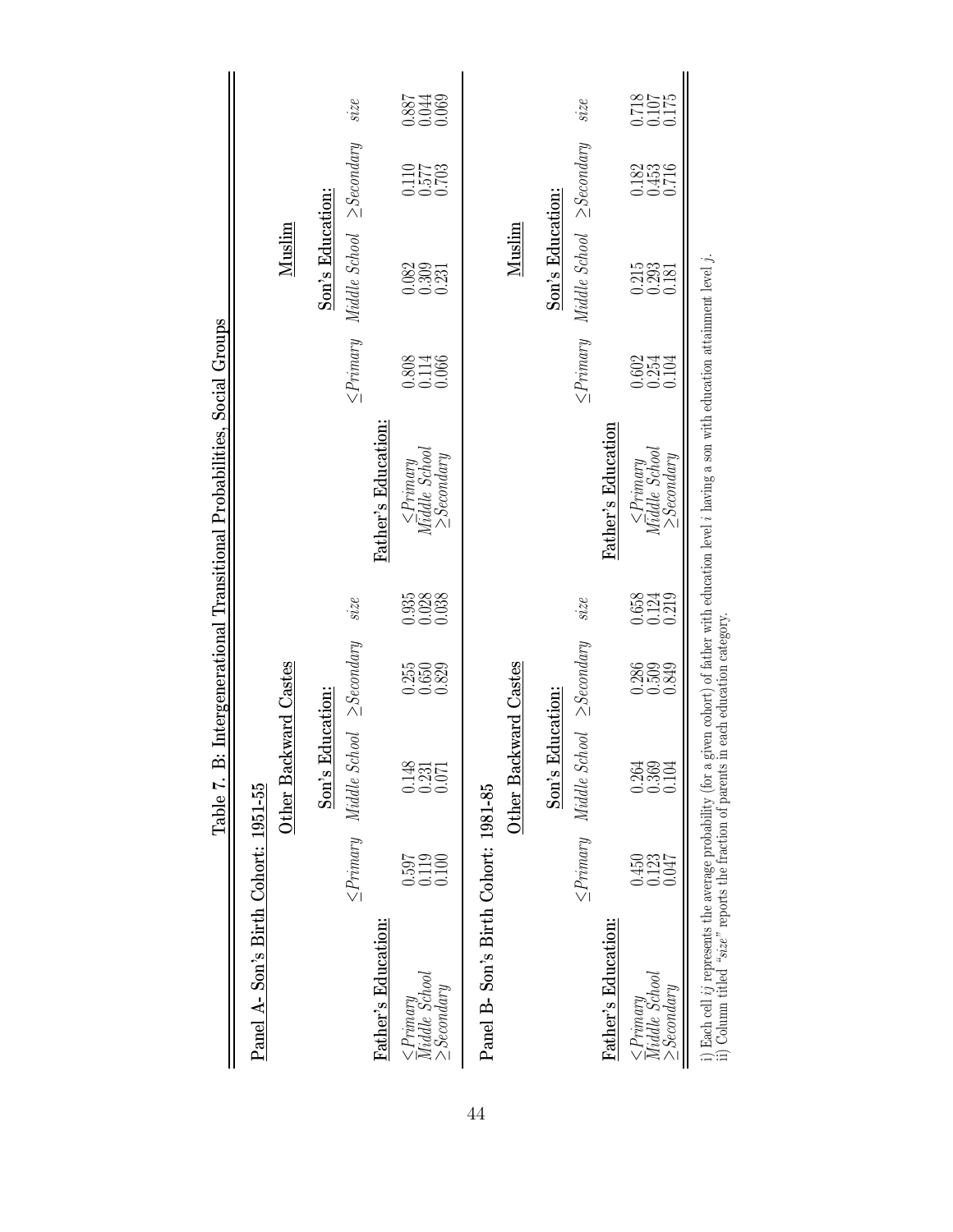| Krygystan             |                 |             |    |    |
|-----------------------|-----------------|-------------|----|----|
| Denmark               |                 |             |    |    |
| <b>Great Britain</b>  |                 |             |    |    |
|                       |                 |             |    |    |
| Malaysia              |                 |             |    |    |
| Northern Ireland      |                 |             |    |    |
| Finland               |                 |             |    |    |
| New Zealand           |                 |             |    |    |
| Nepal                 |                 |             |    |    |
| Norway                |                 |             |    |    |
| The Netherlands       |                 |             |    |    |
| <b>Czech Republic</b> |                 |             |    |    |
| Slovakia              |                 |             |    |    |
| <b>East Timor</b>     |                 |             |    |    |
| Ghana                 |                 |             |    |    |
| Ukraine               |                 |             |    |    |
| Estonia               |                 |             |    |    |
| Philippines           |                 |             |    |    |
|                       |                 |             |    |    |
| Sweden                |                 |             |    |    |
| Vietnam               |                 |             |    |    |
| Poland                |                 |             |    |    |
| Ireland               |                 |             |    |    |
| Pakistan              |                 |             |    |    |
| Switzerland           |                 |             |    |    |
| <b>USA</b>            |                 |             |    |    |
| Sri Lanka             |                 |             |    |    |
| Hungary               |                 |             |    |    |
| Egypt                 |                 |             |    |    |
| India                 |                 |             |    |    |
|                       |                 |             |    |    |
| Slovenia              |                 |             |    |    |
| Italy                 |                 |             |    |    |
| Indonesia             |                 |             |    |    |
| Nicaragua             |                 |             |    |    |
| Brazil                |                 |             |    |    |
| Colombia              |                 |             |    |    |
| Chile                 |                 |             |    |    |
| Ecuador               |                 |             |    |    |
| Panama                |                 |             |    |    |
| Peru                  |                 |             |    |    |
|                       |                 |             |    |    |
|                       |                 |             |    |    |
|                       |                 |             |    |    |
| $\overline{0}$        | $\overline{.2}$ |             | .6 | .8 |
|                       |                 | Correlation |    |    |
|                       |                 |             |    |    |

Figure 1: Ranking India in terms of Intergenerational Mobility

Note: Estimate for India are from Authors' calculation. Estimates for other nations are from Hertz et al. (2008), Table 2.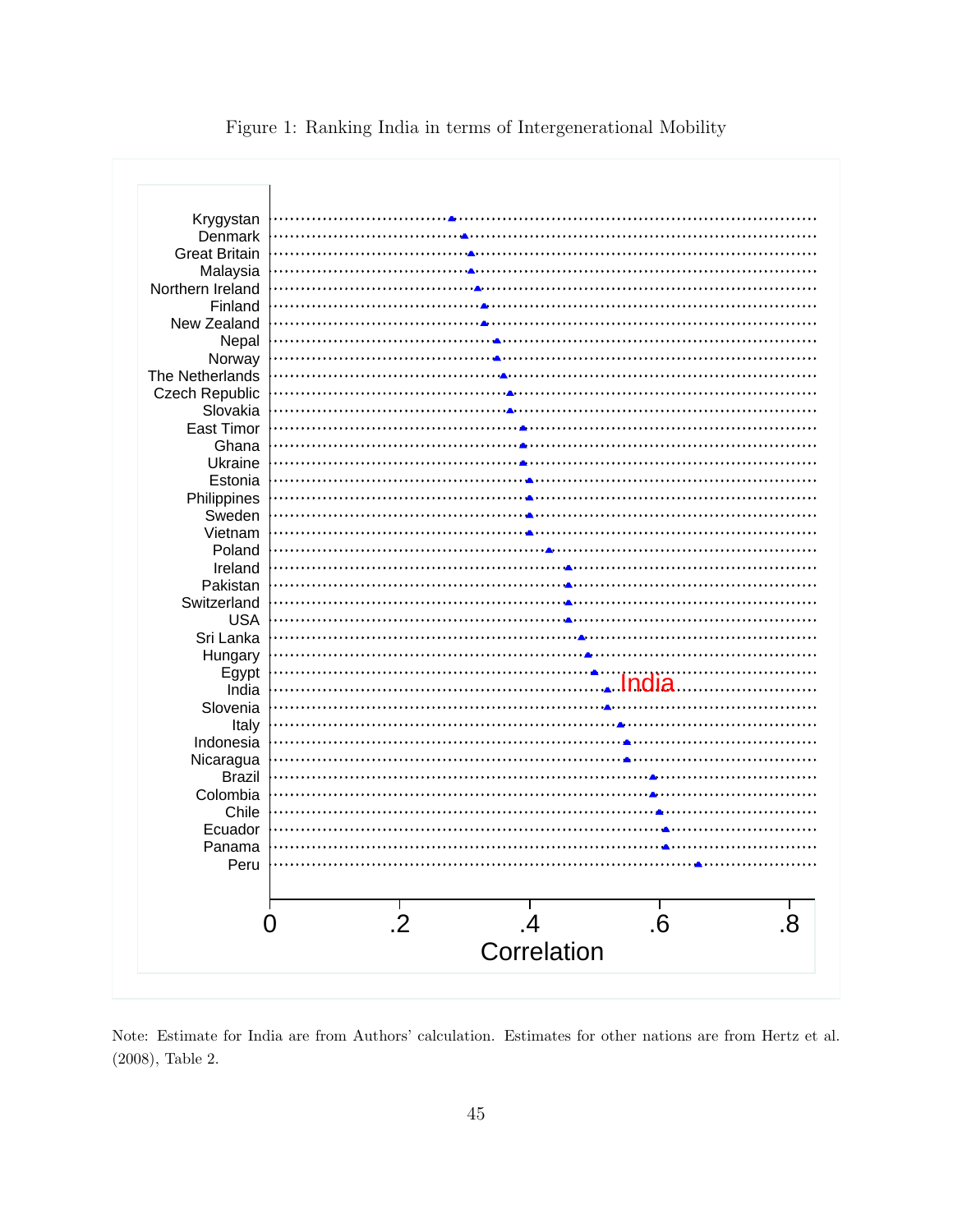

Figure 2: Average and Standard Deviation of years of schooling, ALL India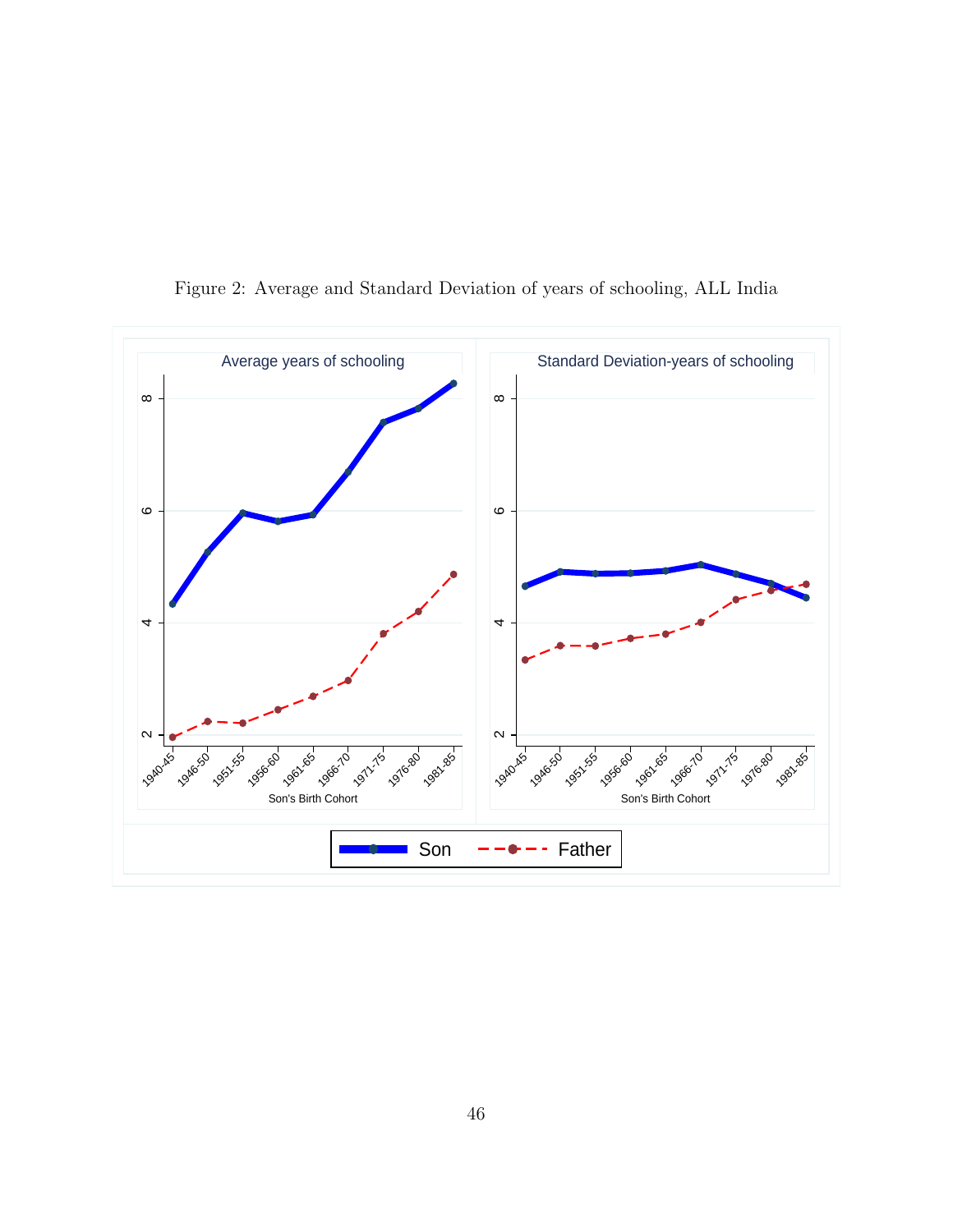

Figure 3: Average and Standard Deviation of years of schooling by Social Groups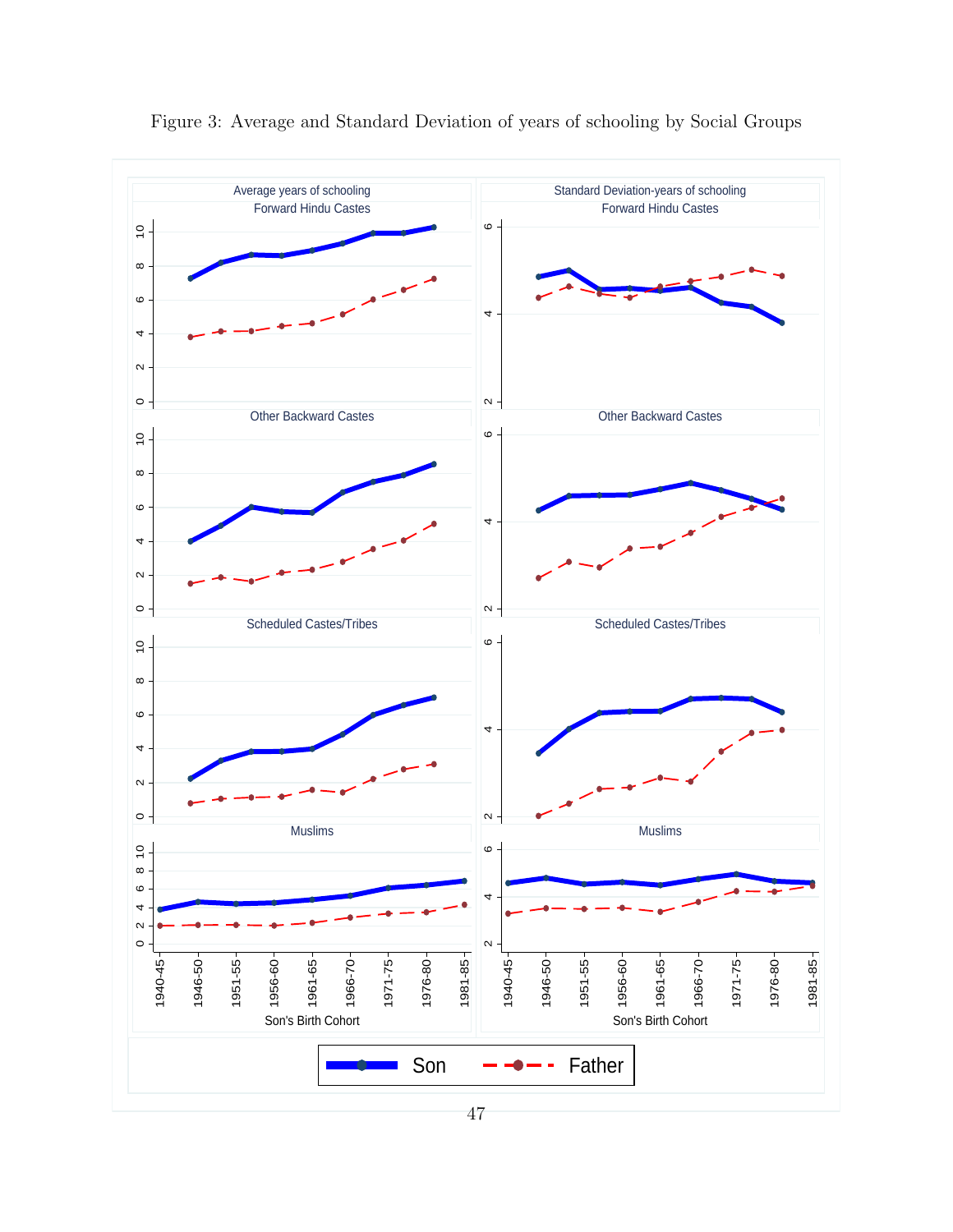

Figure 4: Intergenerational Mobility, State Level

Note: Jammu and Kashmir, Delhi, Assam, and Northeast excluded because of smaller sample sizes. See text for details.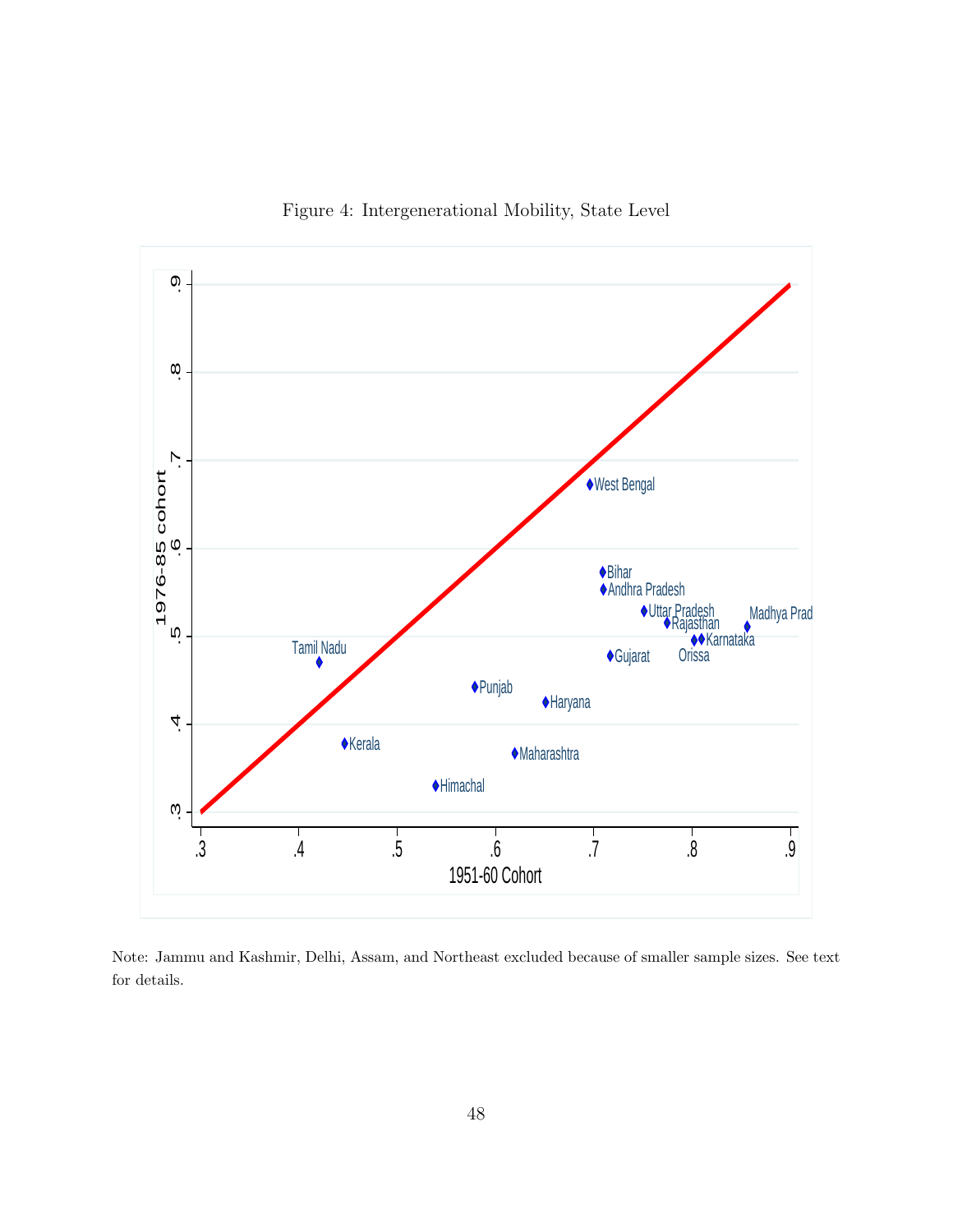Figure 5: Intergenerational Mobility and Public Educational Spending, State Level



5a) Birth Cohort: 1951-60

#### 5b) Birth Cohort: 1976-85



Note: Jammu and Kashmir was ranked 1 in terms of per capita education spending. However, our analysis excludes this state due to smaller sample size.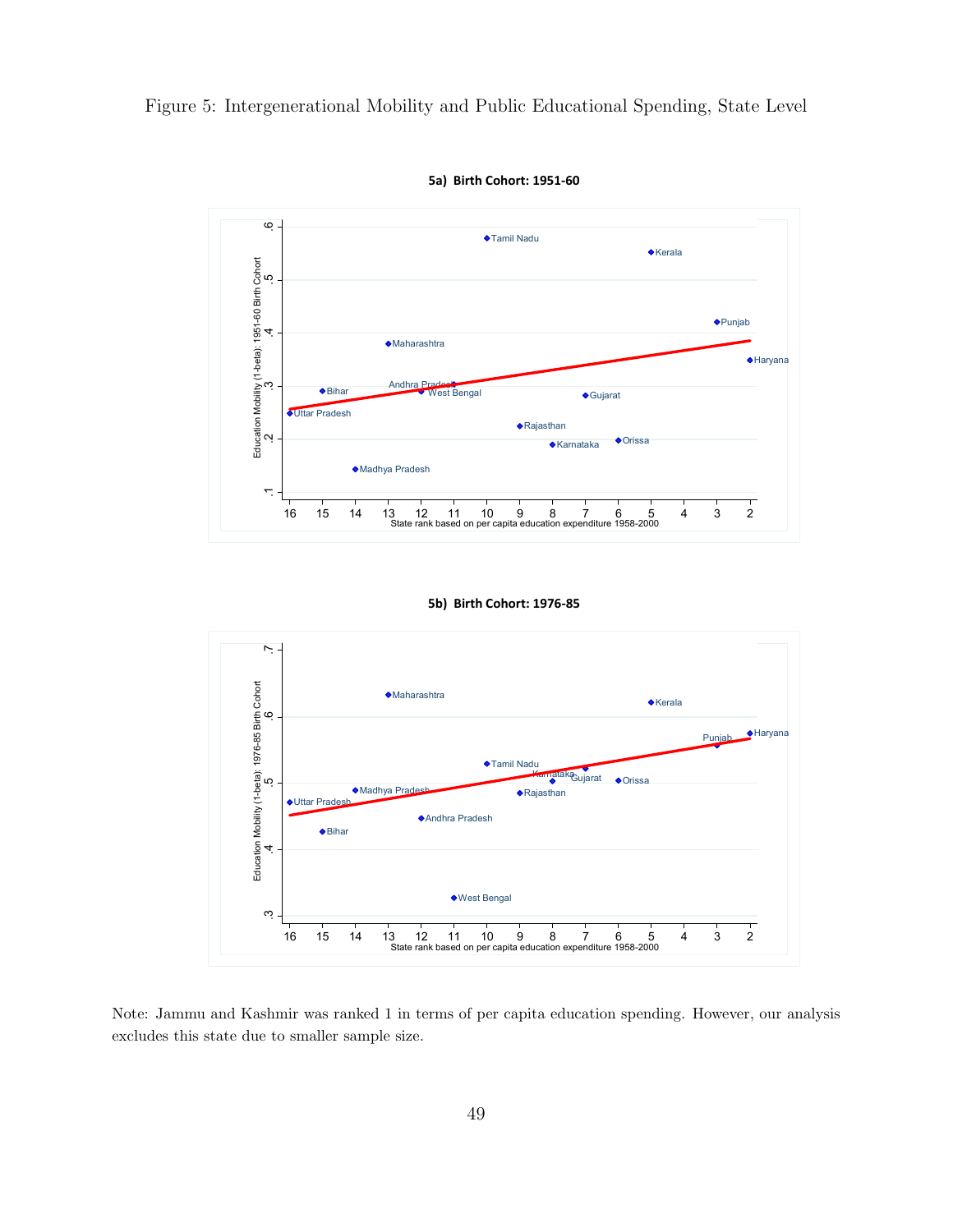#### Appendix A: Co-residence condition and Sample Selection in the NSS

In this section, we illustrate the sample selection issues that may arise due to the identification of father-son pairs based on co-residence. Using the  $61^{st}$  round of the NSS (2004-05), we first show that the sample of adult males that can be matched with their father's information using the co-residence condition disproportionately represents younger individuals. Then, we also show that even one concentrates on relatively younger cohorts (i.e. restricting the analysis to only younger cohorts, such as 20-30 age group), the persons for whom father's information is identified may not be a random subsample of the concerned age group.

| Relation to the Head (Code) | Relation to the Head                                                                                                                                                                                                                                      |                                                                             | Sample Size                                                                   |
|-----------------------------|-----------------------------------------------------------------------------------------------------------------------------------------------------------------------------------------------------------------------------------------------------------|-----------------------------------------------------------------------------|-------------------------------------------------------------------------------|
|                             |                                                                                                                                                                                                                                                           | Male                                                                        | Female                                                                        |
| 8                           | Self<br>Spouse of head<br>Married child<br>Spouse of married child<br>Unmarried child<br>Grandchild<br>Father/mother/father-in-law/mother-in-law<br>Brother/sister/brother-in-law/sister-in-law/other relatives<br>Servants/employees/other non-relatives | 101,053<br>338<br>25,954<br>881<br>24,927<br>1,111<br>1,296<br>7,314<br>564 | 12,284<br>96,721<br>2,720<br>25,823<br>10,845<br>662<br>7,556<br>5,860<br>203 |
| <b>Total</b>                |                                                                                                                                                                                                                                                           | 163,438                                                                     | 162,674                                                                       |

Table A.1: Distribution of population aged 20-65 based on the relationship to head, NSS 2004-05

Source: NSS 61st Round Employment and Unemployment Survey, 2004-05

In the NSS data set (similarly, in the NFHS), parents identification is achieved through imposition of co-resident condition and exploiting the "relationship to head" information. Table A.1 provide the information on the various types of relationship captured in this vari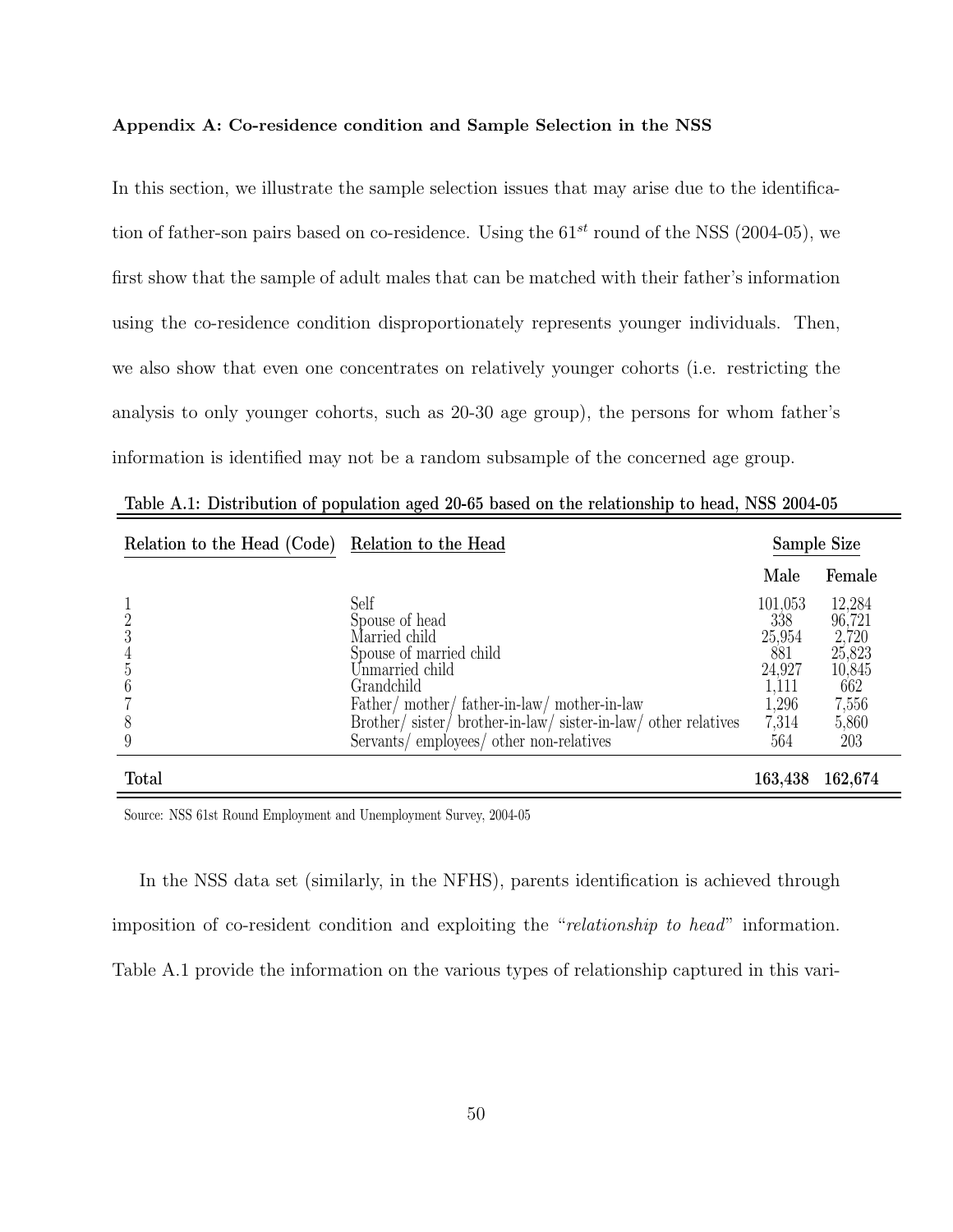able and the corresponding sample sizes in the  $2004-05$  round of the NSS.<sup>27</sup> As is evident from the sample sizes reported in Table A.1, using co-residence to identify father's information would lead to severe loss of observations. This is because almost 62 percent of adult male sample consist of household's head whose father information is not available. One can potentially identify fathers' for only those male persons in age 20-65 who has reported relationship to head as married/unmarried child (50,881 individuals or 31 percent of the entire adult male population). Hence males in age 20-65 who reported as child of head can be matched to head if head is male or with spouse (if alive and co-resident) of head if head is female. Out of 50,991 persons who reported as child of head, 44,228 live in male headed households, while 6,653 live in female headed households. However, 6508 female headed households do not have spouse of head living in household. Hence, through co-resident, we could identify father's education only for 44,373 males in age 20-65, which is merely 27 percent of the total males in age 20-65.

Figure A.1 presents the age distribution of male in the age group 20-65 for the entire sample and for the co-resident sample (matched with their father using the co-residence condition). As we observe from this figure, there are significant difference in the age distribution of the two samples. Specifically, a large majority of the co-resident sample is concentrated in the 20-30 age group (roughly 80 percent). Hence, using co-residence we have an oversample of younger adults which is expected as these individuals are more likely to be residing with

 $^{27}$ In the NFHS (2005-06), "relation to head" has following categories: 1-self, 2-wife or husband, 3-son/daughter, 4-son/daughter-in-law, 5-grandchildren, 6-parents, 7-parents-in-law, 8-brother/sister, 9 brother/sister-in-law, 10-niece/nephew, 11-other relatives, 12-adopted/foster/step child, 13-domestics servants, 14-other non relatives.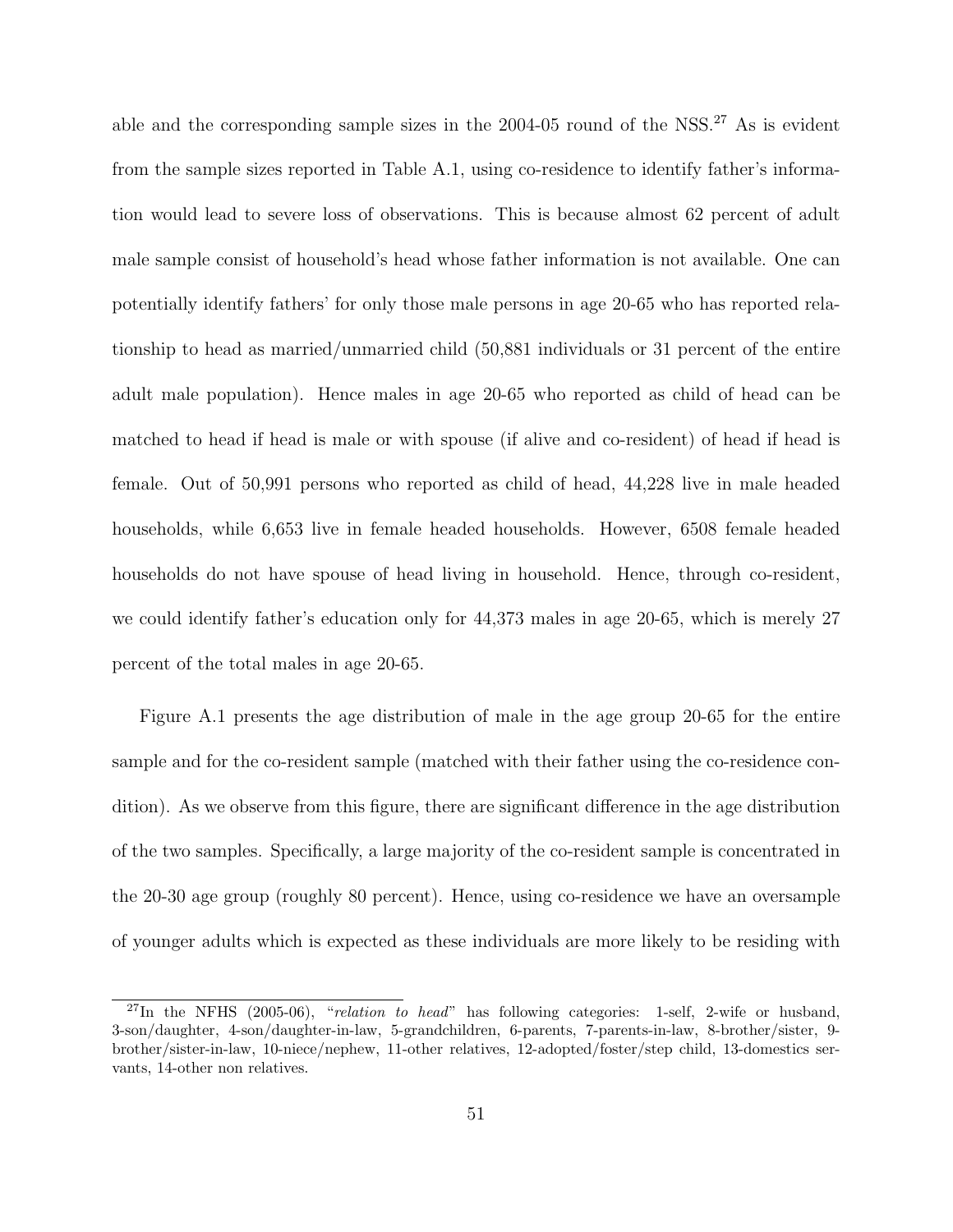

Figure A.1: Age distribution of males in the age group 20-65, NSS 2004-05

Note: Survey weights are used to get the age distribution.

their parents.

In addition to having a non-representative sample of the adult male population, the father's education information identified in each age group may not be randomly distributed across observations. In Figure A.2, we plot the proportion in each age group (male) whose father education is identified using the co-resident sample from the 2004-05 NSS round. Again, we find that in the co-resident sample, although the percentage of individuals whose father's education can be identified are much higher for the younger age groups, it remains a non random sub sample of that particular age group. As a result, not only the estimates (cross-section estimates) of intergenerational mobility based on the father-son pair identified through co-residence would be biased, but also the bias will not be eliminated even if one concentrate on only younger age groups.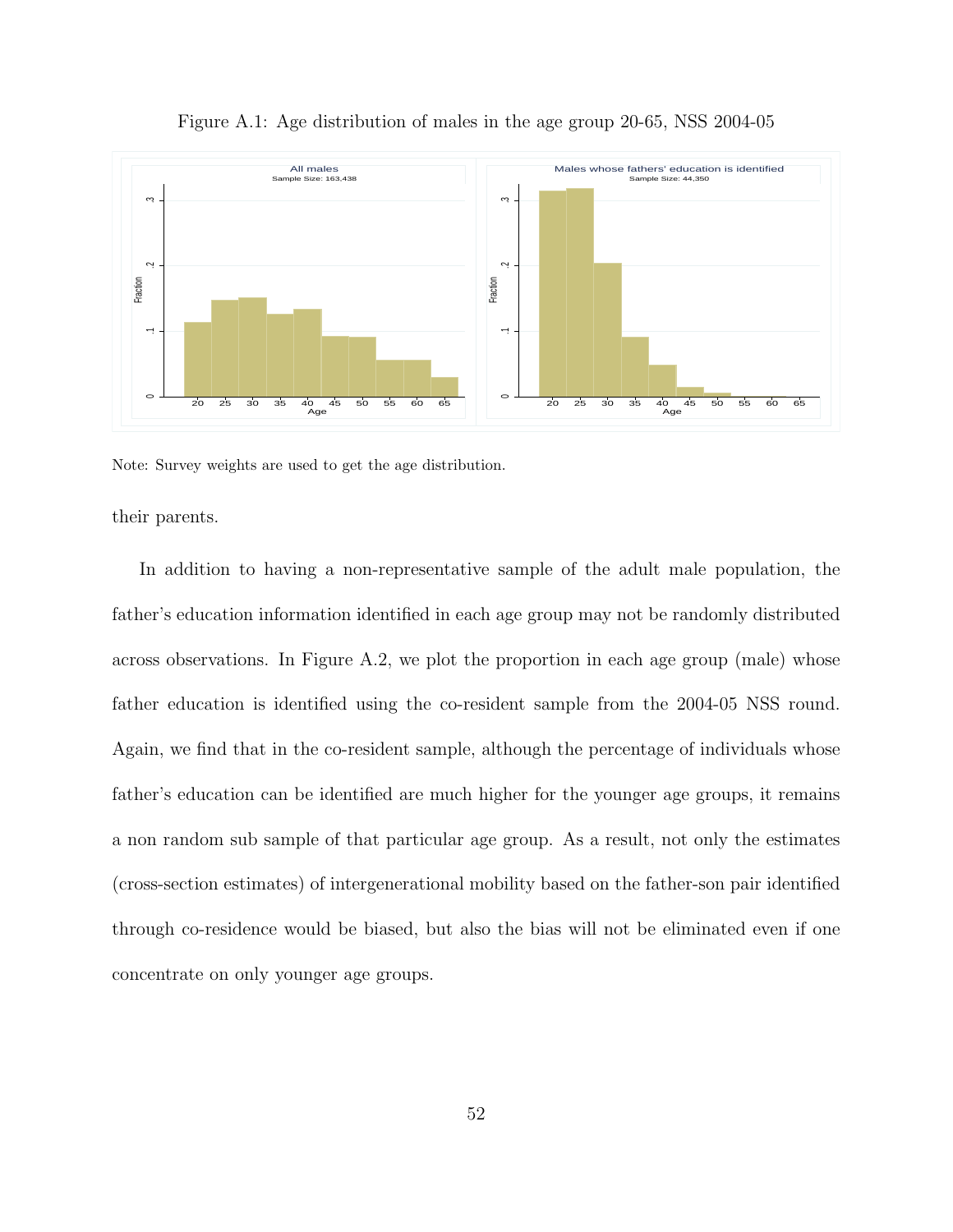Figure A.2: Proportion in each age group (male) whose father education is identified in the NSS, 2004-05



Note: Survey weights are used to calculate the proportions.